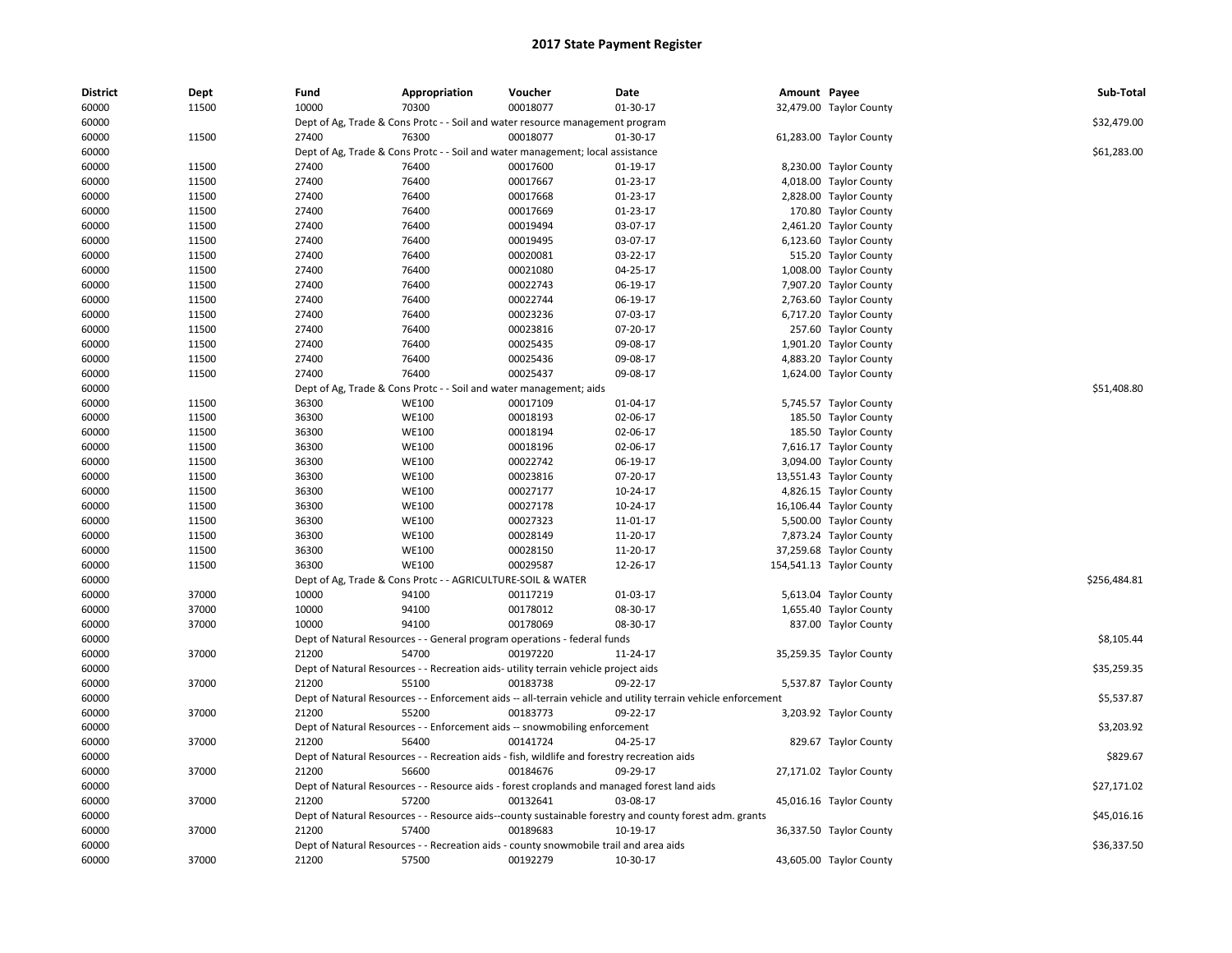| District<br>60000 | Dept  | Fund  | Appropriation                                                      | Voucher<br>Dept of Natural Resources - - Recreation aids - snowmobile trail areas     | Date                                                                                              | Amount Payee |                          | Sub-Total<br>\$43,605.00 |
|-------------------|-------|-------|--------------------------------------------------------------------|---------------------------------------------------------------------------------------|---------------------------------------------------------------------------------------------------|--------------|--------------------------|--------------------------|
|                   | 37000 | 21200 | 57600                                                              | 00178071                                                                              |                                                                                                   |              |                          |                          |
| 60000             |       |       |                                                                    |                                                                                       | 08-30-17                                                                                          |              | 10,660.00 Taylor County  |                          |
| 60000             | 37000 | 21200 | 57600                                                              | 00192280                                                                              | 10-30-17                                                                                          |              | 11,780.00 Taylor County  |                          |
| 60000             | 37000 | 21200 | 57600                                                              | 00192281                                                                              | 10-30-17                                                                                          |              | 16,100.00 Taylor County  |                          |
| 60000             |       |       |                                                                    |                                                                                       | Dept of Natural Resources - - Recreation aids - all-terrain vehicle project aids; gas tax payment |              |                          | \$38,540.00              |
| 60000             | 37000 | 21200 | 57700                                                              | 00197211                                                                              | 11-24-17                                                                                          |              | 38,062.50 Taylor County  |                          |
| 60000             | 37000 | 21200 | 57700                                                              | 00197218                                                                              | 11-24-17                                                                                          |              | 8,320.46 Taylor County   |                          |
| 60000             |       |       |                                                                    | Dept of Natural Resources - - Recreation aids -- all-terrain vehicle project aids     |                                                                                                   |              |                          | \$46,382.96              |
| 60000             | 37000 | 27200 | 66700                                                              | 00159879                                                                              | 06-16-17                                                                                          |              | 3,065.34 Taylor County   |                          |
| 60000             | 37000 | 27200 | 66700                                                              | 00177320                                                                              | 08-24-17                                                                                          |              | 2,264.62 Taylor County   |                          |
| 60000             | 37000 | 27200 | 66700                                                              | 00201573                                                                              | 12-14-17                                                                                          |              | 2,024.26 Taylor County   |                          |
| 60000             |       |       |                                                                    | Dept of Natural Resources - - Petroleum storage environmental remedial action; awards |                                                                                                   |              |                          | \$7,354.22               |
| 60000             | 37000 | 27400 | 67000                                                              | 00154396                                                                              | 06-01-17                                                                                          |              | 84,487.28 Taylor County  |                          |
| 60000             |       |       |                                                                    | Dept of Natural Resources - - Financial assistance for responsible units              |                                                                                                   |              |                          | \$84,487.28              |
| 60000             | 37000 | 27400 | 67300                                                              | 00154396                                                                              | 06-01-17                                                                                          |              | 4,171.08 Taylor County   |                          |
| 60000             |       |       | Dept of Natural Resources - - Recycling consolidation grants       |                                                                                       |                                                                                                   |              |                          | \$4,171.08               |
| 60000             | 39500 | 21100 | 16800                                                              | 00107630                                                                              | $04 - 21 - 17$                                                                                    |              | 69,578.00 Taylor County  |                          |
| 60000             |       |       |                                                                    | WI Dept of Transportation - - Elderly and disabled county aids, state funds           |                                                                                                   |              |                          | \$69,578.00              |
| 60000             | 39500 | 21100 | 17000                                                              | 00088074                                                                              | 02-24-17                                                                                          |              | 5,465.13 Taylor County   |                          |
| 60000             |       |       | WI Dept of Transportation - - County forest road aids, state funds |                                                                                       |                                                                                                   |              |                          | \$5,465.13               |
| 60000             | 39500 | 21100 | 19000                                                              | 00065456                                                                              | 01-03-17                                                                                          |              | 149,565.28 Taylor County |                          |
| 60000             | 39500 | 21100 | 19000                                                              | 00134005                                                                              | 07-03-17                                                                                          |              | 299,130.56 Taylor County |                          |
| 60000             | 39500 | 21100 | 19000                                                              | 00169271                                                                              | 10-02-17                                                                                          |              | 149,565.31 Taylor County |                          |
| 60000             |       |       |                                                                    | WI Dept of Transportation - - Transportation aids to counties, state funds            |                                                                                                   |              |                          | \$598,261.15             |
| 60000             | 39500 | 21100 | 27800                                                              | 00164316                                                                              | 09-13-17                                                                                          |              | 99,735.44 Taylor County  |                          |
| 60000             | 39500 | 21100 | 27800                                                              | 00200806                                                                              | 12-13-17                                                                                          |              | 4,808.39 Taylor County   |                          |
| 60000             |       |       |                                                                    | WI Dept of Transportation - - Local roads improvement program, state funds            |                                                                                                   |              |                          | \$104,543.83             |
| 60000             | 39500 | 21100 | 36800                                                              | 00081776                                                                              | 02-02-17                                                                                          |              | 195,661.27 Taylor County |                          |
| 60000             | 39500 | 21100 | 36800                                                              | 00099349                                                                              | 03-22-17                                                                                          |              | 85,417.80 Taylor County  |                          |
| 60000             | 39500 | 21100 | 36800                                                              | 00094692                                                                              | 03-14-17                                                                                          |              | 14,902.40 Taylor County  |                          |
| 60000             | 39500 | 21100 | 36800                                                              | 00098713                                                                              | 03-21-17                                                                                          |              | 83,558.18 Taylor County  |                          |
| 60000             | 39500 | 21100 | 36800                                                              | 00105508                                                                              | 04-13-17                                                                                          |              | 100,502.09 Taylor County |                          |
| 60000             | 39500 | 21100 | 36800                                                              | 00114073                                                                              | 05-08-17                                                                                          |              | 106,880.44 Taylor County |                          |
| 60000             | 39500 | 21100 | 36800                                                              | 00136215                                                                              | 06-28-17                                                                                          |              | 39,892.18 Taylor County  |                          |
| 60000             | 39500 | 21100 | 36800                                                              | 00152638                                                                              | 08-08-17                                                                                          |              | 59,763.67 Taylor County  |                          |
| 60000             | 39500 | 21100 | 36800                                                              | 00159925                                                                              | 09-01-17                                                                                          |              | 41,414.46 Taylor County  |                          |
| 60000             | 39500 | 21100 | 36800                                                              | 00165325                                                                              | 09-15-17                                                                                          |              | 50,151.03 Taylor County  |                          |
| 60000             | 39500 | 21100 | 36800                                                              | 00168846                                                                              | 09-26-17                                                                                          |              | 59,146.72 Taylor County  |                          |
| 60000             | 39500 | 21100 | 36800                                                              | 00179209                                                                              | 10-16-17                                                                                          |              | 52,213.39 Taylor County  |                          |
| 60000             | 39500 | 21100 | 36800                                                              | 00186009                                                                              | 11-01-17                                                                                          |              | 103.60 Taylor County     |                          |
| 60000             | 39500 | 21100 | 36800                                                              | 00186662                                                                              | 11-01-17                                                                                          |              | 28,509.30 Taylor County  |                          |
| 60000             | 39500 | 21100 | 36800                                                              | 00190229                                                                              | 11-09-17                                                                                          |              | 444.00 Taylor County     |                          |
| 60000             | 39500 | 21100 | 36800                                                              | 00192317                                                                              | 11-14-17                                                                                          |              | 31,764.52 Taylor County  |                          |
| 60000             | 39500 | 21100 | 36800                                                              | 00193475                                                                              | 11-16-17                                                                                          |              | 748.36 Taylor County     |                          |
| 60000             | 39500 | 21100 | 36800                                                              | 00193476                                                                              | 11-16-17                                                                                          |              | 366.41 Taylor County     |                          |
| 60000             | 39500 | 21100 | 36800                                                              | 00193477                                                                              | 11-16-17                                                                                          |              | 404.62 Taylor County     |                          |
| 60000             | 39500 | 21100 | 36800                                                              | 00193510                                                                              | 11-16-17                                                                                          |              | 70,858.49 Taylor County  |                          |
| 60000             | 39500 | 21100 | 36800                                                              | 00202725                                                                              | 12-19-17                                                                                          |              | 444.00 Taylor County     |                          |
| 60000             |       |       |                                                                    | WI Dept of Transportation - - Routine maintenance activities, state funds             |                                                                                                   |              |                          | \$1,023,146.93           |
| 60000             | 39500 | 21100 | 38000                                                              | 00081776                                                                              | 02-02-17                                                                                          |              | 6,693.94 Taylor County   |                          |
| 60000             | 39500 | 21100 | 38000                                                              | 00105508                                                                              | 04-13-17                                                                                          |              | 1,419.94 Taylor County   |                          |
| 60000             | 39500 | 21100 | 38000                                                              | 00114073                                                                              | 05-08-17                                                                                          |              | 48.82 Taylor County      |                          |
|                   |       |       |                                                                    |                                                                                       |                                                                                                   |              |                          |                          |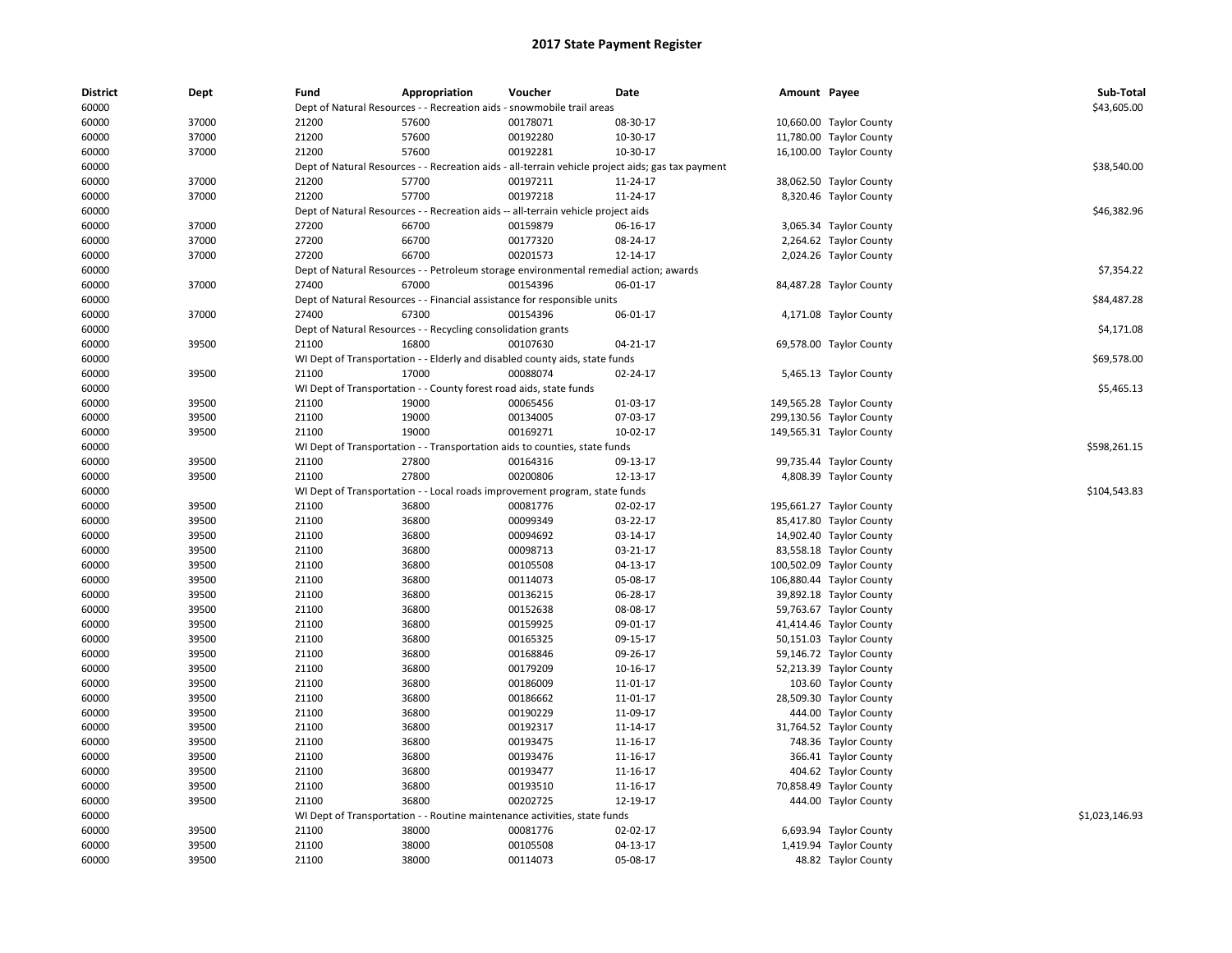| <b>District</b> | Dept  | Fund  | Appropriation                                                      | Voucher                                                                                   | Date                                                                                                                                          | Amount Payee |                            | Sub-Total      |
|-----------------|-------|-------|--------------------------------------------------------------------|-------------------------------------------------------------------------------------------|-----------------------------------------------------------------------------------------------------------------------------------------------|--------------|----------------------------|----------------|
| 60000           | 39500 | 21100 | 38000                                                              | 00136215                                                                                  | 06-28-17                                                                                                                                      |              | 428.85 Taylor County       |                |
| 60000           | 39500 | 21100 | 38000                                                              | 00152638                                                                                  | 08-08-17                                                                                                                                      |              | 116,591.77 Taylor County   |                |
| 60000           | 39500 | 21100 | 38000                                                              | 00159925                                                                                  | 09-01-17                                                                                                                                      |              | 54,542.30 Taylor County    |                |
| 60000           | 39500 | 21100 | 38000                                                              | 00168846                                                                                  | 09-26-17                                                                                                                                      |              | 65,595.33 Taylor County    |                |
| 60000           | 39500 | 21100 | 38000                                                              | 00179209                                                                                  | 10-16-17                                                                                                                                      |              | 76,588.21 Taylor County    |                |
| 60000           | 39500 | 21100 | 38000                                                              | 00193510                                                                                  | 11-16-17                                                                                                                                      |              | 82,202.39 Taylor County    |                |
| 60000           |       |       |                                                                    | WI Dept of Transportation - - Routine maintenance activities, federal funds               |                                                                                                                                               |              |                            | \$404,111.55   |
| 60000           | 39500 | 21100 | 27000                                                              | 00164315                                                                                  | 09-13-17                                                                                                                                      |              | 74,324.50 Taylor County    |                |
| 60000           |       |       |                                                                    |                                                                                           | WI Dept of Transportation - - Local roads improvement program. discretionary grants, state funds                                              |              |                            | \$74,324.50    |
| 60000           | 41000 | 10000 | 11600                                                              | 00168010                                                                                  | 11-07-17                                                                                                                                      |              | 16,383.92 Taylor County    |                |
| 60000           |       |       |                                                                    |                                                                                           | Department of Corrections - - Reimbursing counties for probation, extended supervision and parole holds                                       |              |                            | \$16,383.92    |
| 60000           | 43500 | 10000 | 11900                                                              | 00152573                                                                                  | 09-01-17                                                                                                                                      |              | 6,336.72 Taylor County     |                |
| 60000           |       |       | Department of Health Services - - Emergency medical services; aids |                                                                                           |                                                                                                                                               |              |                            | \$6,336.72     |
| 60000           | 43500 | 10000 | 00000                                                              | 90708                                                                                     | $01-02-17$                                                                                                                                    |              | 718.00 Taylor County       |                |
| 60000           | 43500 | 10000 | 00000                                                              | 90710                                                                                     | 02-01-17                                                                                                                                      |              | 1,407.00 Taylor County     |                |
| 60000           | 43500 | 10000 | 00000                                                              | 90711                                                                                     | 03-01-17                                                                                                                                      |              | 260,889.00 Taylor County   |                |
| 60000           | 43500 | 10000 | 00000                                                              | 90715                                                                                     | 05-01-17                                                                                                                                      |              | 1,225,598.00 Taylor County |                |
| 60000           | 43500 | 10000 | 00000                                                              | 90716                                                                                     | 06-01-17                                                                                                                                      |              | 245,275.00 Taylor County   |                |
| 60000           | 43500 | 10000 | 00000                                                              | 90717                                                                                     | 06-15-17                                                                                                                                      |              | 3,733.00 Taylor County     |                |
| 60000           | 43500 | 10000 | 00000                                                              | 90800                                                                                     | 07-01-17                                                                                                                                      |              | 291,734.00 Taylor County   |                |
| 60000           | 43500 | 10000 | 00000                                                              | 90801                                                                                     | 08-01-17                                                                                                                                      |              | 985,750.00 Taylor County   |                |
| 60000           | 43500 | 10000 | 00000                                                              | 90802                                                                                     | 09-01-17                                                                                                                                      |              | 443,916.00 Taylor County   |                |
| 60000           | 43500 | 10000 | 00000                                                              | 90805                                                                                     | 10-02-17                                                                                                                                      |              | 424,054.00 Taylor County   |                |
| 60000           | 43500 | 10000 | 00000                                                              | 90806                                                                                     | 11-01-17                                                                                                                                      |              | 75,323.00 Taylor County    |                |
| 60000           | 43500 | 10000 | 00000                                                              | 90807                                                                                     | 12-01-17                                                                                                                                      |              | 32,006.00 Taylor County    |                |
| 60000           | 43500 | 10000 | 00000                                                              | 90713                                                                                     | 04-01-17                                                                                                                                      |              | 74,917.00 Taylor County    |                |
| 60000           | 43500 | 10000 | 00000                                                              | 90714                                                                                     | 04-03-17                                                                                                                                      |              | 9,754.00 Taylor County     |                |
| 60000           |       |       | Department of Health Services - - State/Federal Aids               |                                                                                           |                                                                                                                                               |              |                            | \$4,075,074.00 |
| 60000           | 43500 | 00005 | 16300                                                              | 01LGS                                                                                     | 11-17-17                                                                                                                                      |              | 3,905.66 Taylor County     |                |
| 60000           |       |       | Department of Health Services - - Guardianship grant program       |                                                                                           |                                                                                                                                               |              |                            | \$3,905.66     |
| 60000           | 45500 | 10000 | 20200                                                              | 00022737                                                                                  | $01-26-17$                                                                                                                                    |              | 570.39 Taylor County       |                |
| 60000           | 45500 | 10000 | 20200                                                              | 00030700                                                                                  | 06-30-17                                                                                                                                      |              | 1,761.36 Taylor County     |                |
| 60000           |       |       | Department of Justice - - Officer training reimbursement           |                                                                                           |                                                                                                                                               |              |                            | \$2,331.75     |
| 60000           | 45500 | 10000 | 22100                                                              | 00035963                                                                                  | 10-13-17                                                                                                                                      |              | 1,020.00 Taylor County     |                |
| 60000           |       |       |                                                                    | Department of Justice - - Crime laboratories; deoxyribonucleic acid analysis              |                                                                                                                                               |              |                            | \$1,020.00     |
| 60000           | 45500 | 10000 | 23100                                                              | 00022737                                                                                  | 01-26-17                                                                                                                                      |              | 2,376.08 Taylor County     |                |
| 60000           | 45500 | 10000 | 23100                                                              | 00030700                                                                                  | 06-30-17                                                                                                                                      |              | 1,032.63 Taylor County     |                |
| 60000           | 45500 | 10000 | 23100                                                              | 00038409                                                                                  | 12-06-17                                                                                                                                      |              | 5,760.00 Taylor County     |                |
| 60000           |       |       |                                                                    | Department of Justice - - Law enforcement training fund, local assistance                 |                                                                                                                                               |              |                            | \$9,168.71     |
| 60000           | 45500 | 10000 | 24100                                                              | 00035604                                                                                  | 10-04-17                                                                                                                                      |              | 222.42 Taylor County       |                |
| 60000           |       |       | Department of Justice - - Federal aid, state operations            |                                                                                           |                                                                                                                                               |              |                            | \$222.42       |
| 60000           | 45500 | 10000 | 27100                                                              | 00023673                                                                                  | 02-10-17                                                                                                                                      |              | 11,527.17 Taylor County    |                |
| 60000           | 45500 | 10000 | 27100                                                              | 00029253                                                                                  | 05-31-17                                                                                                                                      |              | 3,472.89 Taylor County     |                |
| 60000           | 45500 | 10000 | 27100                                                              | 00034282                                                                                  | 09-11-17                                                                                                                                      |              | 11,147.32 Taylor County    |                |
| 60000           | 45500 | 10000 | 27100                                                              | 00036204                                                                                  | 10-23-17                                                                                                                                      |              | 6,955.95 Taylor County     |                |
| 60000           |       |       |                                                                    |                                                                                           | Department of Justice - - Alternatives to prosecution and incarceration for persons who use alcohol or other drugs; presentencing assessments |              |                            | \$33,103.33    |
| 60000           | 45500 | 10000 | 53200                                                              | 00024993                                                                                  | 03-03-17                                                                                                                                      |              | 13,944.47 Taylor County    |                |
| 60000           | 45500 | 10000 | 53200                                                              | 00031738                                                                                  | 07-20-17                                                                                                                                      |              | 14,519.75 Taylor County    |                |
| 60000           |       |       |                                                                    | Department of Justice - - Crime victim and witness assistance surcharge, general services |                                                                                                                                               |              |                            | \$28,464.22    |
| 60000           | 45500 | 10000 | 54200                                                              | 00023195                                                                                  | 02-09-17                                                                                                                                      |              | 4,588.00 Taylor County     |                |
| 60000           | 45500 | 10000 | 54200                                                              | 00028060                                                                                  | 05-12-17                                                                                                                                      |              | 4,588.00 Taylor County     |                |
| 60000           | 45500 | 10000 | 54200                                                              | 00032513                                                                                  | 08-09-17                                                                                                                                      |              | 4,588.00 Taylor County     |                |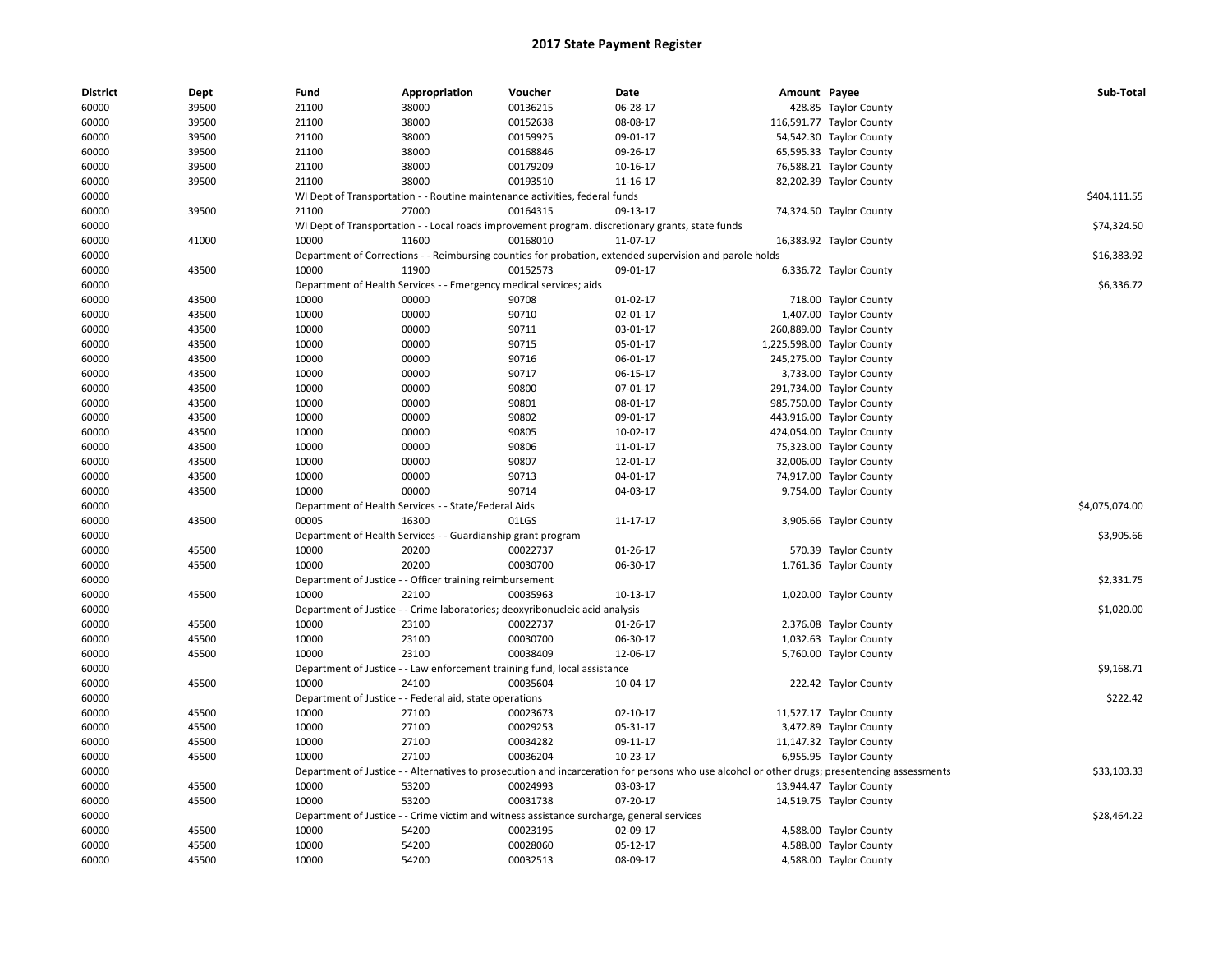| <b>District</b> | Dept  | Fund                                           | Appropriation                                                         | Voucher                                                            | Date                                                                                           | Amount Payee |                          | Sub-Total      |
|-----------------|-------|------------------------------------------------|-----------------------------------------------------------------------|--------------------------------------------------------------------|------------------------------------------------------------------------------------------------|--------------|--------------------------|----------------|
| 60000           | 45500 | 10000                                          | 54200                                                                 | 00037541                                                           | 11-15-17                                                                                       |              | 4,589.00 Taylor County   |                |
| 60000           |       |                                                | Department of Justice - - Federal aid; victim assistance              |                                                                    |                                                                                                |              |                          | \$18,353.00    |
| 60000           | 46500 | 10000                                          | 33700                                                                 | 00027715                                                           | 06-21-17                                                                                       |              | 4,040.20 Taylor County   |                |
| 60000           |       |                                                |                                                                       |                                                                    | Department of Military Affairs - - Division of emergency management; emergency planning grants |              |                          | \$4,040.20     |
| 60000           | 46500 | 10000                                          | 34200                                                                 | 00030756                                                           | 08-23-17                                                                                       |              | 17,664.04 Taylor County  |                |
| 60000           |       |                                                | Department of Military Affairs - - Federal aid, local assistance      |                                                                    |                                                                                                |              |                          | \$17,664.04    |
| 60000           | 48500 | 15200                                          | 12700                                                                 | 00024311                                                           | $01 - 25 - 17$                                                                                 |              | 1,000.00 Taylor County   |                |
| 60000           |       |                                                | Department of Veterans Affairs - - Grants to counties                 |                                                                    |                                                                                                |              |                          | \$1,000.00     |
| 60000           | 48500 | 58200                                          | 26700                                                                 | 00024311                                                           | $01-25-17$                                                                                     |              | 4,500.00 Taylor County   |                |
| 60000           |       |                                                | Department of Veterans Affairs - - County grants                      |                                                                    |                                                                                                |              |                          | \$4,500.00     |
| 60000           | 48500 | 58300                                          | 37000                                                                 | 00024311                                                           | $01 - 25 - 17$                                                                                 |              | 4,500.00 Taylor County   |                |
| 60000           |       |                                                | Department of Veterans Affairs - - County grants                      |                                                                    |                                                                                                |              |                          | \$4,500.00     |
| 60000           | 50500 | 10000                                          | 14200                                                                 | 00045436                                                           | 03-24-17                                                                                       |              | 68,200.00 Taylor County  |                |
| 60000           |       |                                                | Department of Administration - - Federal aid                          |                                                                    |                                                                                                |              |                          | \$68,200.00    |
| 60000           | 50500 | 10000                                          | 15500                                                                 | 00040184                                                           | $01-18-17$                                                                                     |              | 1,117.00 Taylor County   |                |
| 60000           | 50500 | 10000                                          | 15500                                                                 | 00042626                                                           | $02 - 15 - 17$                                                                                 |              | 1,862.00 Taylor County   |                |
| 60000           | 50500 | 10000                                          | 15500                                                                 | 00045031                                                           | 03-15-17                                                                                       |              | 965.00 Taylor County     |                |
| 60000           | 50500 | 10000                                          | 15500                                                                 | 00047658                                                           | 04-17-17                                                                                       |              | 1,137.00 Taylor County   |                |
| 60000           | 50500 | 10000                                          | 15500                                                                 | 00050397                                                           | 05-16-17                                                                                       |              | 1,072.00 Taylor County   |                |
| 60000           | 50500 | 10000                                          | 15500                                                                 | 00053080                                                           | 06-15-17                                                                                       |              | 1,431.00 Taylor County   |                |
| 60000           | 50500 | 10000                                          | 15500                                                                 | 00055756                                                           | 07-17-17                                                                                       |              | 753.00 Taylor County     |                |
| 60000           | 50500 | 10000                                          | 15500                                                                 | 00057869                                                           | 08-15-17                                                                                       |              | 1,311.00 Taylor County   |                |
| 60000           | 50500 | 10000                                          | 15500                                                                 | 00060312                                                           | 09-15-17                                                                                       |              | 1,871.00 Taylor County   |                |
| 60000           | 50500 | 10000                                          | 15500                                                                 | 00062833                                                           | 10-17-17                                                                                       |              | 2,415.00 Taylor County   |                |
| 60000           | 50500 | 10000                                          | 15500                                                                 | 00065201                                                           | 11-15-17                                                                                       |              | 7,034.00 Taylor County   |                |
| 60000           | 50500 | 10000                                          | 15500                                                                 | 00067462                                                           | 12-15-17                                                                                       |              | 784.00 Taylor County     |                |
| 60000           |       |                                                | Department of Administration - - Federal aid; local assistance        |                                                                    |                                                                                                |              |                          | \$21,752.00    |
| 60000           | 50500 | 23500                                          | 37100                                                                 | 00040184                                                           | 01-18-17                                                                                       |              | 2,170.00 Taylor County   |                |
| 60000           | 50500 | 23500                                          | 37100                                                                 | 00042626                                                           | 02-15-17                                                                                       |              | 4,659.00 Taylor County   |                |
| 60000           | 50500 | 23500                                          | 37100                                                                 | 00045031                                                           | 03-15-17                                                                                       |              | 1,287.00 Taylor County   |                |
| 60000           | 50500 | 23500                                          | 37100                                                                 | 00047658                                                           | 04-17-17                                                                                       |              | 1,908.00 Taylor County   |                |
| 60000           | 50500 | 23500                                          | 37100                                                                 | 00050397                                                           | 05-16-17                                                                                       |              | 1,938.00 Taylor County   |                |
| 60000           | 50500 | 23500                                          | 37100                                                                 | 00053080                                                           | 06-15-17                                                                                       |              | 1,988.00 Taylor County   |                |
| 60000           | 50500 | 23500                                          | 37100                                                                 | 00055756                                                           | $07 - 17 - 17$                                                                                 |              | 1,407.00 Taylor County   |                |
| 60000           | 50500 | 23500                                          | 37100                                                                 | 00057869                                                           | 08-15-17                                                                                       |              | 564.00 Taylor County     |                |
| 60000           | 50500 | 23500                                          | 37100                                                                 | 00067462                                                           | 12-15-17                                                                                       |              | 1,271.00 Taylor County   |                |
| 60000           |       |                                                | Department of Administration - - Low-income assistance grants         |                                                                    |                                                                                                |              |                          | \$17,192.00    |
| 60000           | 50500 | 26900                                          | 16600                                                                 | 00041201                                                           | 02-08-17                                                                                       |              | 1,000.00 Taylor County   |                |
| 60000           | 50500 | 26900                                          | 16600                                                                 | 00042875                                                           | $02 - 21 - 17$                                                                                 |              | 70,472.00 Taylor County  |                |
| 60000           | 50500 | 26900                                          | 16600                                                                 | 00047680                                                           | 04-24-17                                                                                       |              | 25,000.00 Taylor County  |                |
|                 |       |                                                |                                                                       |                                                                    |                                                                                                |              |                          | \$96,472.00    |
| 60000           | 51000 | Department of Administration - - Land<br>10000 | 12000                                                                 | 00000297                                                           | 02-06-17                                                                                       |              |                          |                |
| 60000           |       |                                                |                                                                       |                                                                    |                                                                                                |              | 2,670.63 Taylor County   |                |
| 60000           | 83500 | Elections Commission - - Recount fees<br>10000 | 10500                                                                 |                                                                    |                                                                                                |              |                          | \$2,670.63     |
| 60000           |       |                                                |                                                                       | 00021804                                                           | 07-24-17                                                                                       |              | 156,293.30 Taylor County |                |
| 60000           | 83500 | 10000                                          | 10500                                                                 | 00024828                                                           | 11-20-17                                                                                       |              | 881,756.35 Taylor County |                |
| 60000           |       |                                                |                                                                       | Shared Revenue and Tax Relief - - County and municipal aid account |                                                                                                |              |                          | \$1,038,049.65 |
| 60000           | 83500 | 10000                                          | 10900                                                                 | 00017374                                                           | 07-24-17                                                                                       |              | 32,868.00 Taylor County  |                |
| 60000           |       |                                                | Shared Revenue and Tax Relief - - State aid; tax exempt property      |                                                                    |                                                                                                |              |                          | \$32,868.00    |
| 60000           | 83500 | 10000                                          | 11000                                                                 | 00021804                                                           | 07-24-17                                                                                       |              | 3,229.62 Taylor County   |                |
| 60000           | 83500 | 10000                                          | 11000                                                                 | 00024828                                                           | 11-20-17                                                                                       |              | 18,969.56 Taylor County  |                |
| 60000           |       |                                                | Shared Revenue and Tax Relief - - Public utility distribution account |                                                                    |                                                                                                |              |                          | \$22,199.18    |
| 60000           | 83500 | 10000                                          | 30200                                                                 | 00020177                                                           | 07-24-17                                                                                       |              | 623,226.16 Taylor County |                |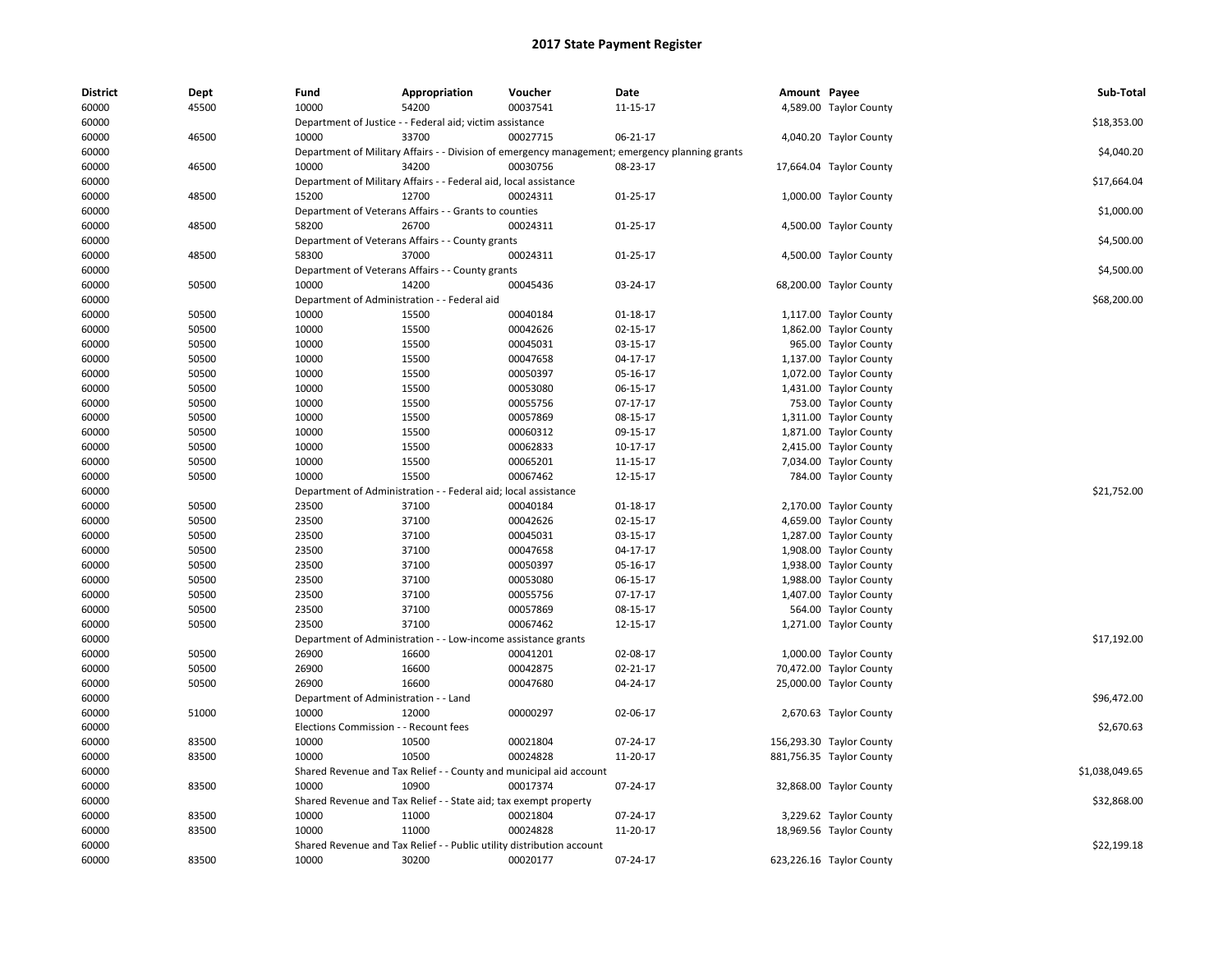| <b>District</b> | Dept  | Fund  | Appropriation                                                                    | Voucher  | Date     | Amount Payee |                            | Sub-Total       |
|-----------------|-------|-------|----------------------------------------------------------------------------------|----------|----------|--------------|----------------------------|-----------------|
| 60000           | 83500 | 10000 | 30200                                                                            | 00022222 | 07-24-17 |              | 2,190,217.99 Taylor County |                 |
| 60000           |       |       | Shared Revenue and Tax Relief - - School levy tax credit and first dollar credit |          |          |              |                            | \$2,813,444.15  |
| 60000           | 83500 | 52100 | 36300                                                                            | 00016227 | 03-27-17 |              | 700,317.97 Taylor County   |                 |
| 60000           |       |       | Shared Revenue and Tax Relief - - Lottery and gaming credit                      |          |          |              |                            | \$700,317.97    |
| 60000 Total     |       |       |                                                                                  |          |          |              |                            | \$12,106,321.72 |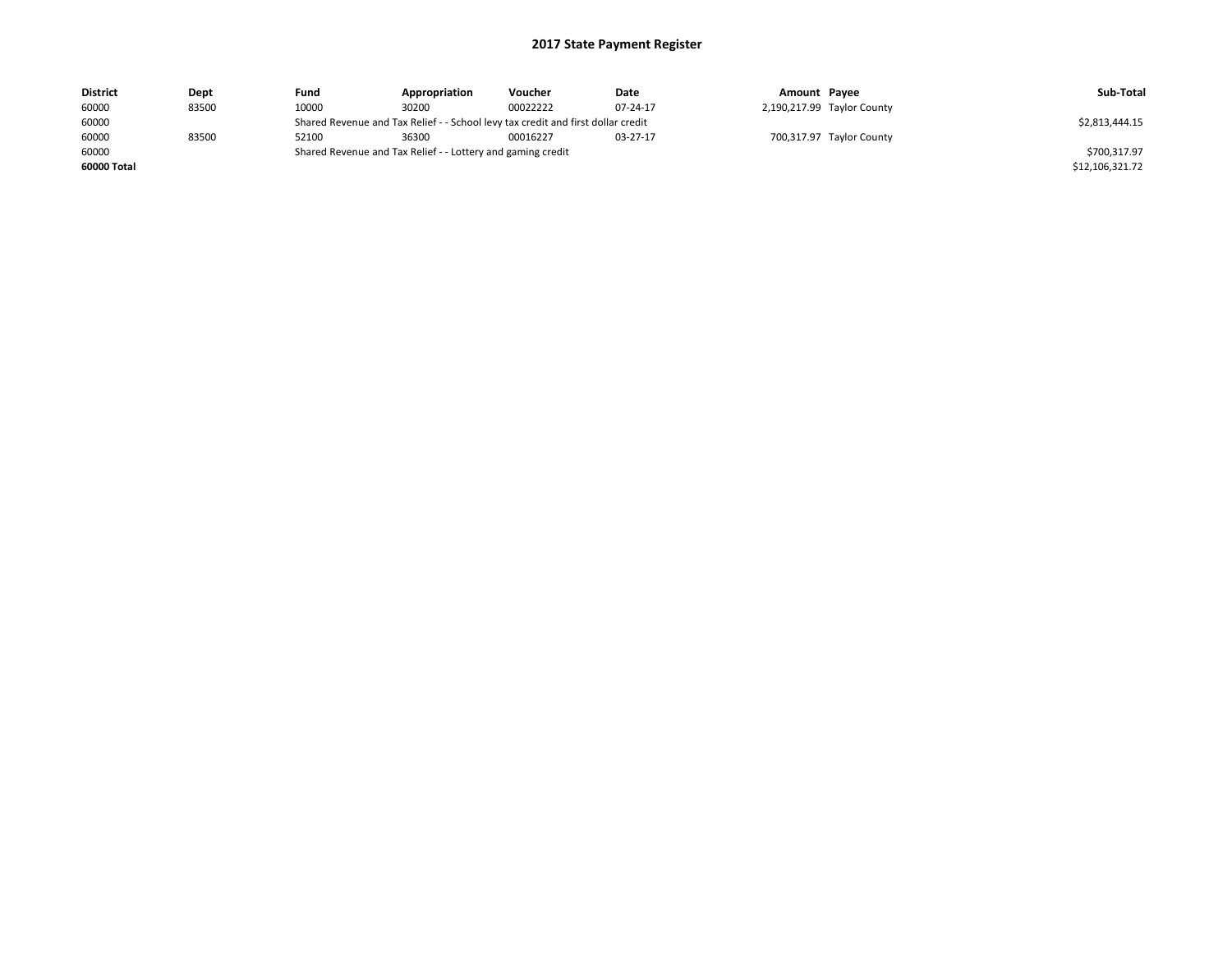| <b>District</b> | Dept  | Fund  | Appropriation                                                                                                | Voucher  | Date     | Amount Payee |                          | Sub-Total    |
|-----------------|-------|-------|--------------------------------------------------------------------------------------------------------------|----------|----------|--------------|--------------------------|--------------|
| 60002           | 16500 | 10000 | 22500                                                                                                        | 00011954 | 06-26-17 |              | 1,012.89 Town Of Aurora  |              |
| 60002           |       |       | Dept of Safety & Prof Services - - Fire dues distribution                                                    |          |          |              |                          | \$1,012.89   |
| 60002           | 37000 | 21200 | 16600                                                                                                        | 00158072 | 06-19-17 |              | 501.01 Town Of Aurora    |              |
| 60002           |       |       | Dept of Natural Resources - - General program operations - state funds; forestry                             |          |          |              |                          | \$501.01     |
| 60002           | 37000 | 21200 | 57100                                                                                                        | 00158072 | 06-19-17 |              | 305.73 Town Of Aurora    |              |
| 60002           |       |       | Dept of Natural Resources - - Resource aids -- county forests, forest croplands and managed forest land aids |          |          |              |                          | \$305.73     |
| 60002           | 37000 | 21200 | 58900                                                                                                        | 00158072 | 06-19-17 |              | 2,304.65 Town Of Aurora  |              |
| 60002           |       |       | Dept of Natural Resources - - Resource aids - distribution of closed acreage fees.                           |          |          |              |                          | \$2,304.65   |
| 60002           | 37000 | 27400 | 67000                                                                                                        | 00154877 | 06-01-17 |              | 1,555.44 Town Of Aurora  |              |
| 60002           |       |       | Dept of Natural Resources - - Financial assistance for responsible units                                     |          |          |              |                          | \$1,555.44   |
| 60002           | 39500 | 21100 | 19100                                                                                                        | 00066997 | 01-03-17 |              | 22,229.19 Town Of Aurora |              |
| 60002           | 39500 | 21100 | 19100                                                                                                        | 00098120 | 04-03-17 |              | 22,229.19 Town Of Aurora |              |
| 60002           | 39500 | 21100 | 19100                                                                                                        | 00135546 | 07-03-17 |              | 22,229.19 Town Of Aurora |              |
| 60002           | 39500 | 21100 | 19100                                                                                                        | 00170812 | 10-02-17 |              | 22,229.19 Town Of Aurora |              |
| 60002           |       |       | WI Dept of Transportation - - Transportation aids to municipalities, state funds                             |          |          |              |                          | \$88,916.76  |
| 60002           | 50500 | 10000 | 17400                                                                                                        | 00047500 | 04-28-17 |              | 27.821.00 Town Of Aurora |              |
| 60002           |       |       | Department of Administration - - High-voltage transmission line annual impact fee distributions              |          |          |              |                          | \$27,821.00  |
| 60002           | 83500 | 10000 | 10500                                                                                                        | 00021777 | 07-24-17 |              | 7,041.98 Town Of Aurora  |              |
| 60002           | 83500 | 10000 | 10500                                                                                                        | 00024801 | 11-20-17 |              | 39,904.52 Town Of Aurora |              |
| 60002           |       |       | Shared Revenue and Tax Relief - - County and municipal aid account                                           |          |          |              |                          | \$46,946.50  |
| 60002 Total     |       |       |                                                                                                              |          |          |              |                          | \$169,363.98 |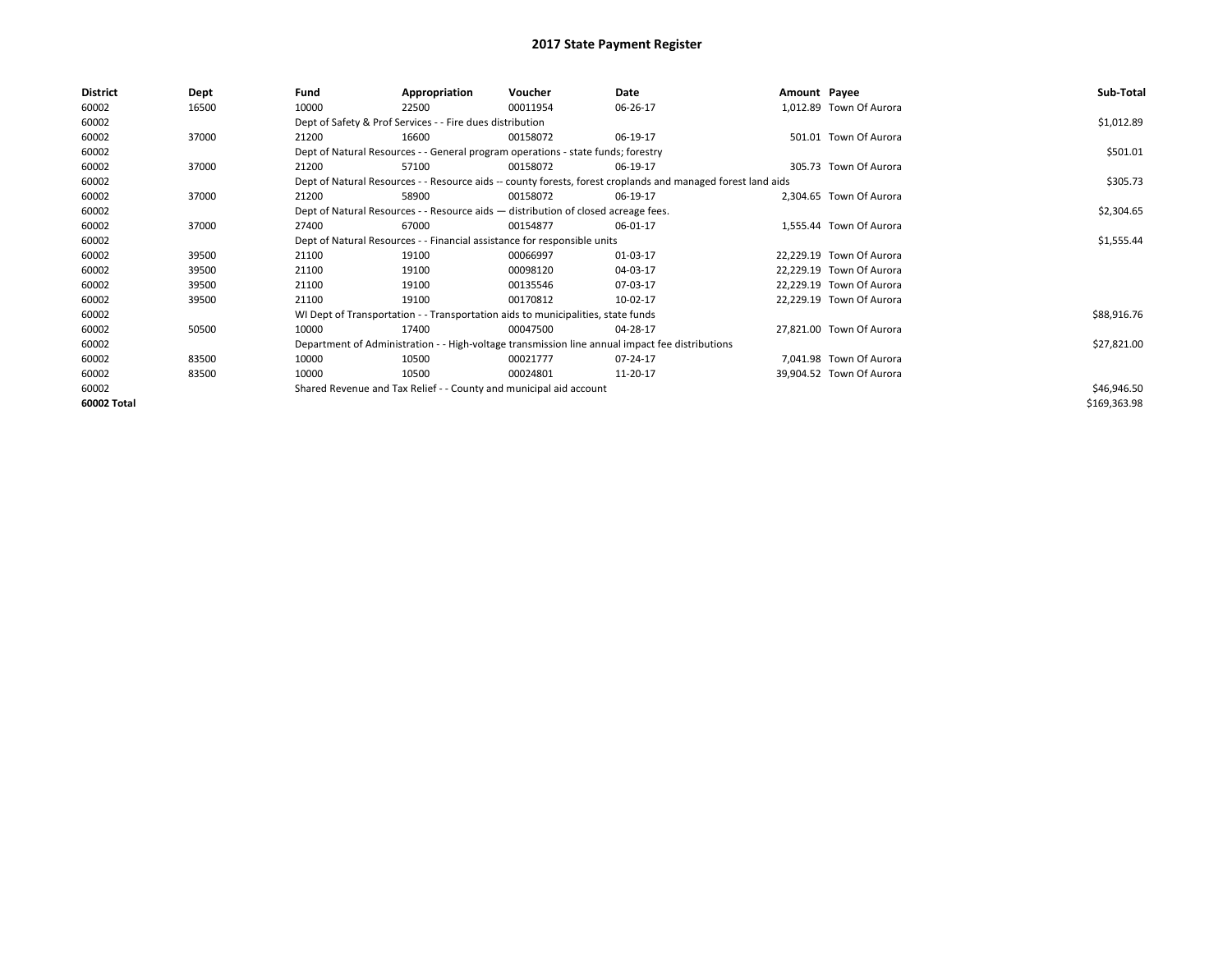| <b>District</b><br>Fund<br>Appropriation<br>Date<br>Dept<br>Voucher<br>Amount Payee                                   | Sub-Total                  |
|-----------------------------------------------------------------------------------------------------------------------|----------------------------|
| 60004<br>16500<br>10000<br>00011955<br>06-26-17<br>22500                                                              | 2,423.86 Town Of Browning  |
| Dept of Safety & Prof Services - - Fire dues distribution<br>60004                                                    | \$2,423.86                 |
| 60004<br>37000<br>21200<br>16600<br>06-19-17<br>00158073                                                              | 602.83 Town Of Browning    |
| 60004<br>Dept of Natural Resources - - General program operations - state funds; forestry                             | \$602.83                   |
| 37000<br>60004<br>57100<br>21200<br>00158073<br>06-19-17                                                              | 384.80 Town Of Browning    |
| 60004<br>Dept of Natural Resources - - Resource aids -- county forests, forest croplands and managed forest land aids | \$384.80                   |
| 60004<br>37000<br>58900<br>21200<br>00158073<br>06-19-17                                                              | 2,773.03 Town Of Browning  |
| 60004<br>Dept of Natural Resources - - Resource aids - distribution of closed acreage fees.                           | \$2,773.03                 |
| 60004<br>39500<br>21100<br>19100<br>00066998<br>01-03-17                                                              | 23,555.89 Town Of Browning |
| 60004<br>21100<br>00098121<br>39500<br>19100<br>04-03-17                                                              | 23,555.89 Town Of Browning |
| 60004<br>21100<br>19100<br>07-03-17<br>39500<br>00135547                                                              | 23,555.89 Town Of Browning |
| 60004<br>39500<br>21100<br>19100<br>00170813<br>10-02-17                                                              | 23,555.91 Town Of Browning |
| 60004<br>WI Dept of Transportation - - Transportation aids to municipalities, state funds                             | \$94,223.58                |
| 60004<br>83500<br>10000<br>07-24-17<br>10500<br>00021778                                                              | 5,889.64 Town Of Browning  |
| 60004<br>10000<br>10500<br>83500<br>00024802<br>11-20-17                                                              | 33,385.04 Town Of Browning |
| 60004<br>Shared Revenue and Tax Relief - - County and municipal aid account                                           | \$39,274.68                |
| 60004<br>83500<br>10000<br>10900<br>07-24-17<br>00018815                                                              | 4.00 Town Of Browning      |
| 60004<br>Shared Revenue and Tax Relief - - State aid; tax exempt property                                             | \$4.00                     |
| 60004<br>10000<br>83500<br>11000<br>07-24-17<br>00021778                                                              | 37.35 Town Of Browning     |
| 60004<br>10000<br>11000<br>83500<br>00024802<br>11-20-17                                                              | 217.02 Town Of Browning    |
| 60004<br>Shared Revenue and Tax Relief - - Public utility distribution account                                        | \$254.37                   |
| 60004 Total                                                                                                           | \$139,941.15               |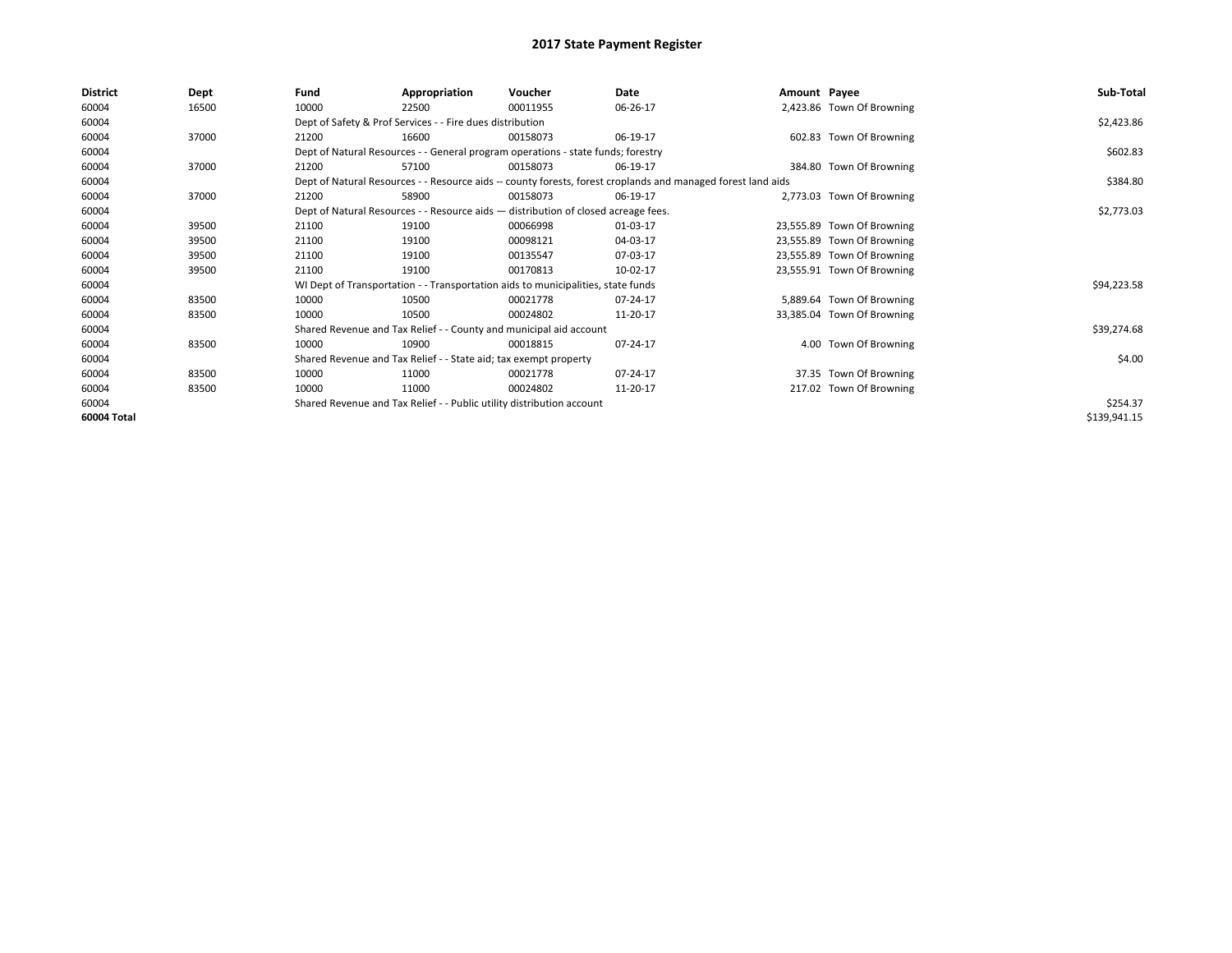| <b>District</b> | Dept  | Fund  | Appropriation                                                                      | Voucher  | Date                                                                                                         | Amount Payee |                           | Sub-Total    |
|-----------------|-------|-------|------------------------------------------------------------------------------------|----------|--------------------------------------------------------------------------------------------------------------|--------------|---------------------------|--------------|
| 60006           | 16500 | 10000 | 22500                                                                              | 00011956 | 06-26-17                                                                                                     |              | 2,452.30 Town Of Chelsea  |              |
| 60006           |       |       | Dept of Safety & Prof Services - - Fire dues distribution                          |          |                                                                                                              |              |                           | \$2,452.30   |
| 60006           | 37000 | 21200 | 16600                                                                              | 00158074 | 06-19-17                                                                                                     |              | 744.29 Town Of Chelsea    |              |
| 60006           |       |       | Dept of Natural Resources - - General program operations - state funds; forestry   |          |                                                                                                              |              |                           | \$744.29     |
| 60006           | 37000 | 21200 | 57100                                                                              | 00158074 | 06-19-17                                                                                                     |              | 589.93 Town Of Chelsea    |              |
| 60006           |       |       |                                                                                    |          | Dept of Natural Resources - - Resource aids -- county forests, forest croplands and managed forest land aids |              |                           | \$589.93     |
| 60006           | 37000 | 21200 | 58400                                                                              | 00177516 | 09-08-17                                                                                                     |              | 6,403.68 Town Of Chelsea  |              |
| 60006           |       |       | Dept of Natural Resources - - Resource aids -- payment in lieu of taxes; federal   |          |                                                                                                              |              |                           | \$6,403.68   |
| 60006           | 37000 | 21200 | 58900                                                                              | 00158074 | 06-19-17                                                                                                     |              | 3,423.71 Town Of Chelsea  |              |
| 60006           |       |       | Dept of Natural Resources - - Resource aids - distribution of closed acreage fees. |          |                                                                                                              |              |                           | \$3,423.71   |
| 60006           | 39500 | 21100 | 17400                                                                              | 00158272 | 08-28-17                                                                                                     |              | 5,987.96 Town Of Chelsea  |              |
| 60006           |       |       | WI Dept of Transportation - - Disaster damage aids, state funds                    |          |                                                                                                              |              |                           | \$5,987.96   |
| 60006           | 39500 | 21100 | 19100                                                                              | 00066999 | 01-03-17                                                                                                     |              | 26.049.66 Town Of Chelsea |              |
| 60006           | 39500 | 21100 | 19100                                                                              | 00098122 | 04-03-17                                                                                                     |              | 26,049.66 Town Of Chelsea |              |
| 60006           | 39500 | 21100 | 19100                                                                              | 00135548 | 07-03-17                                                                                                     |              | 26,049.66 Town Of Chelsea |              |
| 60006           | 39500 | 21100 | 19100                                                                              | 00170814 | 10-02-17                                                                                                     |              | 26,049.66 Town Of Chelsea |              |
| 60006           |       |       | WI Dept of Transportation - - Transportation aids to municipalities, state funds   |          |                                                                                                              |              |                           | \$104,198.64 |
| 60006           | 83500 | 10000 | 10500                                                                              | 00021779 | 07-24-17                                                                                                     |              | 3,986.75 Town Of Chelsea  |              |
| 60006           | 83500 | 10000 | 10500                                                                              | 00024803 | 11-20-17                                                                                                     |              | 22,591.57 Town Of Chelsea |              |
| 60006           |       |       | Shared Revenue and Tax Relief - - County and municipal aid account                 |          |                                                                                                              |              |                           | \$26,578.32  |
| 60006           | 83500 | 10000 | 10900                                                                              | 00018816 | 07-24-17                                                                                                     |              | 1.00 Town Of Chelsea      |              |
| 60006           |       |       | Shared Revenue and Tax Relief - - State aid; tax exempt property                   |          |                                                                                                              |              |                           | \$1.00       |
| 60006 Total     |       |       |                                                                                    |          |                                                                                                              |              |                           | \$150,379.83 |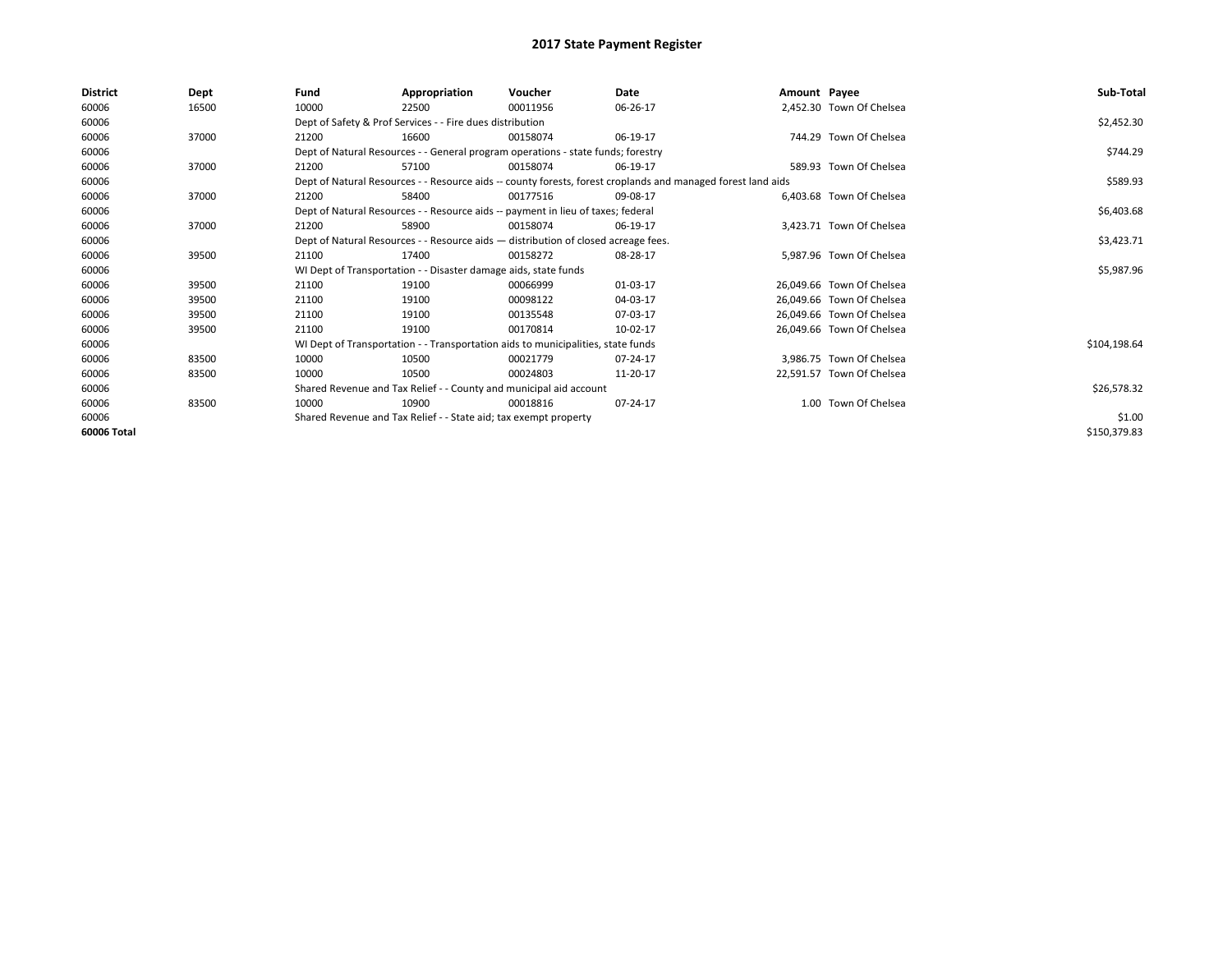| <b>District</b> | Dept  | Fund  | Appropriation                                                                      | Voucher  | Date                                                                                                         | Amount Payee |                             | Sub-Total   |
|-----------------|-------|-------|------------------------------------------------------------------------------------|----------|--------------------------------------------------------------------------------------------------------------|--------------|-----------------------------|-------------|
| 60008           | 16500 | 10000 | 22500                                                                              | 00011957 | 06-26-17                                                                                                     |              | 777.01 Town Of Cleveland    |             |
| 60008           |       |       | Dept of Safety & Prof Services - - Fire dues distribution                          |          |                                                                                                              |              |                             | \$777.01    |
| 60008           | 37000 | 10000 | 50300                                                                              | 00126054 | 02-06-17                                                                                                     |              | 7.743.49 Town Of Cleveland  |             |
| 60008           | 37000 | 10000 | 50300                                                                              | 00143262 | 04-21-17                                                                                                     |              | 148.28 Town Of Cleveland    |             |
| 60008           |       |       | Dept of Natural Resources - - Aids in lieu of taxes - general fund                 |          |                                                                                                              |              |                             | \$7,891.77  |
| 60008           | 37000 | 21200 | 16600                                                                              | 00158075 | 06-19-17                                                                                                     |              | 477.60 Town Of Cleveland    |             |
| 60008           |       |       | Dept of Natural Resources - - General program operations - state funds; forestry   |          |                                                                                                              |              |                             | \$477.60    |
| 60008           | 37000 | 21200 | 57100                                                                              | 00158075 | 06-19-17                                                                                                     |              | 474.03 Town Of Cleveland    |             |
| 60008           |       |       |                                                                                    |          | Dept of Natural Resources - - Resource aids -- county forests, forest croplands and managed forest land aids |              |                             | \$474.03    |
| 60008           | 37000 | 21200 | 57900                                                                              | 00143263 | 04-21-17                                                                                                     |              | 784.54 Town Of Cleveland    |             |
| 60008           |       |       | Dept of Natural Resources - - Aids in lieu of taxes - sum sufficient               |          |                                                                                                              |              |                             | \$784.54    |
| 60008           | 37000 | 21200 | 58400                                                                              | 00177517 | 09-08-17                                                                                                     |              | 4,246.19 Town Of Cleveland  |             |
| 60008           |       |       | Dept of Natural Resources - - Resource aids -- payment in lieu of taxes; federal   |          |                                                                                                              |              |                             | \$4,246.19  |
| 60008           | 37000 | 21200 | 58900                                                                              | 00158075 | 06-19-17                                                                                                     |              | 2,196.95 Town Of Cleveland  |             |
| 60008           |       |       | Dept of Natural Resources - - Resource aids - distribution of closed acreage fees. |          |                                                                                                              |              |                             | \$2,196.95  |
| 60008           | 39500 | 21100 | 19100                                                                              | 00067000 | 01-03-17                                                                                                     |              | 10,836.58 Town Of Cleveland |             |
| 60008           | 39500 | 21100 | 19100                                                                              | 00098123 | 04-03-17                                                                                                     |              | 10,836.58 Town Of Cleveland |             |
| 60008           | 39500 | 21100 | 19100                                                                              | 00135549 | 07-03-17                                                                                                     |              | 10.836.58 Town Of Cleveland |             |
| 60008           | 39500 | 21100 | 19100                                                                              | 00170815 | 10-02-17                                                                                                     |              | 10,836.58 Town Of Cleveland |             |
| 60008           |       |       | WI Dept of Transportation - - Transportation aids to municipalities, state funds   |          |                                                                                                              |              |                             | \$43,346.32 |
| 60008           | 83500 | 10000 | 10500                                                                              | 00021780 | 07-24-17                                                                                                     |              | 3,164.35 Town Of Cleveland  |             |
| 60008           | 83500 | 10000 | 10500                                                                              | 00024804 | 11-20-17                                                                                                     |              | 17,931.29 Town Of Cleveland |             |
| 60008           |       |       | Shared Revenue and Tax Relief - - County and municipal aid account                 |          |                                                                                                              |              |                             | \$21,095.64 |
| 60008           | 83500 | 10000 | 11000                                                                              | 00021780 | 07-24-17                                                                                                     |              | 86.68 Town Of Cleveland     |             |
| 60008           | 83500 | 10000 | 11000                                                                              | 00024804 | 11-20-17                                                                                                     |              | 506.76 Town Of Cleveland    |             |
| 60008           |       |       | Shared Revenue and Tax Relief - - Public utility distribution account              |          |                                                                                                              |              |                             | \$593.44    |
| 60008 Total     |       |       |                                                                                    |          |                                                                                                              |              |                             | \$81,883.49 |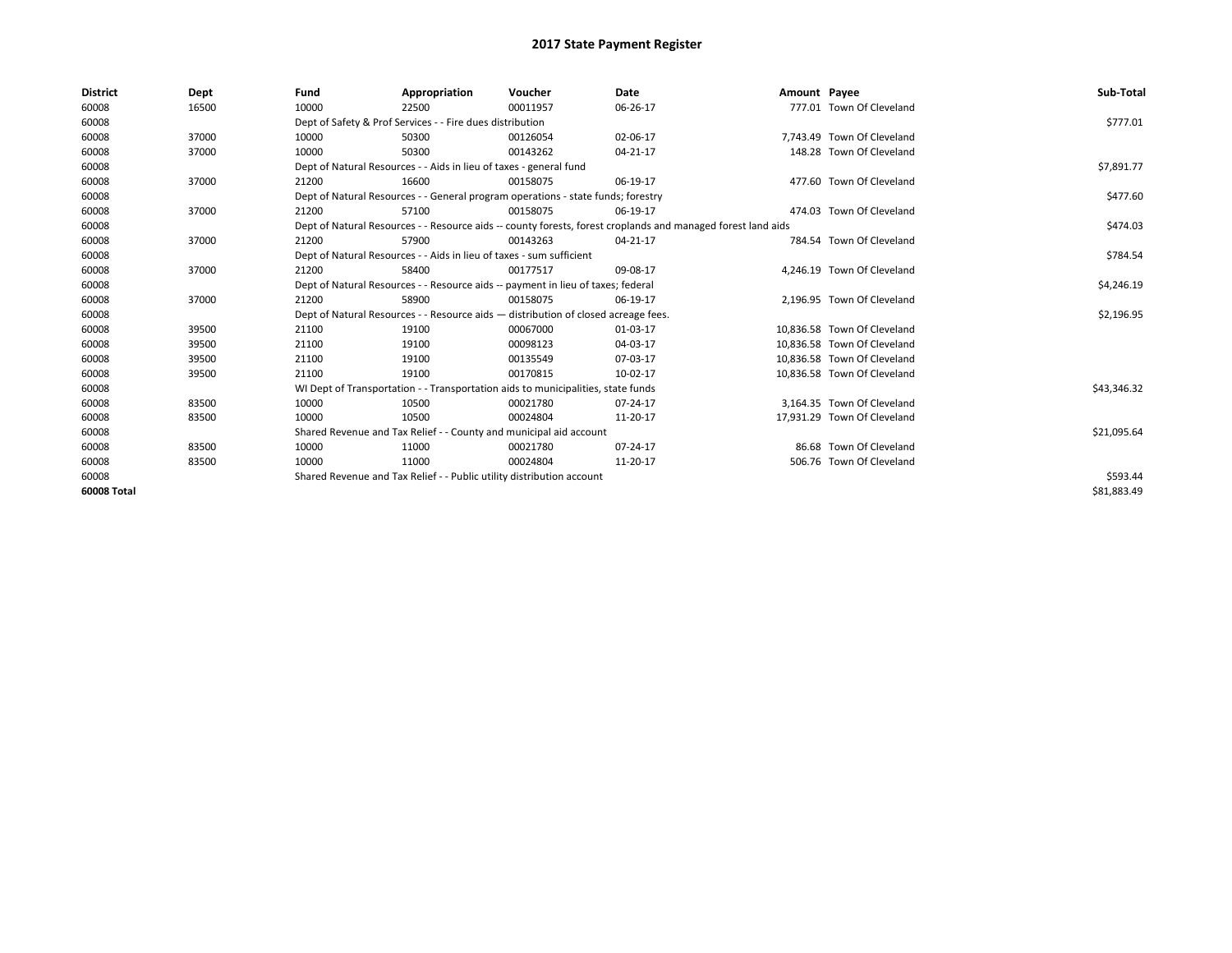| <b>District</b> | Dept  | Fund  | Appropriation                                                                      | Voucher  | Date                                                                                                         | Amount Payee |                              | Sub-Total    |
|-----------------|-------|-------|------------------------------------------------------------------------------------|----------|--------------------------------------------------------------------------------------------------------------|--------------|------------------------------|--------------|
| 60010           | 16500 | 10000 | 22500                                                                              | 00011958 | 06-26-17                                                                                                     |              | 1,870.12 Town Of Deer Creek  |              |
| 60010           |       |       | Dept of Safety & Prof Services - - Fire dues distribution                          |          |                                                                                                              |              |                              | \$1,870.12   |
| 60010           | 37000 | 21200 | 16600                                                                              | 00158076 | 06-19-17                                                                                                     |              | 91.91 Town Of Deer Creek     |              |
| 60010           |       |       | Dept of Natural Resources - - General program operations - state funds; forestry   |          |                                                                                                              |              |                              | \$91.91      |
| 60010           | 37000 | 21200 | 57100                                                                              | 00158076 | 06-19-17                                                                                                     |              | 52.26 Town Of Deer Creek     |              |
| 60010           |       |       |                                                                                    |          | Dept of Natural Resources - - Resource aids -- county forests, forest croplands and managed forest land aids |              |                              | \$52.26      |
| 60010           | 37000 | 21200 | 58900                                                                              | 00158076 | 06-19-17                                                                                                     |              | 422.77 Town Of Deer Creek    |              |
| 60010           |       |       | Dept of Natural Resources - - Resource aids - distribution of closed acreage fees. |          |                                                                                                              |              |                              | \$422.77     |
| 60010           | 39500 | 21100 | 19100                                                                              | 00067001 | 01-03-17                                                                                                     |              | 30,161.89 Town Of Deer Creek |              |
| 60010           | 39500 | 21100 | 19100                                                                              | 00098124 | 04-03-17                                                                                                     |              | 30.161.89 Town Of Deer Creek |              |
| 60010           | 39500 | 21100 | 19100                                                                              | 00135550 | 07-03-17                                                                                                     |              | 30,161.89 Town Of Deer Creek |              |
| 60010           | 39500 | 21100 | 19100                                                                              | 00170816 | 10-02-17                                                                                                     |              | 30,161.91 Town Of Deer Creek |              |
| 60010           |       |       | WI Dept of Transportation - - Transportation aids to municipalities, state funds   |          |                                                                                                              |              |                              | \$120,647.58 |
| 60010           | 83500 | 10000 | 10500                                                                              | 00021781 | 07-24-17                                                                                                     |              | 9,698.92 Town Of Deer Creek  |              |
| 60010           | 83500 | 10000 | 10500                                                                              | 00024805 | 11-20-17                                                                                                     |              | 54,965.26 Town Of Deer Creek |              |
| 60010           |       |       | Shared Revenue and Tax Relief - - County and municipal aid account                 |          |                                                                                                              |              |                              | \$64,664.18  |
| 60010           | 83500 | 10000 | 10900                                                                              | 00018817 | 07-24-17                                                                                                     |              | 6.00 Town Of Deer Creek      |              |
| 60010           |       |       | Shared Revenue and Tax Relief - - State aid; tax exempt property                   |          |                                                                                                              |              |                              | \$6.00       |
| 60010           | 83500 | 10000 | 11000                                                                              | 00021781 | 07-24-17                                                                                                     |              | 59.50 Town Of Deer Creek     |              |
| 60010           | 83500 | 10000 | 11000                                                                              | 00024805 | 11-20-17                                                                                                     |              | 345.63 Town Of Deer Creek    |              |
| 60010           |       |       | Shared Revenue and Tax Relief - - Public utility distribution account              |          |                                                                                                              |              |                              | \$405.13     |
| 60010 Total     |       |       |                                                                                    |          |                                                                                                              |              |                              | \$188,159.95 |
|                 |       |       |                                                                                    |          |                                                                                                              |              |                              |              |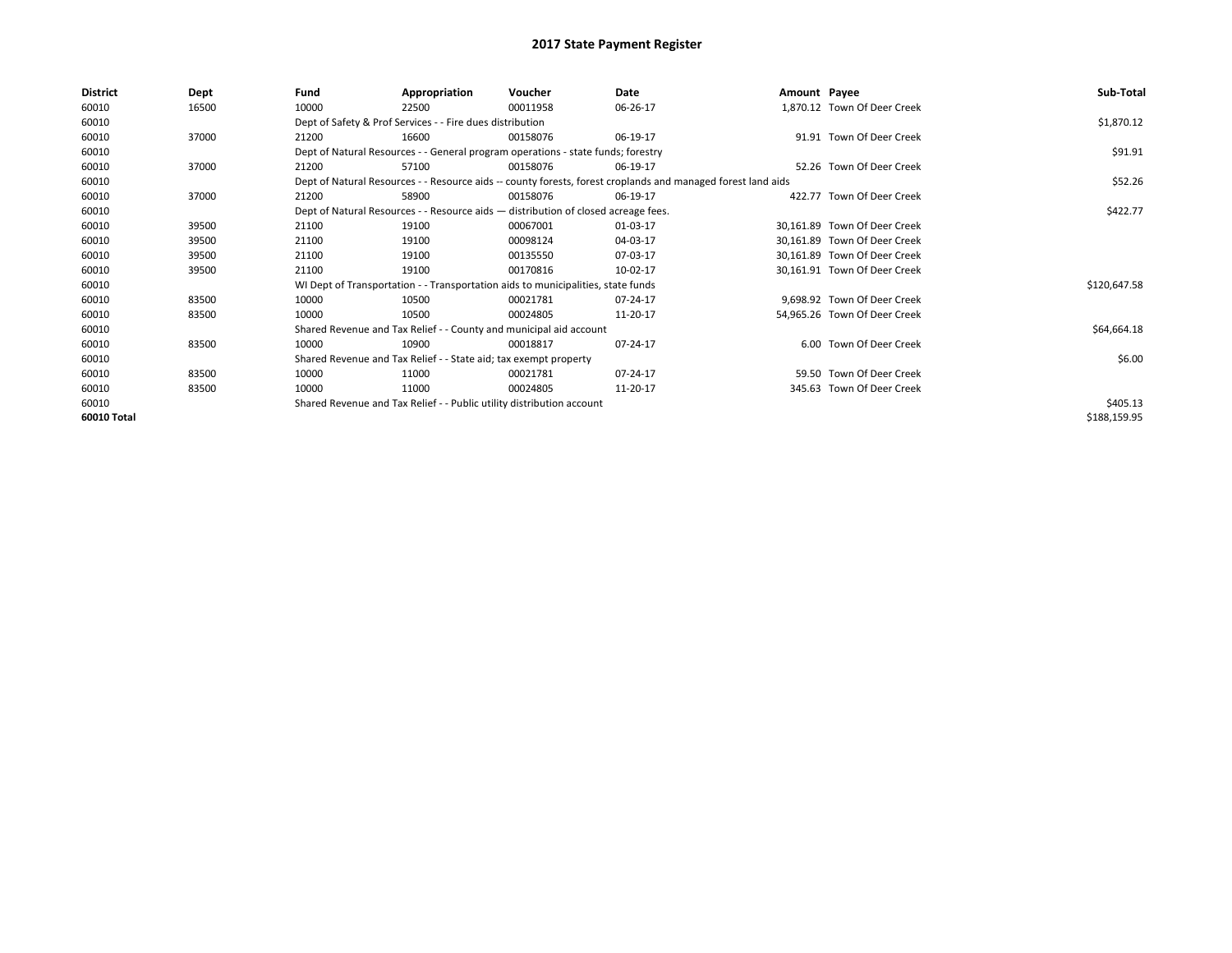| <b>District</b> | Dept  | Fund  | Appropriation                                                                      | Voucher  | Date                                                                                                         | Amount Payee |                        | Sub-Total    |
|-----------------|-------|-------|------------------------------------------------------------------------------------|----------|--------------------------------------------------------------------------------------------------------------|--------------|------------------------|--------------|
| 60012           | 16500 | 10000 | 22500                                                                              | 00011959 | 06-26-17                                                                                                     |              | 713.11 Town Of Ford    |              |
| 60012           |       |       | Dept of Safety & Prof Services - - Fire dues distribution                          |          |                                                                                                              |              |                        | \$713.11     |
| 60012           | 37000 | 21200 | 16600                                                                              | 00158077 | 06-19-17                                                                                                     |              | 474.57 Town Of Ford    |              |
| 60012           |       |       | Dept of Natural Resources - - General program operations - state funds; forestry   |          |                                                                                                              |              |                        | \$474.57     |
| 60012           | 37000 | 21200 | 57100                                                                              | 00158077 | 06-19-17                                                                                                     |              | 315.40 Town Of Ford    |              |
| 60012           |       |       |                                                                                    |          | Dept of Natural Resources - - Resource aids -- county forests, forest croplands and managed forest land aids |              |                        | \$315.40     |
| 60012           | 37000 | 21200 | 58400                                                                              | 00177518 | 09-08-17                                                                                                     |              | 6,460.46 Town Of Ford  |              |
| 60012           |       |       | Dept of Natural Resources - - Resource aids -- payment in lieu of taxes; federal   |          |                                                                                                              |              |                        | \$6,460.46   |
| 60012           | 37000 | 21200 | 58900                                                                              | 00158077 | 06-19-17                                                                                                     |              | 2,183.00 Town Of Ford  |              |
| 60012           |       |       | Dept of Natural Resources - - Resource aids - distribution of closed acreage fees. |          |                                                                                                              |              |                        | \$2,183.00   |
| 60012           | 39500 | 21100 | 19100                                                                              | 00067002 | 01-03-17                                                                                                     |              | 14,228.36 Town Of Ford |              |
| 60012           | 39500 | 21100 | 19100                                                                              | 00098125 | 04-03-17                                                                                                     |              | 14,228.36 Town Of Ford |              |
| 60012           | 39500 | 21100 | 19100                                                                              | 00135551 | 07-03-17                                                                                                     |              | 14.228.36 Town Of Ford |              |
| 60012           | 39500 | 21100 | 19100                                                                              | 00170817 | 10-02-17                                                                                                     |              | 14,228.37 Town Of Ford |              |
| 60012           |       |       | WI Dept of Transportation - - Transportation aids to municipalities, state funds   |          |                                                                                                              |              |                        | \$56,913.45  |
| 60012           | 50500 | 10000 | 17400                                                                              | 00047501 | 04-28-17                                                                                                     |              | 12,694.00 Town Of Ford |              |
| 60012           |       |       |                                                                                    |          | Department of Administration - - High-voltage transmission line annual impact fee distributions              |              |                        | \$12,694.00  |
| 60012           | 83500 | 10000 | 10500                                                                              | 00021782 | 07-24-17                                                                                                     |              | 3,619.70 Town Of Ford  |              |
| 60012           | 83500 | 10000 | 10500                                                                              | 00024806 | 11-20-17                                                                                                     |              | 20,511.63 Town Of Ford |              |
| 60012           |       |       | Shared Revenue and Tax Relief - - County and municipal aid account                 |          |                                                                                                              |              |                        | \$24,131.33  |
| 60012 Total     |       |       |                                                                                    |          |                                                                                                              |              |                        | \$103,885.32 |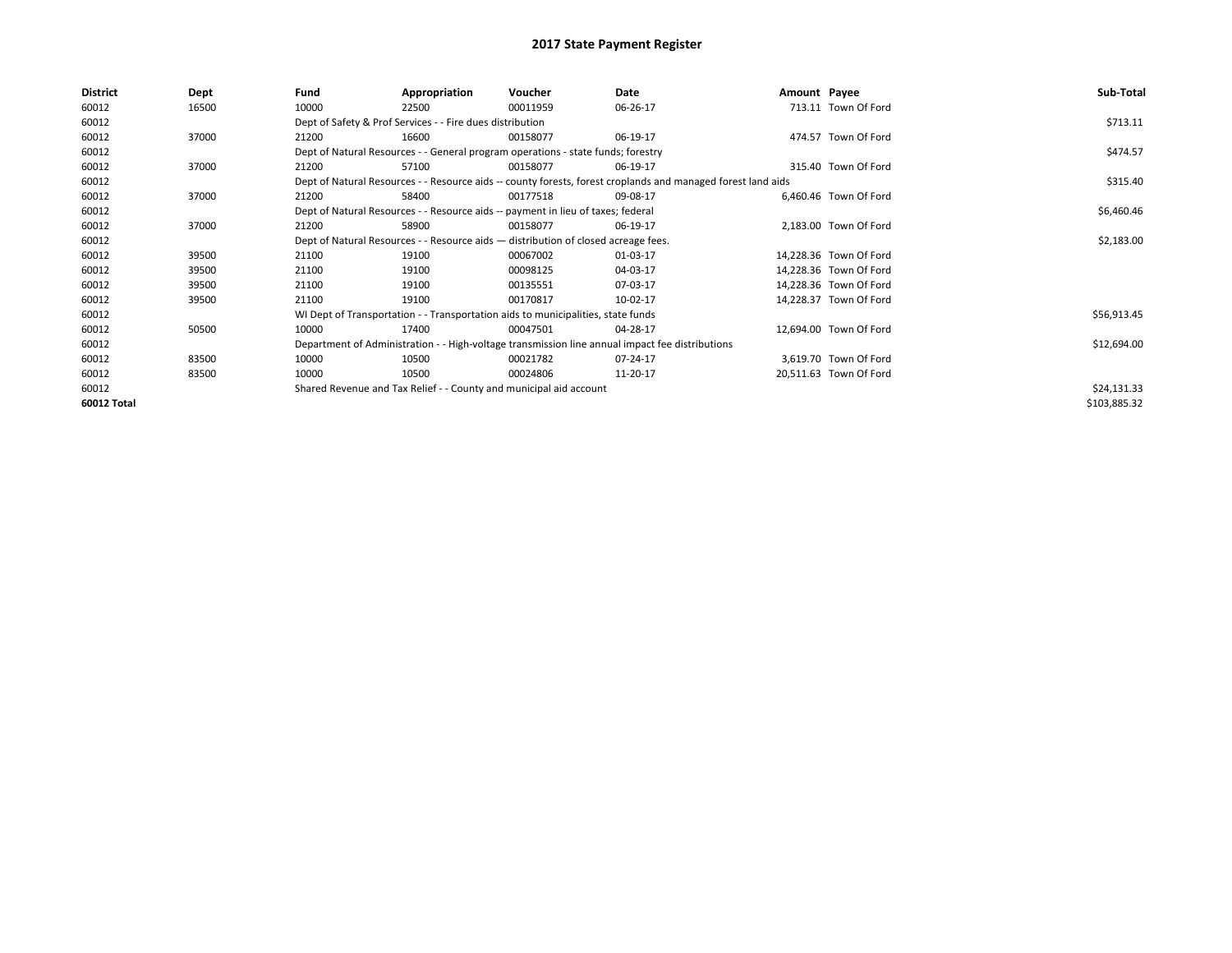| <b>District</b> | Dept  | Fund  | Appropriation                                                                      | Voucher  | Date                                                                                                         | Amount Payee |                            | Sub-Total    |
|-----------------|-------|-------|------------------------------------------------------------------------------------|----------|--------------------------------------------------------------------------------------------------------------|--------------|----------------------------|--------------|
| 60014           | 16500 | 10000 | 22500                                                                              | 00011960 | 06-26-17                                                                                                     |              | 1,261.00 Town Of Goodrich  |              |
| 60014           |       |       | Dept of Safety & Prof Services - - Fire dues distribution                          |          |                                                                                                              |              |                            | \$1,261.00   |
| 60014           | 37000 | 21200 | 16600                                                                              | 00158078 | 06-19-17                                                                                                     |              | 2,680.05 Town Of Goodrich  |              |
| 60014           |       |       | Dept of Natural Resources - - General program operations - state funds; forestry   |          |                                                                                                              |              |                            | \$2,680.05   |
| 60014           | 37000 | 21200 | 57100                                                                              | 00158078 | 06-19-17                                                                                                     |              | 1,384.82 Town Of Goodrich  |              |
| 60014           |       |       |                                                                                    |          | Dept of Natural Resources - - Resource aids -- county forests, forest croplands and managed forest land aids |              |                            | \$1,384.82   |
| 60014           | 37000 | 21200 | 58900                                                                              | 00158078 | 06-19-17                                                                                                     |              | 12,328.24 Town Of Goodrich |              |
| 60014           |       |       | Dept of Natural Resources - - Resource aids - distribution of closed acreage fees. |          |                                                                                                              |              |                            | \$12,328.24  |
| 60014           | 39500 | 21100 | 17400                                                                              | 00195896 | 11-29-17                                                                                                     |              | 1,150.01 Town Of Goodrich  |              |
| 60014           |       |       | WI Dept of Transportation - - Disaster damage aids, state funds                    |          |                                                                                                              |              |                            | \$1,150.01   |
| 60014           | 39500 | 21100 | 19100                                                                              | 00067003 | 01-03-17                                                                                                     |              | 20,902.48 Town Of Goodrich |              |
| 60014           | 39500 | 21100 | 19100                                                                              | 00098126 | 04-03-17                                                                                                     |              | 20,902.48 Town Of Goodrich |              |
| 60014           | 39500 | 21100 | 19100                                                                              | 00135552 | 07-03-17                                                                                                     |              | 20,902.48 Town Of Goodrich |              |
| 60014           | 39500 | 21100 | 19100                                                                              | 00170818 | 10-02-17                                                                                                     |              | 20,902.50 Town Of Goodrich |              |
| 60014           |       |       | WI Dept of Transportation - - Transportation aids to municipalities, state funds   |          |                                                                                                              |              |                            | \$83,609.94  |
| 60014           | 83500 | 10000 | 10500                                                                              | 00021783 | 07-24-17                                                                                                     |              | 4,600.33 Town Of Goodrich  |              |
| 60014           | 83500 | 10000 | 10500                                                                              | 00024807 | 11-20-17                                                                                                     |              | 26,068.52 Town Of Goodrich |              |
| 60014           |       |       | Shared Revenue and Tax Relief - - County and municipal aid account                 |          |                                                                                                              |              |                            | \$30,668.85  |
| 60014           | 83500 | 10000 | 10900                                                                              | 00018818 | 07-24-17                                                                                                     |              | 1.00 Town Of Goodrich      |              |
| 60014           |       |       | Shared Revenue and Tax Relief - - State aid; tax exempt property                   |          |                                                                                                              |              |                            | \$1.00       |
| 60014 Total     |       |       |                                                                                    |          |                                                                                                              |              |                            | \$133,083.91 |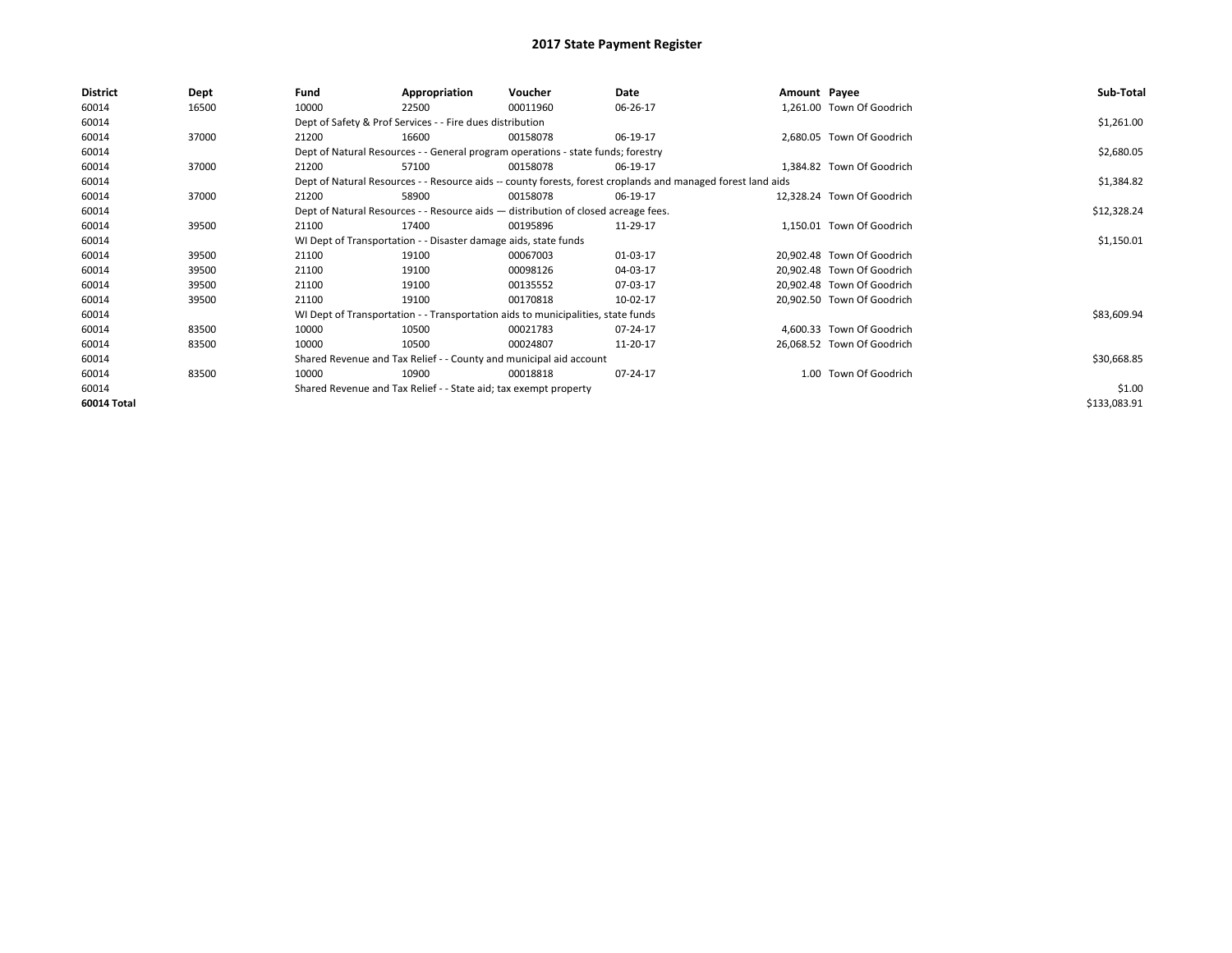| District    | Dept  | Fund  | Appropriation                                                                                                | Voucher  | Date     | Amount Payee |                             | Sub-Total    |  |  |
|-------------|-------|-------|--------------------------------------------------------------------------------------------------------------|----------|----------|--------------|-----------------------------|--------------|--|--|
| 60016       | 16500 | 10000 | 22500                                                                                                        | 00011961 | 06-26-17 |              | 1,667.92 Town Of Greenwood  |              |  |  |
| 60016       |       |       | Dept of Safety & Prof Services - - Fire dues distribution                                                    |          |          |              |                             | \$1,667.92   |  |  |
| 60016       | 37000 | 10000 | 50300                                                                                                        | 00125750 | 02-06-17 |              | 5.271.80 Town Of Greenwood  |              |  |  |
| 60016       | 37000 | 10000 | 50300                                                                                                        | 00142467 | 04-21-17 |              | 19.47 Town Of Greenwood     |              |  |  |
| 60016       |       |       | Dept of Natural Resources - - Aids in lieu of taxes - general fund                                           |          |          |              |                             | \$5,291.27   |  |  |
| 60016       | 37000 | 21200 | 16600                                                                                                        | 00158079 | 06-19-17 |              | 1,996.28 Town Of Greenwood  |              |  |  |
| 60016       |       |       | Dept of Natural Resources - - General program operations - state funds; forestry                             |          |          |              |                             | \$1,996.28   |  |  |
| 60016       | 37000 | 21200 | 57100                                                                                                        | 00158079 | 06-19-17 |              | 1.450.57 Town Of Greenwood  |              |  |  |
| 60016       |       |       | Dept of Natural Resources - - Resource aids -- county forests, forest croplands and managed forest land aids |          |          |              |                             |              |  |  |
| 60016       | 37000 | 21200 | 58900                                                                                                        | 00158079 | 06-19-17 |              | 9,182.87 Town Of Greenwood  |              |  |  |
| 60016       |       |       | Dept of Natural Resources - - Resource aids - distribution of closed acreage fees.                           |          |          |              |                             | \$9,182.87   |  |  |
| 60016       | 39500 | 21100 | 19100                                                                                                        | 00067004 | 01-03-17 |              | 30,371.08 Town Of Greenwood |              |  |  |
| 60016       | 39500 | 21100 | 19100                                                                                                        | 00098127 | 04-03-17 |              | 30,371.08 Town Of Greenwood |              |  |  |
| 60016       | 39500 | 21100 | 19100                                                                                                        | 00135553 | 07-03-17 |              | 30,371.08 Town Of Greenwood |              |  |  |
| 60016       | 39500 | 21100 | 19100                                                                                                        | 00170819 | 10-02-17 |              | 30,371.10 Town Of Greenwood |              |  |  |
| 60016       |       |       | WI Dept of Transportation - - Transportation aids to municipalities, state funds                             |          |          |              |                             | \$121,484.34 |  |  |
| 60016       | 83500 | 10000 | 10500                                                                                                        | 00021784 | 07-24-17 |              | 5.093.76 Town Of Greenwood  |              |  |  |
| 60016       | 83500 | 10000 | 10500                                                                                                        | 00024808 | 11-20-17 |              | 28,864.67 Town Of Greenwood |              |  |  |
| 60016       |       |       | Shared Revenue and Tax Relief - - County and municipal aid account                                           |          |          |              |                             | \$33,958.43  |  |  |
| 60016 Total |       |       |                                                                                                              |          |          |              |                             | \$175,031.68 |  |  |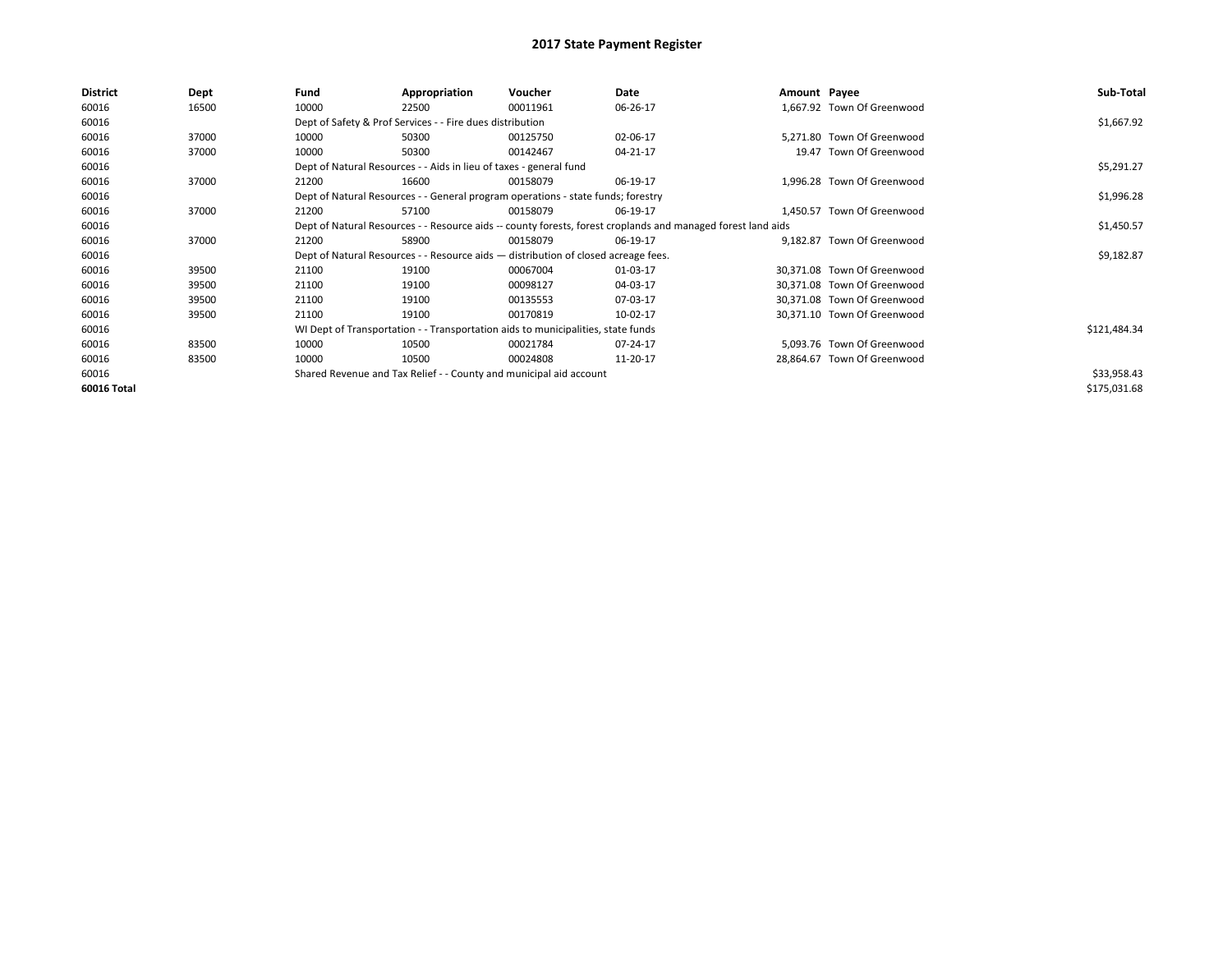| <b>District</b> | Dept  | Fund                                                                               | Appropriation                                                                    | Voucher    | Date                                                                                                         | Amount Payee |                          | Sub-Total    |
|-----------------|-------|------------------------------------------------------------------------------------|----------------------------------------------------------------------------------|------------|--------------------------------------------------------------------------------------------------------------|--------------|--------------------------|--------------|
| 60018           | 16500 | 10000                                                                              | 22500                                                                            | 00011962   | 06-26-17                                                                                                     |              | 1,120.37 Town Of Grover  |              |
| 60018           |       |                                                                                    | Dept of Safety & Prof Services - - Fire dues distribution                        |            |                                                                                                              |              |                          | \$1,120.37   |
| 60018           | 37000 | 21200                                                                              | 16600                                                                            | 00158080   | 06-19-17                                                                                                     |              | 1,099.08 Town Of Grover  |              |
| 60018           |       |                                                                                    | Dept of Natural Resources - - General program operations - state funds; forestry |            |                                                                                                              |              |                          | \$1,099.08   |
| 60018           | 37000 | 21200                                                                              | 57100                                                                            | 00158080   | 06-19-17                                                                                                     |              | 609.57 Town Of Grover    |              |
| 60018           |       |                                                                                    |                                                                                  |            | Dept of Natural Resources - - Resource aids -- county forests, forest croplands and managed forest land aids |              |                          | \$609.57     |
| 60018           | 37000 | 21200                                                                              | 58400                                                                            | 00177519   | 09-08-17                                                                                                     |              | 54,416.63 Town Of Grover |              |
| 60018           |       |                                                                                    | Dept of Natural Resources - - Resource aids -- payment in lieu of taxes; federal |            | \$54,416.63                                                                                                  |              |                          |              |
| 60018           | 37000 | 21200                                                                              | 58900                                                                            | 00158080   | 06-19-17                                                                                                     |              | 5,055.75 Town Of Grover  |              |
| 60018           |       | Dept of Natural Resources - - Resource aids - distribution of closed acreage fees. |                                                                                  | \$5,055.75 |                                                                                                              |              |                          |              |
| 60018           | 39500 | 21100                                                                              | 19100                                                                            | 00067005   | 01-03-17                                                                                                     |              | 34,971.12 Town Of Grover |              |
| 60018           | 39500 | 21100                                                                              | 19100                                                                            | 00098128   | 04-03-17                                                                                                     |              | 34,971.12 Town Of Grover |              |
| 60018           | 39500 | 21100                                                                              | 19100                                                                            | 00135554   | 07-03-17                                                                                                     |              | 34,971.12 Town Of Grover |              |
| 60018           | 39500 | 21100                                                                              | 19100                                                                            | 00170820   | 10-02-17                                                                                                     |              | 34,971.14 Town Of Grover |              |
| 60018           |       |                                                                                    | WI Dept of Transportation - - Transportation aids to municipalities, state funds |            |                                                                                                              |              |                          | \$139,884.50 |
| 60018           | 83500 | 10000                                                                              | 10500                                                                            | 00021785   | 07-24-17                                                                                                     |              | 1,632.63 Town Of Grover  |              |
| 60018           | 83500 | 10000                                                                              | 10500                                                                            | 00024809   | 11-20-17                                                                                                     |              | 9,251.59 Town Of Grover  |              |
| 60018           |       |                                                                                    | Shared Revenue and Tax Relief - - County and municipal aid account               |            |                                                                                                              |              |                          | \$10,884.22  |
| 60018           | 83500 | 10000                                                                              | 10900                                                                            | 00018819   | 07-24-17                                                                                                     |              | 5.00 Town Of Grover      |              |
| 60018           |       |                                                                                    | Shared Revenue and Tax Relief - - State aid; tax exempt property                 |            |                                                                                                              |              |                          | \$5.00       |
| 60018 Total     |       |                                                                                    |                                                                                  |            |                                                                                                              |              |                          | \$213,075.12 |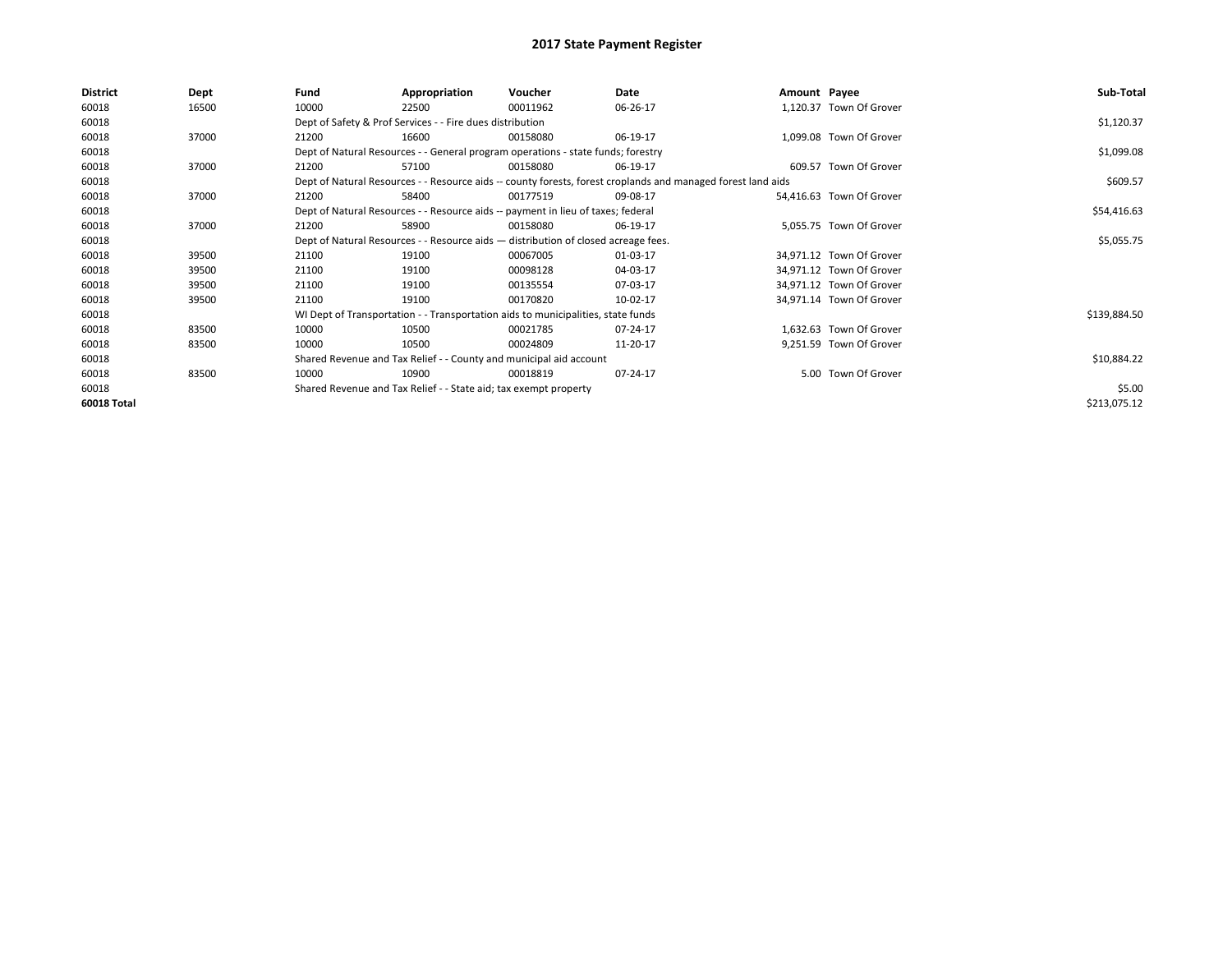| <b>District</b> | Dept  | Fund  | Appropriation                                                                                                | Voucher  | Date       | Amount Payee |                           | Sub-Total    |
|-----------------|-------|-------|--------------------------------------------------------------------------------------------------------------|----------|------------|--------------|---------------------------|--------------|
| 60020           | 16500 | 10000 | 22500                                                                                                        | 00011963 | 06-26-17   |              | 2,558.35 Hammel, Town of  |              |
| 60020           |       |       | Dept of Safety & Prof Services - - Fire dues distribution                                                    |          |            |              |                           | \$2,558.35   |
| 60020           | 37000 | 21200 | 16600                                                                                                        | 00158081 | 06-19-17   |              | 896.12 Hammel, Town of    |              |
| 60020           |       |       | Dept of Natural Resources - - General program operations - state funds; forestry                             |          |            |              |                           | \$896.12     |
| 60020           | 37000 | 21200 | 57100                                                                                                        | 00158081 | 06-19-17   |              | 564.00 Hammel, Town of    |              |
| 60020           |       |       | Dept of Natural Resources - - Resource aids -- county forests, forest croplands and managed forest land aids |          |            |              |                           | \$564.00     |
| 60020           | 37000 | 21200 | 58400                                                                                                        | 00177520 | 09-08-17   |              | 6,213.61 Hammel, Town of  |              |
| 60020           |       |       | Dept of Natural Resources - - Resource aids -- payment in lieu of taxes; federal                             |          |            |              |                           | \$6,213.61   |
| 60020           | 37000 | 21200 | 58900                                                                                                        | 00158081 | 06-19-17   |              | 4,122.15 Hammel, Town of  |              |
| 60020           |       |       | Dept of Natural Resources - - Resource aids - distribution of closed acreage fees.                           |          | \$4,122.15 |              |                           |              |
| 60020           | 39500 | 21100 | 19100                                                                                                        | 00067006 | 01-03-17   |              | 20,307.94 Hammel, Town of |              |
| 60020           | 39500 | 21100 | 19100                                                                                                        | 00098129 | 04-03-17   |              | 20,307.94 Hammel, Town of |              |
| 60020           | 39500 | 21100 | 19100                                                                                                        | 00135555 | 07-03-17   |              | 20,307.94 Hammel, Town of |              |
| 60020           | 39500 | 21100 | 19100                                                                                                        | 00170821 | 10-02-17   |              | 20,307.96 Hammel, Town of |              |
| 60020           |       |       | WI Dept of Transportation - - Transportation aids to municipalities, state funds                             |          |            |              |                           | \$81,231.78  |
| 60020           | 83500 | 10000 | 10500                                                                                                        | 00021786 | 07-24-17   |              | 2,486.76 Hammel, Town of  |              |
| 60020           | 83500 | 10000 | 10500                                                                                                        | 00024810 | 11-20-17   |              | 14,091.66 Hammel, Town of |              |
| 60020           |       |       | Shared Revenue and Tax Relief - - County and municipal aid account                                           |          |            |              |                           | \$16,578.42  |
| 60020           | 83500 | 10000 | 10900                                                                                                        | 00018820 | 07-24-17   |              | 3.00 Hammel, Town of      |              |
| 60020           |       |       | Shared Revenue and Tax Relief - - State aid; tax exempt property                                             |          |            |              |                           | \$3.00       |
| 60020 Total     |       |       |                                                                                                              |          |            |              |                           | \$112,167.43 |
|                 |       |       |                                                                                                              |          |            |              |                           |              |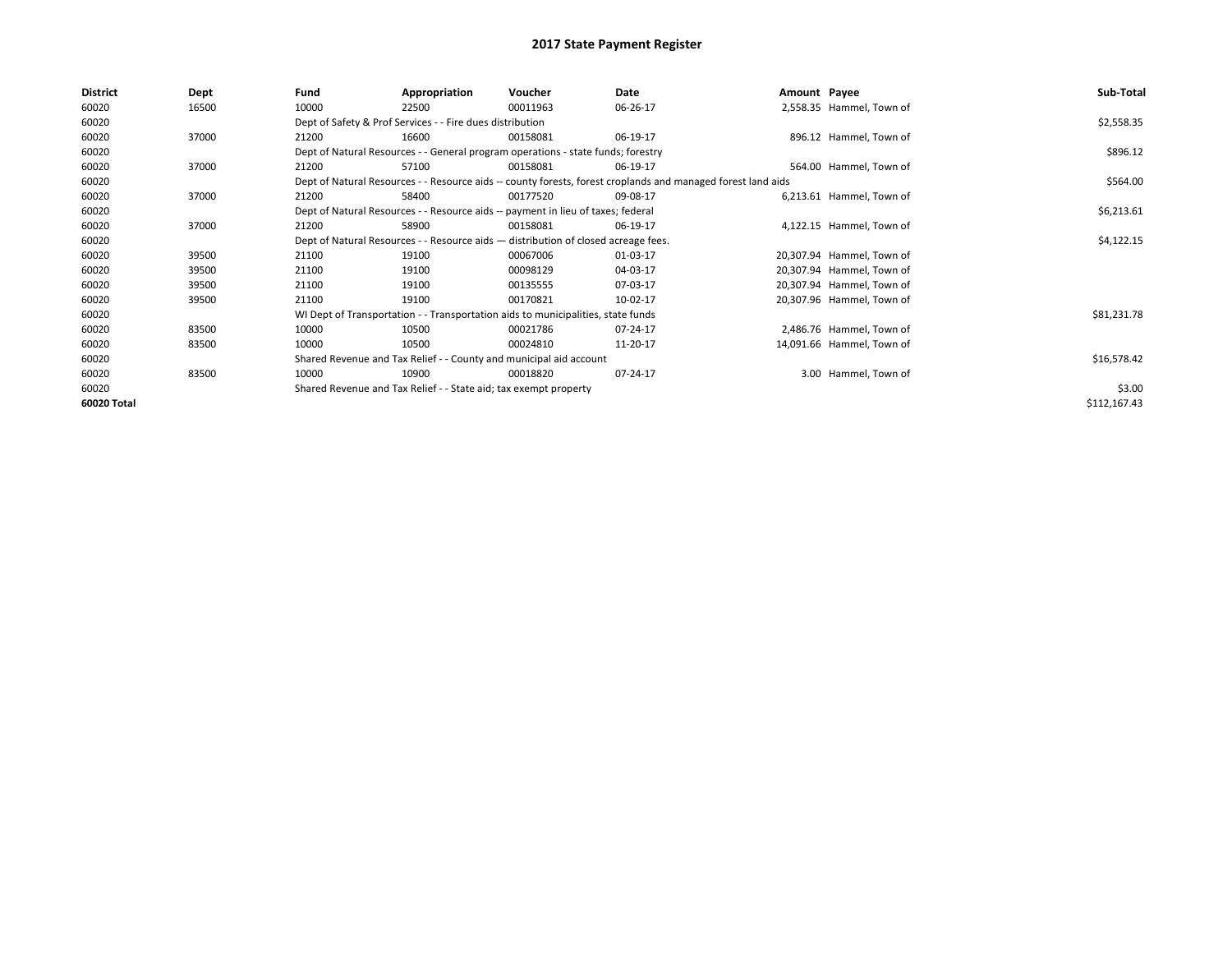| District    | Dept  | Fund  | Appropriation                                                                      | Voucher  | Date                                                                                                         | Amount Payee |                          | Sub-Total    |
|-------------|-------|-------|------------------------------------------------------------------------------------|----------|--------------------------------------------------------------------------------------------------------------|--------------|--------------------------|--------------|
| 60022       | 16500 | 10000 | 22500                                                                              | 00011964 | 06-26-17                                                                                                     |              | 1,498.83 Town Of Holway  |              |
| 60022       |       |       | Dept of Safety & Prof Services - - Fire dues distribution                          |          |                                                                                                              |              |                          | \$1,498.83   |
| 60022       | 37000 | 21200 | 16600                                                                              | 00158082 | 06-19-17                                                                                                     |              | 791.80 Town Of Holway    |              |
| 60022       |       |       | Dept of Natural Resources - - General program operations - state funds; forestry   |          |                                                                                                              |              |                          | \$791.80     |
| 60022       | 37000 | 21200 | 57100                                                                              | 00158082 | 06-19-17                                                                                                     |              | 370.39 Town Of Holway    |              |
| 60022       |       |       |                                                                                    |          | Dept of Natural Resources - - Resource aids -- county forests, forest croplands and managed forest land aids |              |                          | \$370.39     |
| 60022       | 37000 | 21200 | 58900                                                                              | 00158082 | 06-19-17                                                                                                     |              | 3,642.27 Town Of Holway  |              |
| 60022       |       |       | Dept of Natural Resources - - Resource aids - distribution of closed acreage fees. |          | \$3,642.27                                                                                                   |              |                          |              |
| 60022       | 39500 | 21100 | 19100                                                                              | 00067007 | 01-03-17                                                                                                     |              | 27,051.57 Town Of Holway |              |
| 60022       | 39500 | 21100 | 19100                                                                              | 00098130 | 04-03-17                                                                                                     |              | 27,051.57 Town Of Holway |              |
| 60022       | 39500 | 21100 | 19100                                                                              | 00135556 | 07-03-17                                                                                                     |              | 27,051.57 Town Of Holway |              |
| 60022       | 39500 | 21100 | 19100                                                                              | 00170822 | 10-02-17                                                                                                     |              | 27,051.57 Town Of Holway |              |
| 60022       |       |       | WI Dept of Transportation - - Transportation aids to municipalities, state funds   |          |                                                                                                              |              |                          | \$108,206.28 |
| 60022       | 83500 | 10000 | 10500                                                                              | 00021787 | 07-24-17                                                                                                     |              | 9,618.63 Town Of Holway  |              |
| 60022       | 83500 | 10000 | 10500                                                                              | 00024811 | 11-20-17                                                                                                     |              | 54,505.59 Town Of Holway |              |
| 60022       |       |       | Shared Revenue and Tax Relief - - County and municipal aid account                 |          |                                                                                                              |              |                          | \$64,124.22  |
| 60022       | 83500 | 10000 | 10900                                                                              | 00018821 | 07-24-17                                                                                                     |              | 1.00 Town Of Holway      |              |
| 60022       |       |       | Shared Revenue and Tax Relief - - State aid; tax exempt property                   |          |                                                                                                              |              |                          | \$1.00       |
| 60022 Total |       |       |                                                                                    |          |                                                                                                              |              |                          | \$178,634.79 |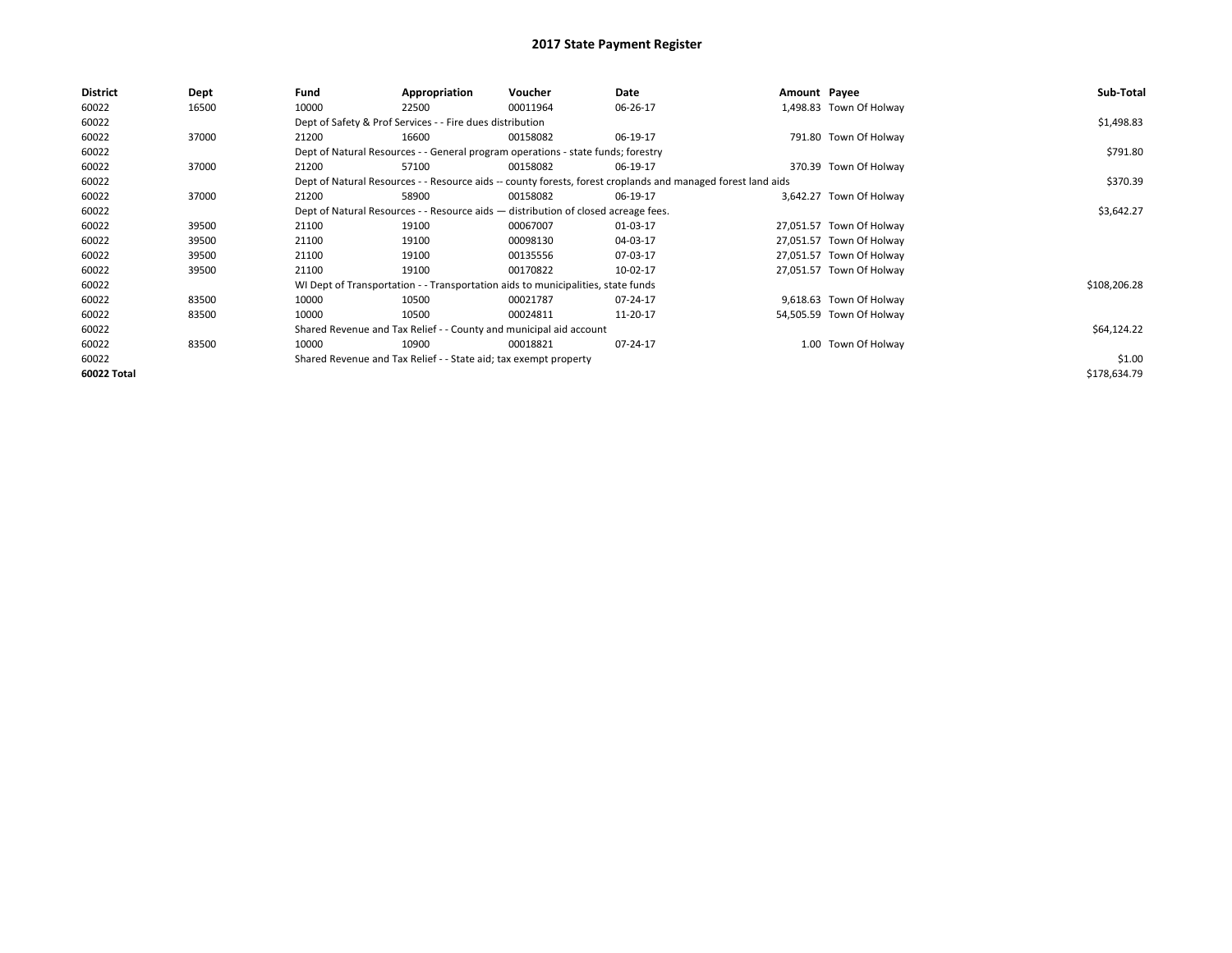| <b>District</b> | Dept  | Fund                                                                             | Appropriation                                                                      | Voucher  | Date                                                                                                         | Amount Payee |                              | Sub-Total    |  |
|-----------------|-------|----------------------------------------------------------------------------------|------------------------------------------------------------------------------------|----------|--------------------------------------------------------------------------------------------------------------|--------------|------------------------------|--------------|--|
| 60024           | 16500 | 10000                                                                            | 22500                                                                              | 00011965 | 06-27-17                                                                                                     |              | 696.92 Town Of Jump River    |              |  |
| 60024           |       |                                                                                  | Dept of Safety & Prof Services - - Fire dues distribution                          |          |                                                                                                              |              |                              | \$696.92     |  |
| 60024           | 37000 | 10000                                                                            | 50300                                                                              | 00143110 | 04-21-17                                                                                                     |              | 20.00 Town Of Jump River     |              |  |
| 60024           |       |                                                                                  | Dept of Natural Resources - - Aids in lieu of taxes - general fund                 |          |                                                                                                              |              |                              |              |  |
| 60024           | 37000 | 21200                                                                            | 16600                                                                              | 00158083 | 06-19-17                                                                                                     |              | 822.12 Town Of Jump River    |              |  |
| 60024           |       | Dept of Natural Resources - - General program operations - state funds; forestry |                                                                                    | \$822.12 |                                                                                                              |              |                              |              |  |
| 60024           | 37000 | 21200                                                                            | 57100                                                                              | 00158083 | 06-19-17                                                                                                     |              | 668.13 Town Of Jump River    |              |  |
| 60024           |       |                                                                                  |                                                                                    |          | Dept of Natural Resources - - Resource aids -- county forests, forest croplands and managed forest land aids |              |                              | \$668.13     |  |
| 60024           | 37000 | 21200                                                                            | 58400                                                                              | 00177521 | 09-08-17                                                                                                     |              | 3.710.51 Town Of Jump River  |              |  |
| 60024           |       |                                                                                  | Dept of Natural Resources - - Resource aids -- payment in lieu of taxes; federal   |          |                                                                                                              |              |                              | \$3,710.51   |  |
| 60024           | 37000 | 21200                                                                            | 58900                                                                              | 00158083 | 06-19-17                                                                                                     |              | 3,781.74 Town Of Jump River  |              |  |
| 60024           |       |                                                                                  | Dept of Natural Resources - - Resource aids - distribution of closed acreage fees. |          |                                                                                                              |              |                              | \$3,781.74   |  |
| 60024           | 39500 | 21100                                                                            | 19100                                                                              | 00067008 | 01-03-17                                                                                                     |              | 16,058.08 Town Of Jump River |              |  |
| 60024           | 39500 | 21100                                                                            | 19100                                                                              | 00098131 | 04-03-17                                                                                                     |              | 16,058.08 Town Of Jump River |              |  |
| 60024           | 39500 | 21100                                                                            | 19100                                                                              | 00135557 | 07-03-17                                                                                                     |              | 16,058.08 Town Of Jump River |              |  |
| 60024           | 39500 | 21100                                                                            | 19100                                                                              | 00170823 | 10-02-17                                                                                                     |              | 16,058.10 Town Of Jump River |              |  |
| 60024           |       |                                                                                  | WI Dept of Transportation - - Transportation aids to municipalities, state funds   |          |                                                                                                              |              |                              | \$64,232.34  |  |
| 60024           | 83500 | 10000                                                                            | 10500                                                                              | 00021788 | 07-24-17                                                                                                     |              | 5,369.03 Town Of Jump River  |              |  |
| 60024           | 83500 | 10000                                                                            | 10500                                                                              | 00024812 | 11-20-17                                                                                                     |              | 30,424.50 Town Of Jump River |              |  |
| 60024           |       |                                                                                  | Shared Revenue and Tax Relief - - County and municipal aid account                 |          |                                                                                                              |              |                              | \$35,793.53  |  |
| 60024           | 83500 | 10000                                                                            | 10900                                                                              | 00018822 | 07-24-17                                                                                                     |              | 9.00 Town Of Jump River      |              |  |
| 60024           |       |                                                                                  | Shared Revenue and Tax Relief - - State aid; tax exempt property                   |          |                                                                                                              |              |                              | \$9.00       |  |
| 60024 Total     |       |                                                                                  |                                                                                    |          |                                                                                                              |              |                              | \$109,734.29 |  |
|                 |       |                                                                                  |                                                                                    |          |                                                                                                              |              |                              |              |  |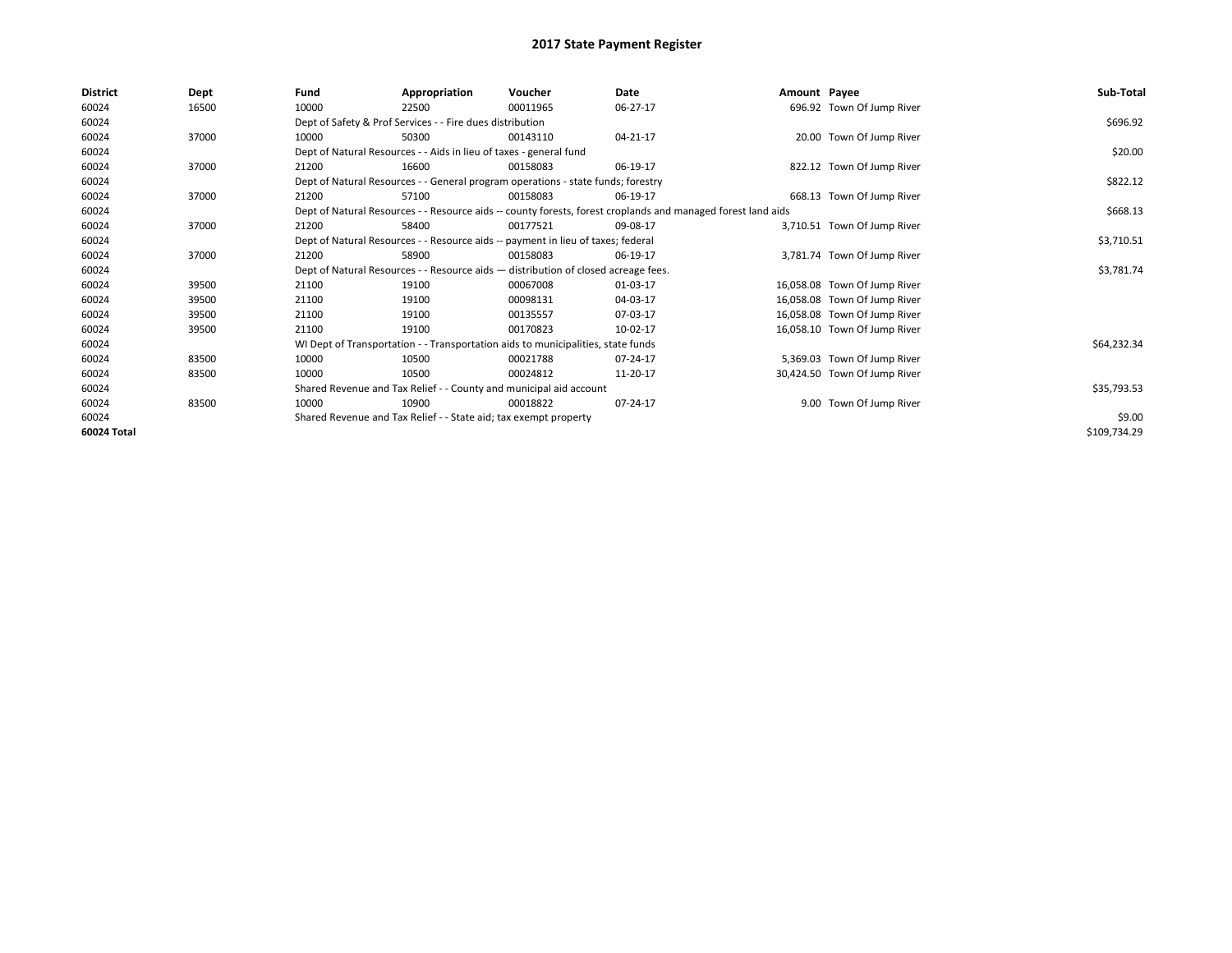| <b>District</b> | Dept  | Fund                                                                  | Appropriation                                                                      | Voucher    | Date                                                                                                         | Amount Payee |                                | Sub-Total    |  |  |  |
|-----------------|-------|-----------------------------------------------------------------------|------------------------------------------------------------------------------------|------------|--------------------------------------------------------------------------------------------------------------|--------------|--------------------------------|--------------|--|--|--|
| 60026           | 16500 | 10000                                                                 | 22500                                                                              | 00011966   | 06-26-17                                                                                                     |              | 2,830.38 Town Of Little Black  |              |  |  |  |
| 60026           |       |                                                                       | Dept of Safety & Prof Services - - Fire dues distribution                          |            |                                                                                                              |              |                                | \$2,830.38   |  |  |  |
| 60026           | 37000 | 21200                                                                 | 16600                                                                              | 00158084   | 06-19-17                                                                                                     |              | 85.41 Town Of Little Black     |              |  |  |  |
| 60026           |       |                                                                       | Dept of Natural Resources - - General program operations - state funds; forestry   |            |                                                                                                              |              |                                | \$85.41      |  |  |  |
| 60026           | 37000 | 21200                                                                 | 57100                                                                              | 00158084   | 06-19-17                                                                                                     |              | 44.19 Town Of Little Black     |              |  |  |  |
| 60026           |       |                                                                       |                                                                                    |            | Dept of Natural Resources - - Resource aids -- county forests, forest croplands and managed forest land aids |              |                                | \$44.19      |  |  |  |
| 60026           | 37000 | 21200                                                                 | 58900                                                                              | 00158084   | 06-19-17                                                                                                     |              | 392.90 Town Of Little Black    |              |  |  |  |
| 60026           |       |                                                                       | Dept of Natural Resources - - Resource aids - distribution of closed acreage fees. |            |                                                                                                              |              |                                | \$392.90     |  |  |  |
| 60026           | 39500 | 21100                                                                 | 17400                                                                              | 00110994   | 05-01-17                                                                                                     |              | 9.742.48 Town Of Little Black  |              |  |  |  |
| 60026           | 39500 | 21100                                                                 | 17400                                                                              | 00144780   | 07-25-17                                                                                                     |              | 11,359.78 Town Of Little Black |              |  |  |  |
| 60026           |       |                                                                       | WI Dept of Transportation - - Disaster damage aids, state funds                    |            |                                                                                                              |              |                                |              |  |  |  |
| 60026           | 39500 | 21100                                                                 | 19100                                                                              | 00067009   | 01-03-17                                                                                                     |              | 31,538.14 Town Of Little Black |              |  |  |  |
| 60026           | 39500 | 21100                                                                 | 19100                                                                              | 00098132   | 04-03-17                                                                                                     |              | 31.538.14 Town Of Little Black |              |  |  |  |
| 60026           | 39500 | 21100                                                                 | 19100                                                                              | 00135558   | 07-03-17                                                                                                     |              | 31,538.14 Town Of Little Black |              |  |  |  |
| 60026           | 39500 | 21100                                                                 | 19100                                                                              | 00170824   | 10-02-17                                                                                                     |              | 31,538.16 Town Of Little Black |              |  |  |  |
| 60026           |       |                                                                       | WI Dept of Transportation - - Transportation aids to municipalities, state funds   |            |                                                                                                              |              |                                | \$126,152.58 |  |  |  |
| 60026           | 83500 | 10000                                                                 | 10500                                                                              | 00021789   | 07-24-17                                                                                                     |              | 7.523.08 Town Of Little Black  |              |  |  |  |
| 60026           | 83500 | 10000                                                                 | 10500                                                                              | 00024813   | 11-20-17                                                                                                     |              | 42,630.77 Town Of Little Black |              |  |  |  |
| 60026           |       |                                                                       | Shared Revenue and Tax Relief - - County and municipal aid account                 |            |                                                                                                              |              |                                | \$50,153.85  |  |  |  |
| 60026           | 83500 | 10000                                                                 | 10900                                                                              | 00018823   | 07-24-17                                                                                                     |              | 235.00 Town Of Little Black    |              |  |  |  |
| 60026           |       |                                                                       | Shared Revenue and Tax Relief - - State aid; tax exempt property                   |            |                                                                                                              |              |                                | \$235.00     |  |  |  |
| 60026           | 83500 | 10000                                                                 | 11000                                                                              | 00021789   | 07-24-17                                                                                                     |              | 671.66 Town Of Little Black    |              |  |  |  |
| 60026           | 83500 | 10000                                                                 | 11000                                                                              | 00024813   | 11-20-17                                                                                                     |              | 3,877.16 Town Of Little Black  |              |  |  |  |
| 60026           |       | Shared Revenue and Tax Relief - - Public utility distribution account |                                                                                    | \$4,548.82 |                                                                                                              |              |                                |              |  |  |  |
| 60026 Total     |       |                                                                       |                                                                                    |            |                                                                                                              |              |                                | \$205,545.39 |  |  |  |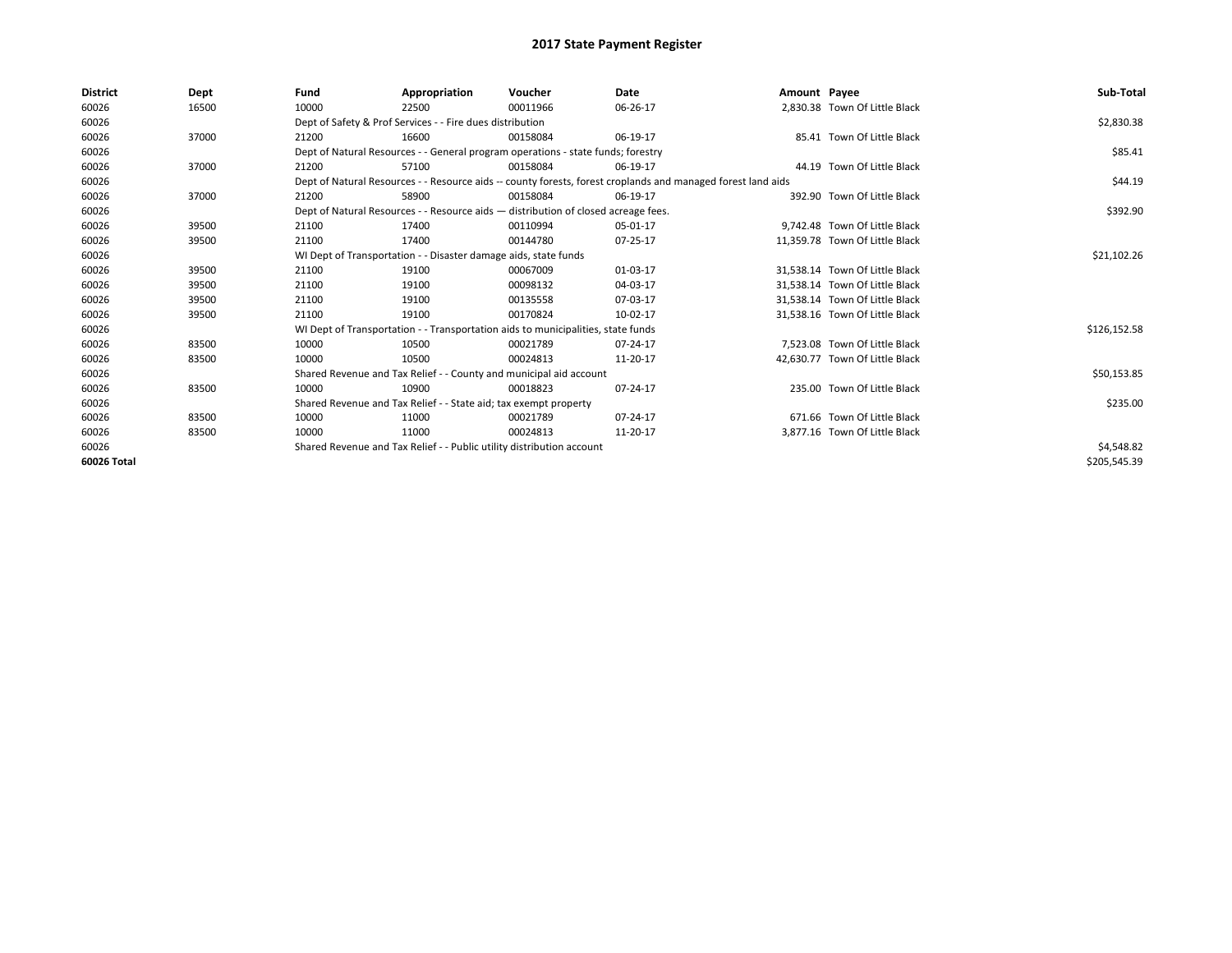| <b>District</b> | Dept  | Fund  | Appropriation                                                                                                | Voucher  | Date       | Amount Payee |                              | Sub-Total    |  |
|-----------------|-------|-------|--------------------------------------------------------------------------------------------------------------|----------|------------|--------------|------------------------------|--------------|--|
| 60028           | 16500 | 10000 | 22500                                                                                                        | 00011967 | 06-26-17   |              | 825.16 Town Of Maplehurst    |              |  |
| 60028           |       |       | Dept of Safety & Prof Services - - Fire dues distribution                                                    |          |            |              |                              | \$825.16     |  |
| 60028           | 37000 | 10000 | 50300                                                                                                        | 00125943 | 02-06-17   |              | 11,959.99 Town Of Maplehurst |              |  |
| 60028           |       |       | Dept of Natural Resources - - Aids in lieu of taxes - general fund                                           |          |            |              |                              | \$11,959.99  |  |
| 60028           | 37000 | 21200 | 16600                                                                                                        | 00158085 | 06-19-17   |              | 575.33 Town Of Maplehurst    |              |  |
| 60028           |       |       | Dept of Natural Resources - - General program operations - state funds; forestry                             |          |            |              |                              | \$575.33     |  |
| 60028           | 37000 | 21200 | 57100                                                                                                        | 00158085 | 06-19-17   |              | 357.45 Town Of Maplehurst    |              |  |
| 60028           |       |       | Dept of Natural Resources - - Resource aids -- county forests, forest croplands and managed forest land aids |          |            |              |                              | \$357.45     |  |
| 60028           | 37000 | 21200 | 58900                                                                                                        | 00158085 | 06-19-17   |              | 2,646.52 Town Of Maplehurst  |              |  |
| 60028           |       |       | Dept of Natural Resources - - Resource aids - distribution of closed acreage fees.                           |          | \$2,646.52 |              |                              |              |  |
| 60028           | 39500 | 21100 | 19100                                                                                                        | 00067010 | 01-03-17   |              | 14,484.14 Town Of Maplehurst |              |  |
| 60028           | 39500 | 21100 | 19100                                                                                                        | 00098133 | 04-03-17   |              | 14,484.14 Town Of Maplehurst |              |  |
| 60028           | 39500 | 21100 | 19100                                                                                                        | 00135559 | 07-03-17   |              | 14,484.14 Town Of Maplehurst |              |  |
| 60028           | 39500 | 21100 | 19100                                                                                                        | 00170825 | 10-02-17   |              | 14,484.15 Town Of Maplehurst |              |  |
| 60028           |       |       | WI Dept of Transportation - - Transportation aids to municipalities, state funds                             |          |            |              |                              | \$57,936.57  |  |
| 60028           | 50500 | 10000 | 17400                                                                                                        | 00017123 | 05-05-17   |              | 1,997.00 Town Of Maplehurst  |              |  |
| 60028           | 50500 | 10000 | 17400                                                                                                        | 00047502 | 04-28-17   |              | 1,997.00 Town Of Maplehurst  |              |  |
| 60028           |       |       | Department of Administration - - High-voltage transmission line annual impact fee distributions              |          |            |              |                              | \$3,994.00   |  |
| 60028           | 83500 | 10000 | 10500                                                                                                        | 00021790 | 07-24-17   |              | 4,032.91 Town Of Maplehurst  |              |  |
| 60028           | 83500 | 10000 | 10500                                                                                                        | 00024814 | 11-20-17   |              | 22,853.17 Town Of Maplehurst |              |  |
| 60028           |       |       | Shared Revenue and Tax Relief - - County and municipal aid account                                           |          |            |              |                              |              |  |
| 60028           | 83500 | 10000 | 10900                                                                                                        | 00018824 | 07-24-17   |              | 1.00 Town Of Maplehurst      |              |  |
| 60028           |       |       | Shared Revenue and Tax Relief - - State aid; tax exempt property                                             |          |            |              |                              |              |  |
| 60028 Total     |       |       |                                                                                                              |          |            |              |                              | \$105,182.10 |  |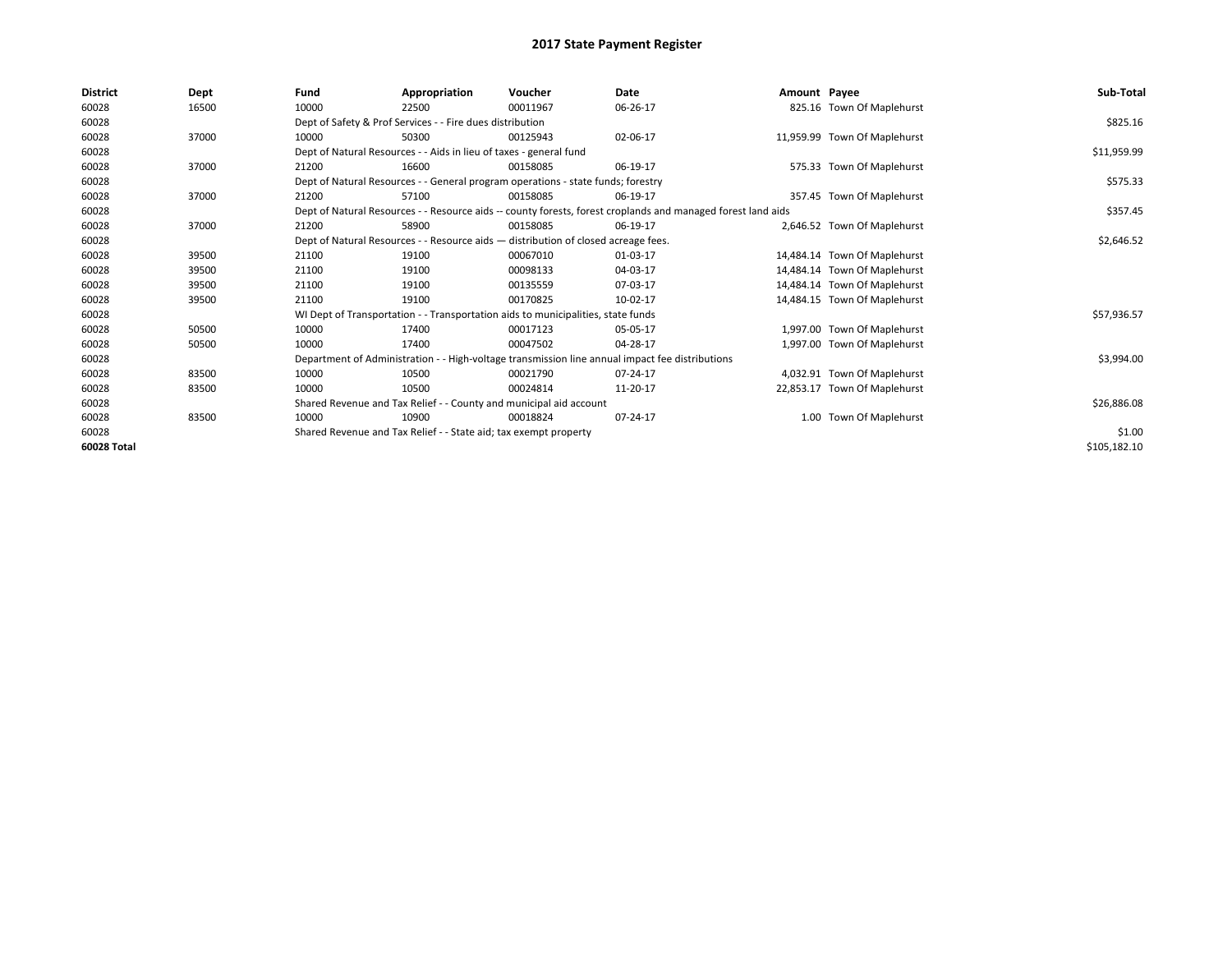| <b>District</b> | Dept  | Fund                                                                 | Appropriation                                                    | Voucher                                                                            | Date                                                                                                         | Amount Payee |                             | Sub-Total    |
|-----------------|-------|----------------------------------------------------------------------|------------------------------------------------------------------|------------------------------------------------------------------------------------|--------------------------------------------------------------------------------------------------------------|--------------|-----------------------------|--------------|
| 60030           | 16500 | 10000                                                                | 22500                                                            | 00011968                                                                           | 06-26-17                                                                                                     |              | 938.84 Town Of Mc Kinley    |              |
| 60030           |       |                                                                      | Dept of Safety & Prof Services - - Fire dues distribution        |                                                                                    |                                                                                                              |              |                             | \$938.84     |
| 60030           | 37000 | 10000                                                                | 50300                                                            | 00126046                                                                           | 02-06-17                                                                                                     |              | 380.03 Town Of Mc Kinley    |              |
| 60030           | 37000 | 10000                                                                | 50300                                                            | 00143230                                                                           | 04-21-17                                                                                                     |              | 149.46 Town Of Mc Kinley    |              |
| 60030           |       | Dept of Natural Resources - - Aids in lieu of taxes - general fund   |                                                                  | \$529.49                                                                           |                                                                                                              |              |                             |              |
| 60030           | 37000 | 21200                                                                | 16600                                                            | 00158086                                                                           | 06-19-17                                                                                                     |              | 608.01 Town Of Mc Kinley    |              |
| 60030           |       |                                                                      |                                                                  | Dept of Natural Resources - - General program operations - state funds; forestry   |                                                                                                              |              |                             | \$608.01     |
| 60030           | 37000 | 21200                                                                | 57100                                                            | 00158086                                                                           | 06-19-17                                                                                                     |              | 490.48 Town Of Mc Kinley    |              |
| 60030           |       |                                                                      |                                                                  |                                                                                    | Dept of Natural Resources - - Resource aids -- county forests, forest croplands and managed forest land aids |              |                             | \$490.48     |
| 60030           | 37000 | 21200                                                                | 57900                                                            | 00143229                                                                           | 04-21-17                                                                                                     |              | 598.40 Town Of Mc Kinley    |              |
| 60030           |       | Dept of Natural Resources - - Aids in lieu of taxes - sum sufficient |                                                                  | \$598.40                                                                           |                                                                                                              |              |                             |              |
| 60030           | 37000 | 21200                                                                | 58900                                                            | 00158086                                                                           | 06-19-17                                                                                                     |              | 2,796.83 Town Of Mc Kinley  |              |
| 60030           |       |                                                                      |                                                                  | Dept of Natural Resources - - Resource aids - distribution of closed acreage fees. |                                                                                                              |              |                             | \$2,796.83   |
| 60030           | 39500 | 21100                                                                | 19100                                                            | 00067011                                                                           | 01-03-17                                                                                                     |              | 25,504.66 Town Of Mc Kinley |              |
| 60030           | 39500 | 21100                                                                | 19100                                                            | 00098134                                                                           | 04-03-17                                                                                                     |              | 25,504.66 Town Of Mc Kinley |              |
| 60030           | 39500 | 21100                                                                | 19100                                                            | 00135560                                                                           | 07-03-17                                                                                                     |              | 25,504.66 Town Of Mc Kinley |              |
| 60030           | 39500 | 21100                                                                | 19100                                                            | 00170826                                                                           | 10-02-17                                                                                                     |              | 25,504.68 Town Of Mc Kinley |              |
| 60030           |       |                                                                      |                                                                  | WI Dept of Transportation - - Transportation aids to municipalities, state funds   |                                                                                                              |              |                             | \$102,018.66 |
| 60030           | 83500 | 10000                                                                | 10500                                                            | 00021791                                                                           | 07-24-17                                                                                                     |              | 5,457.18 Town Of Mc Kinley  |              |
| 60030           | 83500 | 10000                                                                | 10500                                                            | 00024815                                                                           | 11-20-17                                                                                                     |              | 30,923.99 Town Of Mc Kinley |              |
| 60030           |       |                                                                      |                                                                  | Shared Revenue and Tax Relief - - County and municipal aid account                 |                                                                                                              |              |                             | \$36,381.17  |
| 60030           | 83500 | 10000                                                                | 10900                                                            | 00018825                                                                           | 07-24-17                                                                                                     |              | 9.00 Town Of Mc Kinley      |              |
| 60030           |       |                                                                      | Shared Revenue and Tax Relief - - State aid; tax exempt property |                                                                                    |                                                                                                              |              |                             | \$9.00       |
| 60030 Total     |       |                                                                      |                                                                  |                                                                                    |                                                                                                              |              |                             | \$144,370.88 |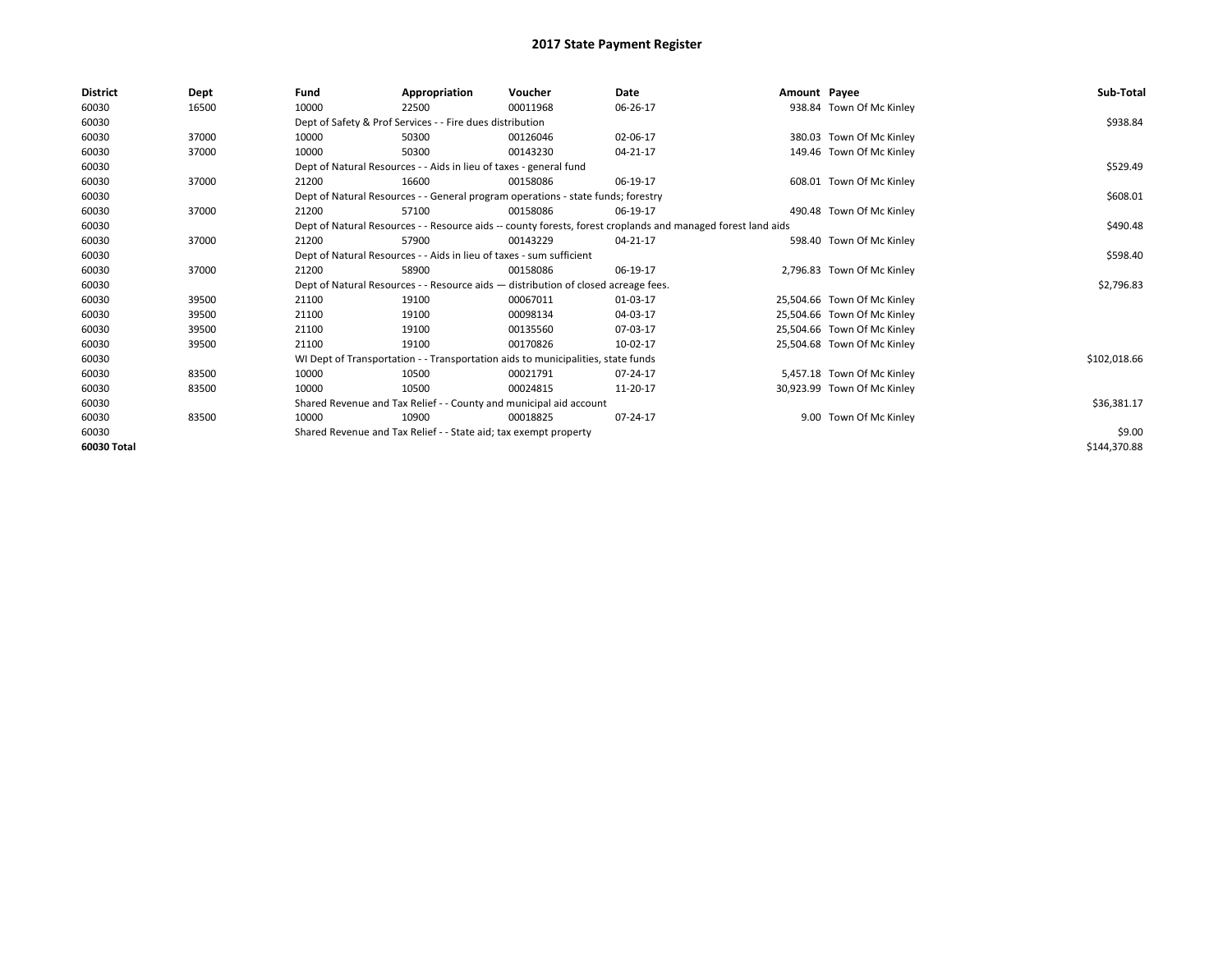| <b>District</b> | Dept  | Fund  | Appropriation                                                                      | Voucher  | Date                                                                                                         | Amount Payee |                           | Sub-Total    |
|-----------------|-------|-------|------------------------------------------------------------------------------------|----------|--------------------------------------------------------------------------------------------------------------|--------------|---------------------------|--------------|
| 60032           | 16500 | 10000 | 22500                                                                              | 00011969 | 06-26-17                                                                                                     |              | 7,387.57 Town Of Medford  |              |
| 60032           |       |       | Dept of Safety & Prof Services - - Fire dues distribution                          |          |                                                                                                              |              |                           | \$7,387.57   |
| 60032           | 37000 | 21200 | 16600                                                                              | 00158087 | 06-19-17                                                                                                     |              | 210.36 Town Of Medford    |              |
| 60032           |       |       | Dept of Natural Resources - - General program operations - state funds; forestry   |          |                                                                                                              |              |                           | \$210.36     |
| 60032           | 37000 | 21200 | 57100                                                                              | 00158087 | 06-19-17                                                                                                     |              | 101.68 Town Of Medford    |              |
| 60032           |       |       |                                                                                    |          | Dept of Natural Resources - - Resource aids -- county forests, forest croplands and managed forest land aids |              |                           | \$101.68     |
| 60032           | 37000 | 21200 | 58900                                                                              | 00158087 | 06-19-17                                                                                                     |              | 967.64 Town Of Medford    |              |
| 60032           |       |       | Dept of Natural Resources - - Resource aids - distribution of closed acreage fees. |          | \$967.64                                                                                                     |              |                           |              |
| 60032           | 37000 | 27400 | 67000                                                                              | 00153993 | 06-01-17                                                                                                     |              | 2,675.86 Town Of Medford  |              |
| 60032           |       |       | Dept of Natural Resources - - Financial assistance for responsible units           |          | \$2,675.86                                                                                                   |              |                           |              |
| 60032           | 39500 | 21100 | 19100                                                                              | 00067012 | 01-03-17                                                                                                     |              | 31,653.75 Town Of Medford |              |
| 60032           | 39500 | 21100 | 19100                                                                              | 00098135 | 04-03-17                                                                                                     |              | 31,653.75 Town Of Medford |              |
| 60032           | 39500 | 21100 | 19100                                                                              | 00135561 | 07-03-17                                                                                                     |              | 31,653.75 Town Of Medford |              |
| 60032           | 39500 | 21100 | 19100                                                                              | 00170827 | 10-02-17                                                                                                     |              | 31,653.75 Town Of Medford |              |
| 60032           |       |       | WI Dept of Transportation - - Transportation aids to municipalities, state funds   |          |                                                                                                              |              |                           | \$126,615.00 |
| 60032           | 83500 | 10000 | 10500                                                                              | 00021792 | 07-24-17                                                                                                     |              | 9,387.39 Town Of Medford  |              |
| 60032           | 83500 | 10000 | 10500                                                                              | 00024816 | 11-20-17                                                                                                     |              | 53,195.19 Town Of Medford |              |
| 60032           |       |       | Shared Revenue and Tax Relief - - County and municipal aid account                 |          |                                                                                                              |              |                           | \$62,582.58  |
| 60032           | 83500 | 10000 | 11000                                                                              | 00021792 | 07-24-17                                                                                                     |              | 506.40 Town Of Medford    |              |
| 60032           | 83500 | 10000 | 11000                                                                              | 00024816 | 11-20-17                                                                                                     |              | 2,968.13 Town Of Medford  |              |
| 60032           |       |       | Shared Revenue and Tax Relief - - Public utility distribution account              |          |                                                                                                              |              |                           | \$3,474.53   |
| 60032 Total     |       |       |                                                                                    |          |                                                                                                              |              |                           | \$204,015.22 |
|                 |       |       |                                                                                    |          |                                                                                                              |              |                           |              |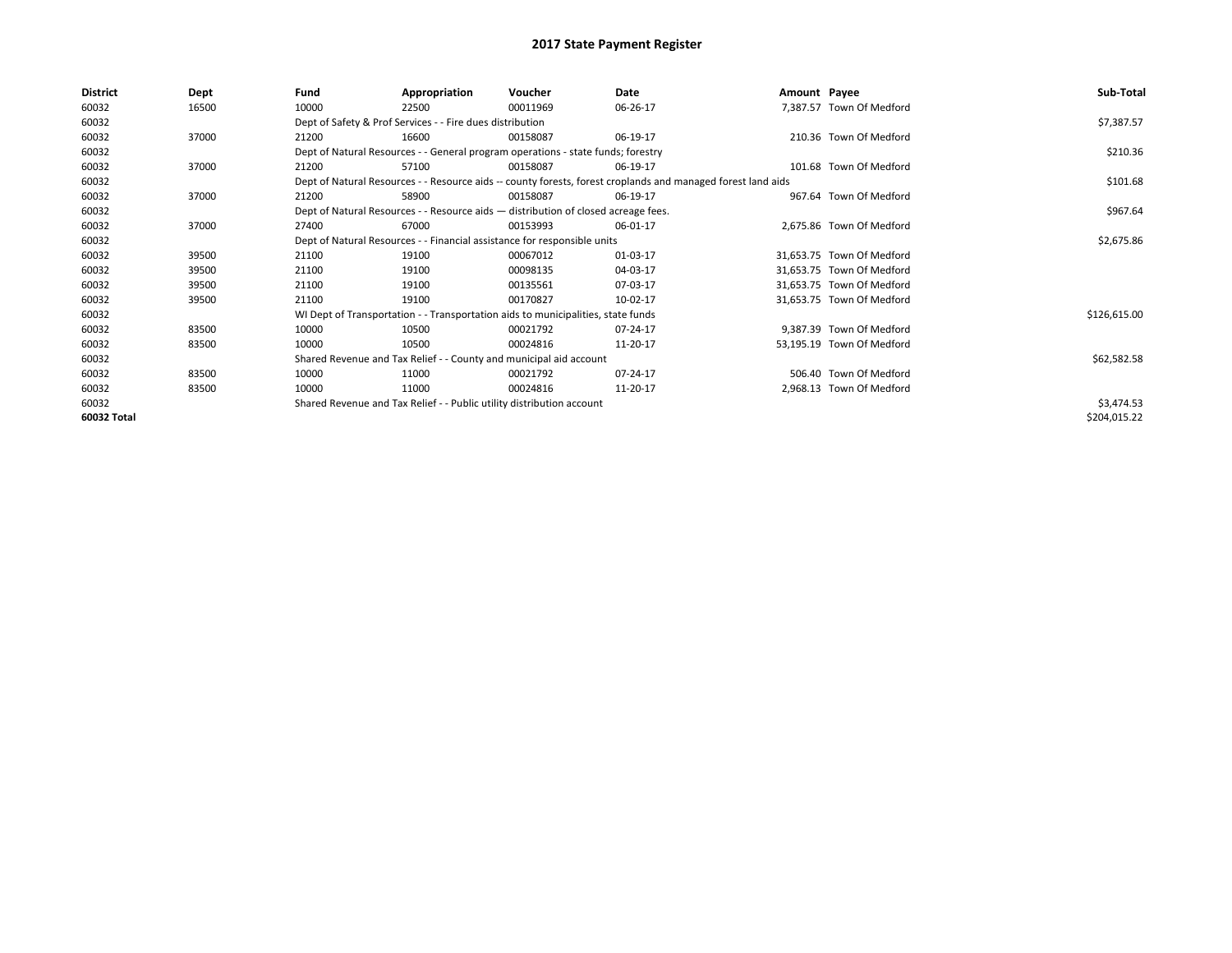| <b>District</b> | Dept  | Fund  | Appropriation                                                                      | Voucher  | Date                                                                                                         | Amount Payee |                           | Sub-Total   |  |  |  |
|-----------------|-------|-------|------------------------------------------------------------------------------------|----------|--------------------------------------------------------------------------------------------------------------|--------------|---------------------------|-------------|--|--|--|
| 60034           | 16500 | 10000 | 22500                                                                              | 00011970 | 06-26-17                                                                                                     |              | 1,380.01 Town Of Molitor  |             |  |  |  |
| 60034           |       |       | Dept of Safety & Prof Services - - Fire dues distribution                          |          |                                                                                                              |              |                           | \$1,380.01  |  |  |  |
| 60034           | 37000 | 21200 | 16600                                                                              | 00158088 | 06-19-17                                                                                                     |              | 1,056.65 Town Of Molitor  |             |  |  |  |
| 60034           |       |       | Dept of Natural Resources - - General program operations - state funds; forestry   |          |                                                                                                              |              |                           | \$1,056.65  |  |  |  |
| 60034           | 37000 | 21200 | 57100                                                                              | 00158088 | 06-19-17                                                                                                     |              | 663.87 Town Of Molitor    |             |  |  |  |
| 60034           |       |       |                                                                                    |          | Dept of Natural Resources - - Resource aids -- county forests, forest croplands and managed forest land aids |              |                           | \$663.87    |  |  |  |
| 60034           | 37000 | 21200 | 58400                                                                              | 00177522 | 09-08-17                                                                                                     |              | 14,925.06 Town Of Molitor |             |  |  |  |
| 60034           |       |       | Dept of Natural Resources - - Resource aids -- payment in lieu of taxes; federal   |          |                                                                                                              |              |                           |             |  |  |  |
| 60034           | 37000 | 21200 | 58900                                                                              | 00158088 | 06-19-17                                                                                                     |              | 4,860.61 Town Of Molitor  |             |  |  |  |
| 60034           |       |       | Dept of Natural Resources - - Resource aids - distribution of closed acreage fees. |          |                                                                                                              |              |                           |             |  |  |  |
| 60034           | 37000 | 27400 | 67000                                                                              | 00154641 | 06-01-17                                                                                                     |              | 742.46 Town Of Molitor    |             |  |  |  |
| 60034           |       |       | Dept of Natural Resources - - Financial assistance for responsible units           |          |                                                                                                              |              |                           | \$742.46    |  |  |  |
| 60034           | 39500 | 21100 | 19100                                                                              | 00067013 | 01-03-17                                                                                                     |              | 16,608.58 Town Of Molitor |             |  |  |  |
| 60034           | 39500 | 21100 | 19100                                                                              | 00098136 | 04-03-17                                                                                                     |              | 16,608.58 Town Of Molitor |             |  |  |  |
| 60034           | 39500 | 21100 | 19100                                                                              | 00135562 | 07-03-17                                                                                                     |              | 16.608.58 Town Of Molitor |             |  |  |  |
| 60034           | 39500 | 21100 | 19100                                                                              | 00170828 | 10-02-17                                                                                                     |              | 16.608.60 Town Of Molitor |             |  |  |  |
| 60034           |       |       | WI Dept of Transportation - - Transportation aids to municipalities, state funds   |          |                                                                                                              |              |                           | \$66,434.34 |  |  |  |
| 60034           | 83500 | 10000 | 10500                                                                              | 00021793 | 07-24-17                                                                                                     |              | 1,392.64 Town Of Molitor  |             |  |  |  |
| 60034           | 83500 | 10000 | 10500                                                                              | 00024817 | 11-20-17                                                                                                     |              | 7,891.61 Town Of Molitor  |             |  |  |  |
| 60034           |       |       | Shared Revenue and Tax Relief - - County and municipal aid account                 |          |                                                                                                              |              |                           | \$9,284.25  |  |  |  |
| 60034           | 83500 | 10000 | 10900                                                                              | 00018826 | 07-24-17                                                                                                     |              | 1.00 Town Of Molitor      |             |  |  |  |
| 60034           |       |       | Shared Revenue and Tax Relief - - State aid; tax exempt property                   |          |                                                                                                              |              |                           | \$1.00      |  |  |  |
| 60034 Total     |       |       |                                                                                    |          |                                                                                                              |              |                           | \$99,348.25 |  |  |  |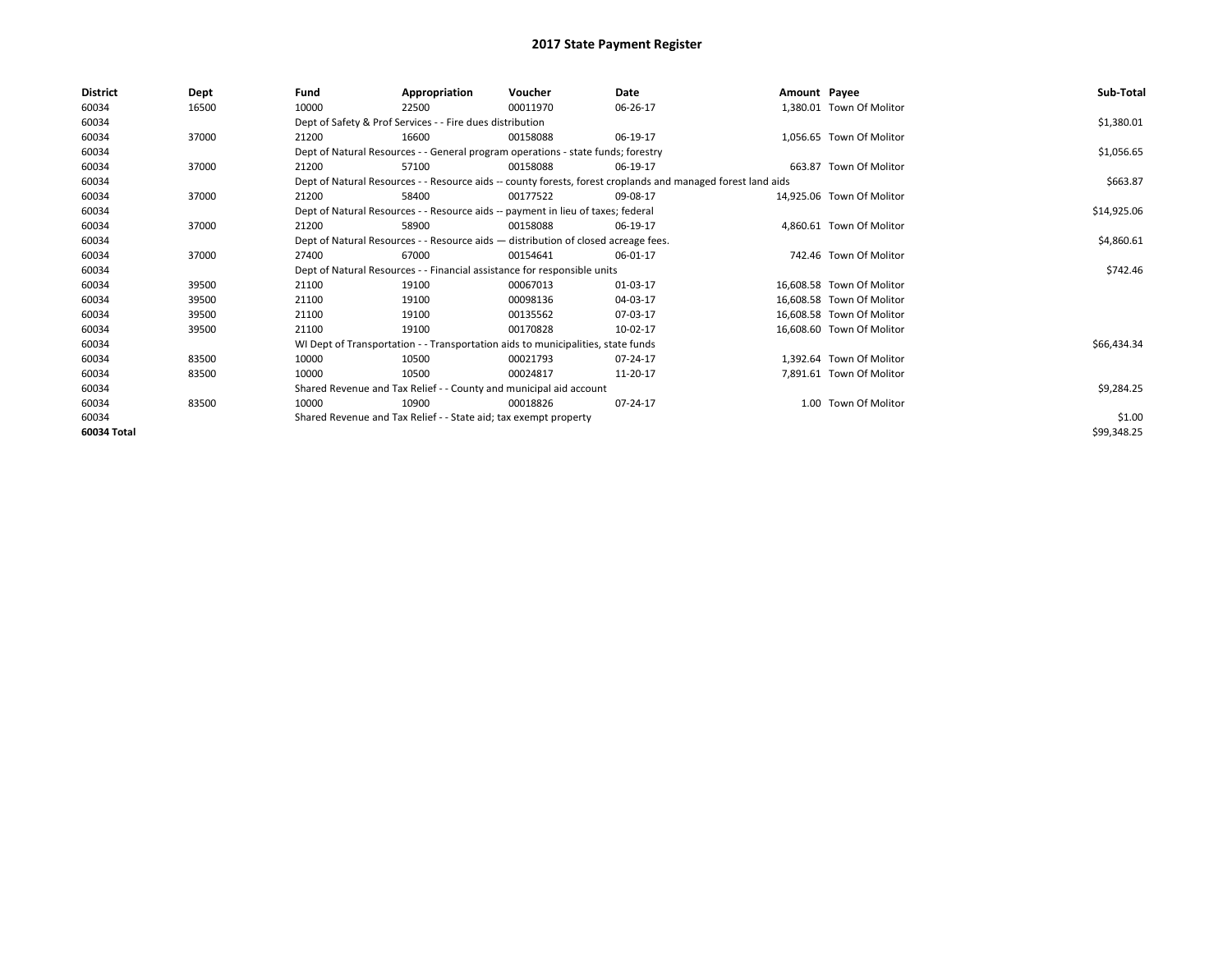| <b>District</b> | Dept  | Fund  | Appropriation                                                                                                | Voucher  | Date                                                                                            | Amount Payee |                            | Sub-Total    |  |  |
|-----------------|-------|-------|--------------------------------------------------------------------------------------------------------------|----------|-------------------------------------------------------------------------------------------------|--------------|----------------------------|--------------|--|--|
| 60036           | 16500 | 10000 | 22500                                                                                                        | 00011971 | 06-26-17                                                                                        |              | 513.06 Town Of Pershing    |              |  |  |
| 60036           |       |       | Dept of Safety & Prof Services - - Fire dues distribution                                                    |          |                                                                                                 |              |                            | \$513.06     |  |  |
| 60036           | 37000 | 10000 | 50300                                                                                                        | 00126058 | 02-06-17                                                                                        |              | 34,022.78 Town Of Pershing |              |  |  |
| 60036           | 37000 | 10000 | 50300                                                                                                        | 00143275 | 04-21-17                                                                                        |              | 180.71 Town Of Pershing    |              |  |  |
| 60036           |       |       | Dept of Natural Resources - - Aids in lieu of taxes - general fund                                           |          |                                                                                                 |              |                            |              |  |  |
| 60036           | 37000 | 21200 | 16600                                                                                                        | 00158089 | 06-19-17                                                                                        |              | 558.22 Town Of Pershing    |              |  |  |
| 60036           |       |       | Dept of Natural Resources - - General program operations - state funds; forestry                             |          |                                                                                                 |              |                            | \$558.22     |  |  |
| 60036           | 37000 | 21200 | 57100                                                                                                        | 00158089 | 06-19-17                                                                                        |              | 336.36 Town Of Pershing    |              |  |  |
| 60036           |       |       | Dept of Natural Resources - - Resource aids -- county forests, forest croplands and managed forest land aids |          | \$336.36                                                                                        |              |                            |              |  |  |
| 60036           | 37000 | 21200 | 57900                                                                                                        | 00143274 | 04-21-17                                                                                        |              | 4,414.52 Town Of Pershing  |              |  |  |
| 60036           |       |       | Dept of Natural Resources - - Aids in lieu of taxes - sum sufficient                                         |          |                                                                                                 |              |                            | \$4,414.52   |  |  |
| 60036           | 37000 | 21200 | 58900                                                                                                        | 00158089 | 06-19-17                                                                                        |              | 2,567.82 Town Of Pershing  |              |  |  |
| 60036           |       |       | Dept of Natural Resources - - Resource aids - distribution of closed acreage fees.                           |          |                                                                                                 |              |                            | \$2,567.82   |  |  |
| 60036           | 39500 | 21100 | 19100                                                                                                        | 00067014 | 01-03-17                                                                                        |              | 18,067.41 Town Of Pershing |              |  |  |
| 60036           | 39500 | 21100 | 19100                                                                                                        | 00098137 | 04-03-17                                                                                        |              | 18,067.41 Town Of Pershing |              |  |  |
| 60036           | 39500 | 21100 | 19100                                                                                                        | 00135563 | 07-03-17                                                                                        |              | 18,067.41 Town Of Pershing |              |  |  |
| 60036           | 39500 | 21100 | 19100                                                                                                        | 00170829 | 10-02-17                                                                                        |              | 18,067.41 Town Of Pershing |              |  |  |
| 60036           |       |       | WI Dept of Transportation - - Transportation aids to municipalities, state funds                             |          |                                                                                                 |              |                            | \$72,269.64  |  |  |
| 60036           | 50500 | 10000 | 17400                                                                                                        | 00047503 | 04-28-17                                                                                        |              | 25,270.00 Town Of Pershing |              |  |  |
| 60036           |       |       |                                                                                                              |          | Department of Administration - - High-voltage transmission line annual impact fee distributions |              |                            | \$25,270.00  |  |  |
| 60036           | 83500 | 10000 | 10500                                                                                                        | 00021794 | 07-24-17                                                                                        |              | 3,534.87 Town Of Pershing  |              |  |  |
| 60036           | 83500 | 10000 | 10500                                                                                                        | 00024818 | 11-20-17                                                                                        |              | 20,030.92 Town Of Pershing |              |  |  |
| 60036           |       |       | Shared Revenue and Tax Relief - - County and municipal aid account                                           |          |                                                                                                 |              |                            | \$23,565.79  |  |  |
| 60036           | 83500 | 10000 | 50100                                                                                                        | 00015412 | 01-31-17                                                                                        |              | 183.50 Town Of Pershing    |              |  |  |
| 60036           |       |       | Shared Revenue and Tax Relief - - Payments for municipal services                                            |          |                                                                                                 |              |                            |              |  |  |
| 60036 Total     |       |       |                                                                                                              |          |                                                                                                 |              |                            | \$163,882.40 |  |  |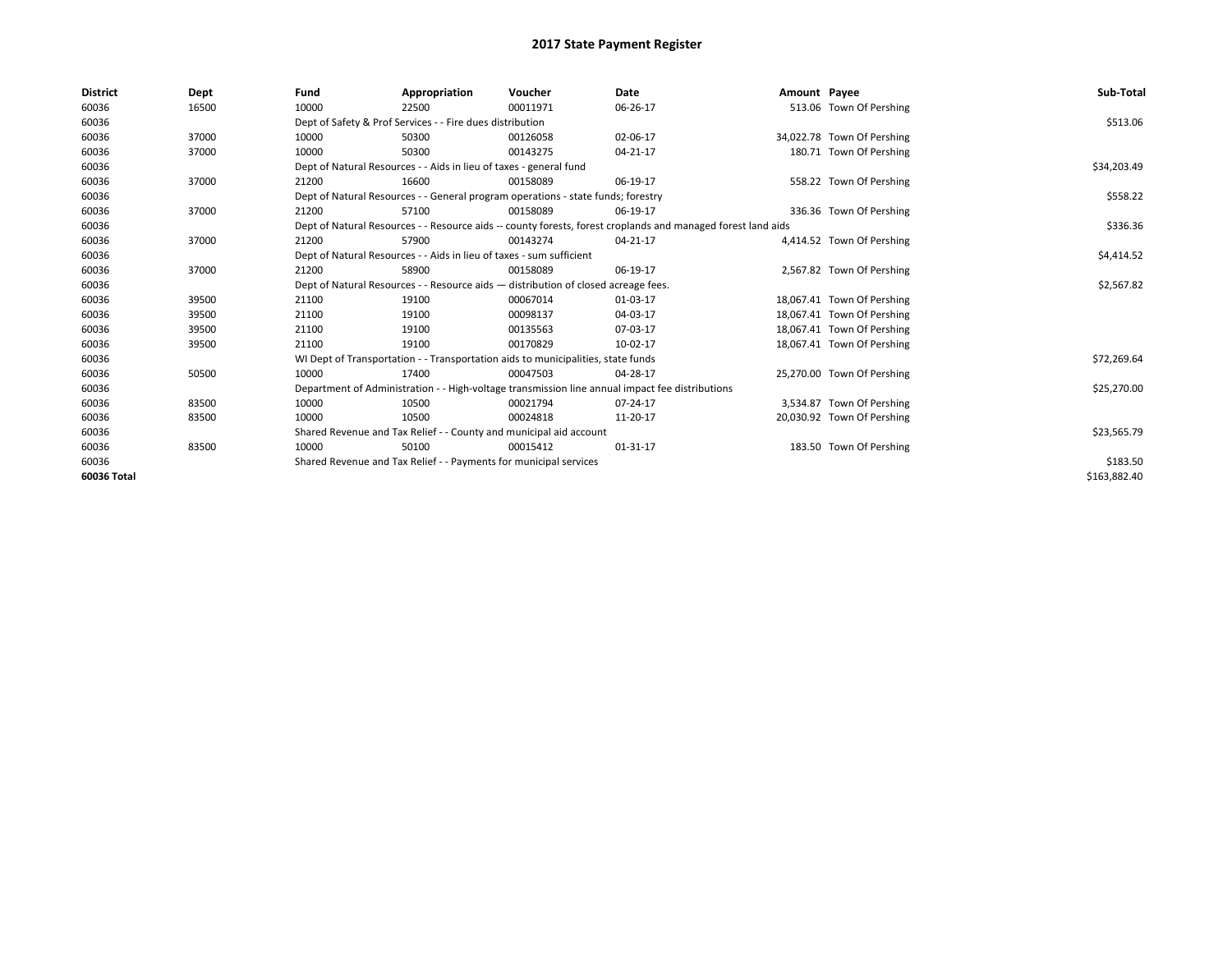| <b>District</b> | Dept  | Fund  | Appropriation                                                                                                | Voucher  | Date     | Amount Payee |                            | Sub-Total    |  |  |
|-----------------|-------|-------|--------------------------------------------------------------------------------------------------------------|----------|----------|--------------|----------------------------|--------------|--|--|
| 60038           | 16500 | 10000 | 22500                                                                                                        | 00011972 | 06-26-17 |              | 2,692.90 Town Of Rib Lake  |              |  |  |
| 60038           |       |       | Dept of Safety & Prof Services - - Fire dues distribution                                                    |          |          |              |                            | \$2,692.90   |  |  |
| 60038           | 37000 | 10000 | 50300                                                                                                        | 00125743 | 02-06-17 |              | 1,632.22 Town Of Rib Lake  |              |  |  |
| 60038           | 37000 | 10000 | 50300                                                                                                        | 00142456 | 04-21-17 |              | 8.21 Town Of Rib Lake      |              |  |  |
| 60038           |       |       | Dept of Natural Resources - - Aids in lieu of taxes - general fund                                           |          |          |              |                            | \$1,640.43   |  |  |
| 60038           | 37000 | 21200 | 16600                                                                                                        | 00158090 | 06-19-17 |              | 2,673.57 Town Of Rib Lake  |              |  |  |
| 60038           |       |       | Dept of Natural Resources - - General program operations - state funds; forestry                             |          |          |              |                            | \$2,673.57   |  |  |
| 60038           | 37000 | 21200 | 57100                                                                                                        | 00158090 | 06-19-17 |              | 6,733.68 Town Of Rib Lake  |              |  |  |
| 60038           |       |       | Dept of Natural Resources - - Resource aids -- county forests, forest croplands and managed forest land aids |          |          |              |                            |              |  |  |
| 60038           | 37000 | 21200 | 58900                                                                                                        | 00158090 | 06-19-17 |              | 12,298.44 Town Of Rib Lake |              |  |  |
| 60038           |       |       | Dept of Natural Resources - - Resource aids - distribution of closed acreage fees.                           |          |          |              |                            |              |  |  |
| 60038           | 39500 | 21100 | 19100                                                                                                        | 00067015 | 01-03-17 |              | 37.610.16 Town Of Rib Lake |              |  |  |
| 60038           | 39500 | 21100 | 19100                                                                                                        | 00098138 | 04-03-17 |              | 37,610.16 Town Of Rib Lake |              |  |  |
| 60038           | 39500 | 21100 | 19100                                                                                                        | 00135564 | 07-03-17 |              | 37,610.16 Town Of Rib Lake |              |  |  |
| 60038           | 39500 | 21100 | 19100                                                                                                        | 00170830 | 10-02-17 |              | 37,610.16 Town Of Rib Lake |              |  |  |
| 60038           |       |       | WI Dept of Transportation - - Transportation aids to municipalities, state funds                             |          |          |              |                            | \$150,440.64 |  |  |
| 60038           | 83500 | 10000 | 10500                                                                                                        | 00021795 | 07-24-17 |              | 4,778.44 Town Of Rib Lake  |              |  |  |
| 60038           | 83500 | 10000 | 10500                                                                                                        | 00024819 | 11-20-17 |              | 27,077.84 Town Of Rib Lake |              |  |  |
| 60038           |       |       | Shared Revenue and Tax Relief - - County and municipal aid account                                           |          |          |              |                            | \$31,856.28  |  |  |
| 60038           | 83500 | 10000 | 10900                                                                                                        | 00018827 | 07-24-17 |              | 1.00 Town Of Rib Lake      |              |  |  |
| 60038           |       |       | Shared Revenue and Tax Relief - - State aid; tax exempt property                                             |          |          |              |                            | \$1.00       |  |  |
| 60038 Total     |       |       |                                                                                                              |          |          |              |                            | \$208,336.94 |  |  |
|                 |       |       |                                                                                                              |          |          |              |                            |              |  |  |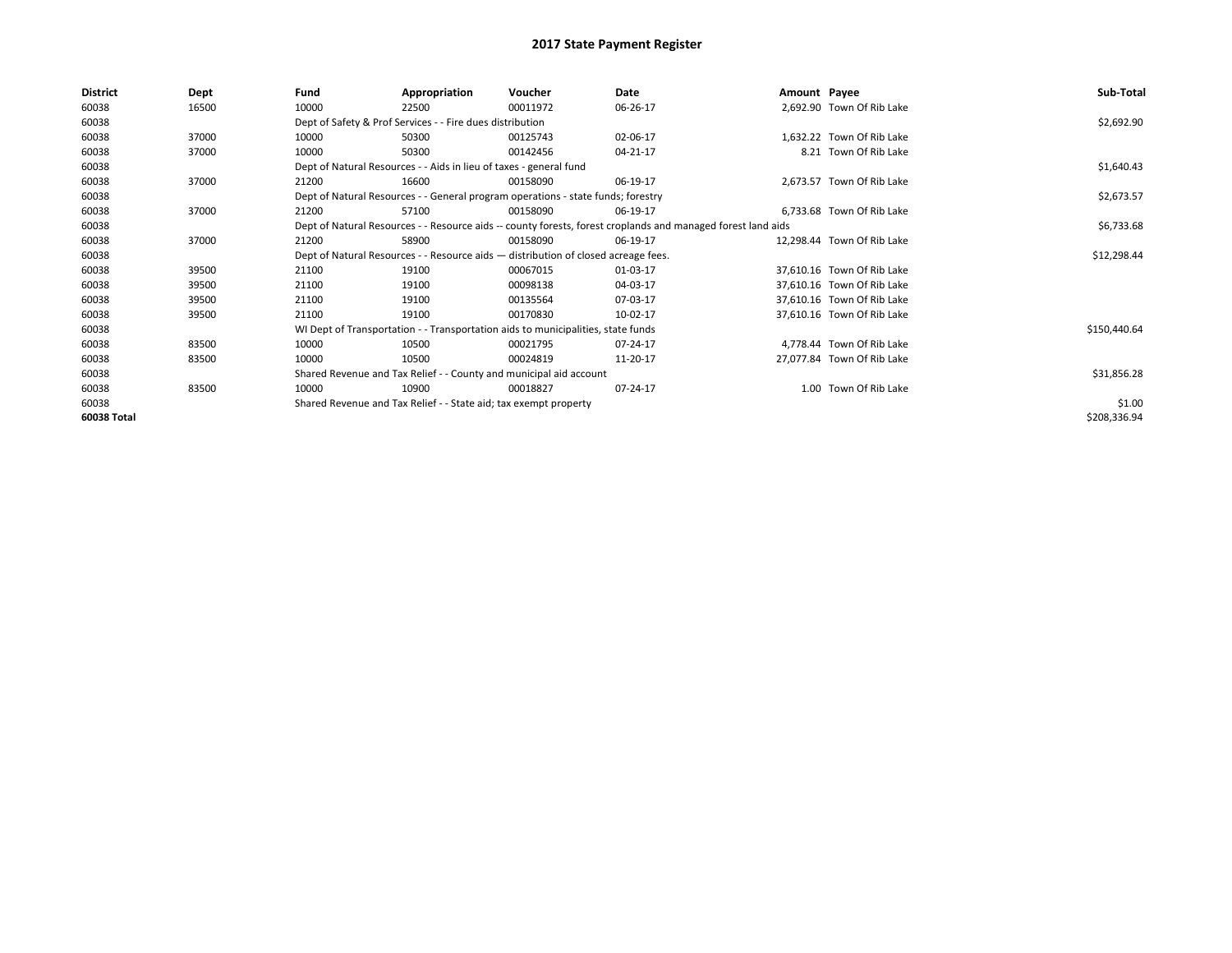| <b>District</b> | Dept  | Fund  | Appropriation                                                                                                | Voucher  | Date     | Amount Payee |                             | Sub-Total    |
|-----------------|-------|-------|--------------------------------------------------------------------------------------------------------------|----------|----------|--------------|-----------------------------|--------------|
| 60040           | 16500 | 10000 | 22500                                                                                                        | 00011973 | 06-27-17 |              | 1,006.94 Town Of Roosevelt  |              |
| 60040           |       |       | Dept of Safety & Prof Services - - Fire dues distribution                                                    |          |          |              |                             | \$1,006.94   |
| 60040           | 37000 | 10000 | 50300                                                                                                        | 00125888 | 02-06-17 |              | 7.390.19 Town Of Roosevelt  |              |
| 60040           |       |       | Dept of Natural Resources - - Aids in lieu of taxes - general fund                                           |          |          |              |                             | \$7,390.19   |
| 60040           | 37000 | 21200 | 16600                                                                                                        | 00158091 | 06-19-17 |              | 246.38 Town Of Roosevelt    |              |
| 60040           |       |       | Dept of Natural Resources - - General program operations - state funds; forestry                             |          |          |              |                             | \$246.38     |
| 60040           | 37000 | 21200 | 57100                                                                                                        | 00158091 | 06-19-17 |              | 152.99 Town Of Roosevelt    |              |
| 60040           |       |       | Dept of Natural Resources - - Resource aids -- county forests, forest croplands and managed forest land aids |          |          |              |                             | \$152.99     |
| 60040           | 37000 | 21200 | 58900                                                                                                        | 00158091 | 06-19-17 |              | 1,133.33 Town Of Roosevelt  |              |
| 60040           |       |       | Dept of Natural Resources - - Resource aids - distribution of closed acreage fees.                           |          |          |              |                             | \$1,133.33   |
| 60040           | 39500 | 21100 | 17400                                                                                                        | 00091940 | 03-08-17 |              | 5,889.26 Town Of Roosevelt  |              |
| 60040           |       |       | WI Dept of Transportation - - Disaster damage aids, state funds                                              |          |          |              |                             | \$5,889.26   |
| 60040           | 39500 | 21100 | 19100                                                                                                        | 00067016 | 01-03-17 |              | 30.492.19 Town Of Roosevelt |              |
| 60040           | 39500 | 21100 | 19100                                                                                                        | 00098139 | 04-03-17 |              | 30.492.19 Town Of Roosevelt |              |
| 60040           | 39500 | 21100 | 19100                                                                                                        | 00135565 | 07-03-17 |              | 30.492.19 Town Of Roosevelt |              |
| 60040           | 39500 | 21100 | 19100                                                                                                        | 00170831 | 10-02-17 |              | 30,492.21 Town Of Roosevelt |              |
| 60040           |       |       | WI Dept of Transportation - - Transportation aids to municipalities, state funds                             |          |          |              |                             | \$121,968.78 |
| 60040           | 50500 | 10000 | 17400                                                                                                        | 00047504 | 04-28-17 |              | 35.520.00 Town Of Roosevelt |              |
| 60040           |       |       | Department of Administration - - High-voltage transmission line annual impact fee distributions              |          |          |              |                             | \$35,520.00  |
| 60040           | 83500 | 10000 | 10500                                                                                                        | 00021796 | 07-24-17 |              | 5.055.10 Town Of Roosevelt  |              |
| 60040           | 83500 | 10000 | 10500                                                                                                        | 00024820 | 11-20-17 |              | 28,645.58 Town Of Roosevelt |              |
| 60040           |       |       | Shared Revenue and Tax Relief - - County and municipal aid account                                           |          |          |              |                             | \$33,700.68  |
| 60040           | 83500 | 10000 | 11000                                                                                                        | 00021796 | 07-24-17 |              | 114.01 Town Of Roosevelt    |              |
| 60040           | 83500 | 10000 | 11000                                                                                                        | 00024820 | 11-20-17 |              | 671.84 Town Of Roosevelt    |              |
| 60040           |       |       | Shared Revenue and Tax Relief - - Public utility distribution account                                        |          |          |              |                             | \$785.85     |
| 60040 Total     |       |       |                                                                                                              |          |          |              |                             | \$207,794.40 |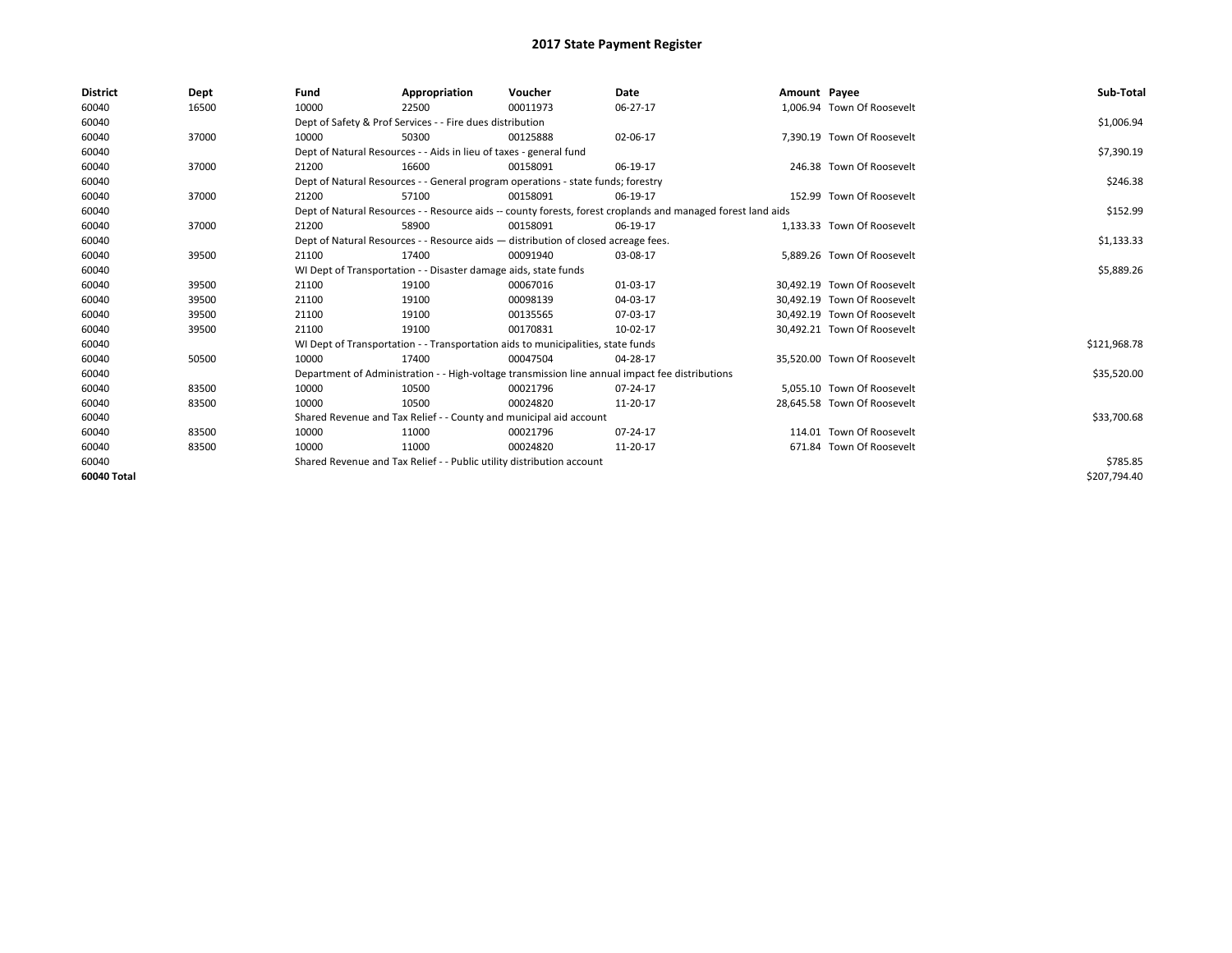| 60042<br>882.25 Town Of Taft<br>16500<br>10000<br>00011974<br>06-26-17<br>22500<br>Dept of Safety & Prof Services - - Fire dues distribution<br>60042<br>60042<br>1,159.95 Town Of Taft<br>37000<br>21200<br>16600<br>00158092<br>06-19-17<br>60042<br>Dept of Natural Resources - - General program operations - state funds; forestry<br>534.89 Town Of Taft<br>60042<br>37000<br>57100<br>06-19-17<br>21200<br>00158092<br>60042<br>Dept of Natural Resources - - Resource aids -- county forests, forest croplands and managed forest land aids<br>60042<br>37000<br>58900<br>5,335.79 Town Of Taft<br>21200<br>00158092<br>06-19-17<br>60042<br>Dept of Natural Resources - - Resource aids - distribution of closed acreage fees.<br>60042<br>39500<br>21100<br>19100<br>00067017<br>01-03-17<br>16,979.45 Town Of Taft<br>60042<br>21100<br>00098140<br>04-03-17<br>16,979.45 Town Of Taft<br>39500<br>19100<br>60042<br>21100<br>07-03-17<br>16,979.45 Town Of Taft<br>39500<br>19100<br>00135566<br>60042<br>39500<br>21100<br>19100<br>00170832<br>10-02-17<br>16,979.48 Town Of Taft<br>60042<br>WI Dept of Transportation - - Transportation aids to municipalities, state funds<br>60042<br>39500<br>21100<br>27800<br>09-14-17<br>13,273.70 Town Of Taft<br>00164748<br>60042<br>WI Dept of Transportation - - Local roads improvement program, state funds<br>60042<br>4,863.75 Town Of Taft<br>83500<br>10000<br>10500<br>00021797<br>07-24-17<br>60042<br>27,561.26 Town Of Taft<br>10000<br>10500<br>00024821<br>11-20-17<br>83500<br>60042<br>Shared Revenue and Tax Relief - - County and municipal aid account<br>60042<br>07-24-17<br>64.62 Town Of Taft<br>83500<br>10000<br>11000<br>00021797<br>60042<br>10000<br>373.95 Town Of Taft<br>83500<br>11000<br>00024821<br>11-20-17<br>60042<br>Shared Revenue and Tax Relief - - Public utility distribution account | <b>District</b> | Dept | Fund | Appropriation | Voucher | Date | Amount Payee | Sub-Total    |
|--------------------------------------------------------------------------------------------------------------------------------------------------------------------------------------------------------------------------------------------------------------------------------------------------------------------------------------------------------------------------------------------------------------------------------------------------------------------------------------------------------------------------------------------------------------------------------------------------------------------------------------------------------------------------------------------------------------------------------------------------------------------------------------------------------------------------------------------------------------------------------------------------------------------------------------------------------------------------------------------------------------------------------------------------------------------------------------------------------------------------------------------------------------------------------------------------------------------------------------------------------------------------------------------------------------------------------------------------------------------------------------------------------------------------------------------------------------------------------------------------------------------------------------------------------------------------------------------------------------------------------------------------------------------------------------------------------------------------------------------------------------------------------------------------------------------------------------------------------------------------------------------|-----------------|------|------|---------------|---------|------|--------------|--------------|
|                                                                                                                                                                                                                                                                                                                                                                                                                                                                                                                                                                                                                                                                                                                                                                                                                                                                                                                                                                                                                                                                                                                                                                                                                                                                                                                                                                                                                                                                                                                                                                                                                                                                                                                                                                                                                                                                                            |                 |      |      |               |         |      |              |              |
|                                                                                                                                                                                                                                                                                                                                                                                                                                                                                                                                                                                                                                                                                                                                                                                                                                                                                                                                                                                                                                                                                                                                                                                                                                                                                                                                                                                                                                                                                                                                                                                                                                                                                                                                                                                                                                                                                            |                 |      |      |               |         |      |              | \$882.25     |
|                                                                                                                                                                                                                                                                                                                                                                                                                                                                                                                                                                                                                                                                                                                                                                                                                                                                                                                                                                                                                                                                                                                                                                                                                                                                                                                                                                                                                                                                                                                                                                                                                                                                                                                                                                                                                                                                                            |                 |      |      |               |         |      |              |              |
|                                                                                                                                                                                                                                                                                                                                                                                                                                                                                                                                                                                                                                                                                                                                                                                                                                                                                                                                                                                                                                                                                                                                                                                                                                                                                                                                                                                                                                                                                                                                                                                                                                                                                                                                                                                                                                                                                            |                 |      |      | \$1,159.95    |         |      |              |              |
|                                                                                                                                                                                                                                                                                                                                                                                                                                                                                                                                                                                                                                                                                                                                                                                                                                                                                                                                                                                                                                                                                                                                                                                                                                                                                                                                                                                                                                                                                                                                                                                                                                                                                                                                                                                                                                                                                            |                 |      |      |               |         |      |              |              |
|                                                                                                                                                                                                                                                                                                                                                                                                                                                                                                                                                                                                                                                                                                                                                                                                                                                                                                                                                                                                                                                                                                                                                                                                                                                                                                                                                                                                                                                                                                                                                                                                                                                                                                                                                                                                                                                                                            |                 |      |      |               |         |      |              | \$534.89     |
|                                                                                                                                                                                                                                                                                                                                                                                                                                                                                                                                                                                                                                                                                                                                                                                                                                                                                                                                                                                                                                                                                                                                                                                                                                                                                                                                                                                                                                                                                                                                                                                                                                                                                                                                                                                                                                                                                            |                 |      |      |               |         |      |              |              |
|                                                                                                                                                                                                                                                                                                                                                                                                                                                                                                                                                                                                                                                                                                                                                                                                                                                                                                                                                                                                                                                                                                                                                                                                                                                                                                                                                                                                                                                                                                                                                                                                                                                                                                                                                                                                                                                                                            |                 |      |      |               |         |      |              | \$5,335.79   |
|                                                                                                                                                                                                                                                                                                                                                                                                                                                                                                                                                                                                                                                                                                                                                                                                                                                                                                                                                                                                                                                                                                                                                                                                                                                                                                                                                                                                                                                                                                                                                                                                                                                                                                                                                                                                                                                                                            |                 |      |      |               |         |      |              |              |
|                                                                                                                                                                                                                                                                                                                                                                                                                                                                                                                                                                                                                                                                                                                                                                                                                                                                                                                                                                                                                                                                                                                                                                                                                                                                                                                                                                                                                                                                                                                                                                                                                                                                                                                                                                                                                                                                                            |                 |      |      |               |         |      |              |              |
|                                                                                                                                                                                                                                                                                                                                                                                                                                                                                                                                                                                                                                                                                                                                                                                                                                                                                                                                                                                                                                                                                                                                                                                                                                                                                                                                                                                                                                                                                                                                                                                                                                                                                                                                                                                                                                                                                            |                 |      |      |               |         |      |              |              |
|                                                                                                                                                                                                                                                                                                                                                                                                                                                                                                                                                                                                                                                                                                                                                                                                                                                                                                                                                                                                                                                                                                                                                                                                                                                                                                                                                                                                                                                                                                                                                                                                                                                                                                                                                                                                                                                                                            |                 |      |      |               |         |      |              |              |
|                                                                                                                                                                                                                                                                                                                                                                                                                                                                                                                                                                                                                                                                                                                                                                                                                                                                                                                                                                                                                                                                                                                                                                                                                                                                                                                                                                                                                                                                                                                                                                                                                                                                                                                                                                                                                                                                                            |                 |      |      |               |         |      |              | \$67,917.83  |
|                                                                                                                                                                                                                                                                                                                                                                                                                                                                                                                                                                                                                                                                                                                                                                                                                                                                                                                                                                                                                                                                                                                                                                                                                                                                                                                                                                                                                                                                                                                                                                                                                                                                                                                                                                                                                                                                                            |                 |      |      |               |         |      |              |              |
|                                                                                                                                                                                                                                                                                                                                                                                                                                                                                                                                                                                                                                                                                                                                                                                                                                                                                                                                                                                                                                                                                                                                                                                                                                                                                                                                                                                                                                                                                                                                                                                                                                                                                                                                                                                                                                                                                            |                 |      |      |               |         |      |              | \$13,273.70  |
|                                                                                                                                                                                                                                                                                                                                                                                                                                                                                                                                                                                                                                                                                                                                                                                                                                                                                                                                                                                                                                                                                                                                                                                                                                                                                                                                                                                                                                                                                                                                                                                                                                                                                                                                                                                                                                                                                            |                 |      |      |               |         |      |              |              |
|                                                                                                                                                                                                                                                                                                                                                                                                                                                                                                                                                                                                                                                                                                                                                                                                                                                                                                                                                                                                                                                                                                                                                                                                                                                                                                                                                                                                                                                                                                                                                                                                                                                                                                                                                                                                                                                                                            |                 |      |      |               |         |      |              |              |
|                                                                                                                                                                                                                                                                                                                                                                                                                                                                                                                                                                                                                                                                                                                                                                                                                                                                                                                                                                                                                                                                                                                                                                                                                                                                                                                                                                                                                                                                                                                                                                                                                                                                                                                                                                                                                                                                                            |                 |      |      |               |         |      |              | \$32,425.01  |
|                                                                                                                                                                                                                                                                                                                                                                                                                                                                                                                                                                                                                                                                                                                                                                                                                                                                                                                                                                                                                                                                                                                                                                                                                                                                                                                                                                                                                                                                                                                                                                                                                                                                                                                                                                                                                                                                                            |                 |      |      |               |         |      |              |              |
|                                                                                                                                                                                                                                                                                                                                                                                                                                                                                                                                                                                                                                                                                                                                                                                                                                                                                                                                                                                                                                                                                                                                                                                                                                                                                                                                                                                                                                                                                                                                                                                                                                                                                                                                                                                                                                                                                            |                 |      |      |               |         |      |              |              |
|                                                                                                                                                                                                                                                                                                                                                                                                                                                                                                                                                                                                                                                                                                                                                                                                                                                                                                                                                                                                                                                                                                                                                                                                                                                                                                                                                                                                                                                                                                                                                                                                                                                                                                                                                                                                                                                                                            |                 |      |      |               |         |      |              | \$438.57     |
|                                                                                                                                                                                                                                                                                                                                                                                                                                                                                                                                                                                                                                                                                                                                                                                                                                                                                                                                                                                                                                                                                                                                                                                                                                                                                                                                                                                                                                                                                                                                                                                                                                                                                                                                                                                                                                                                                            | 60042 Total     |      |      |               |         |      |              | \$121,967.99 |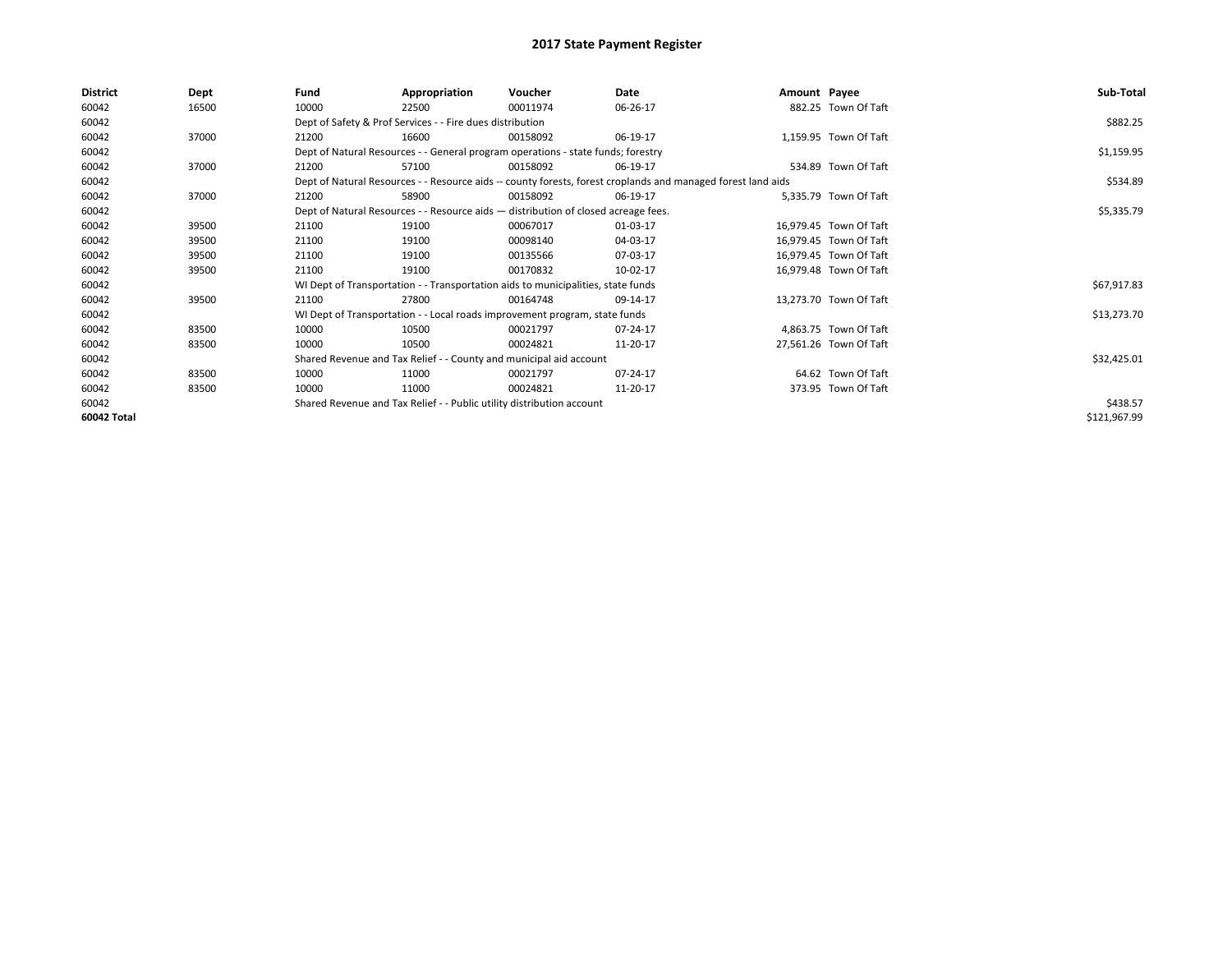| <b>District</b> | Dept  | Fund  | Appropriation                                                                                                | Voucher  | Date     | Amount Payee |                            | Sub-Total    |
|-----------------|-------|-------|--------------------------------------------------------------------------------------------------------------|----------|----------|--------------|----------------------------|--------------|
| 60044           | 16500 | 10000 | 22500                                                                                                        | 00011975 | 06-26-17 |              | 1,802.73 Town Of Westboro  |              |
| 60044           |       |       | Dept of Safety & Prof Services - - Fire dues distribution                                                    |          |          |              |                            | \$1,802.73   |
| 60044           | 37000 | 21200 | 16600                                                                                                        | 00158093 | 06-19-17 |              | 1,963.21 Town Of Westboro  |              |
| 60044           |       |       | Dept of Natural Resources - - General program operations - state funds; forestry                             |          |          |              |                            | \$1,963.21   |
| 60044           | 37000 | 21200 | 57100                                                                                                        | 00158093 | 06-19-17 |              | 1,840.73 Town Of Westboro  |              |
| 60044           |       |       | Dept of Natural Resources - - Resource aids -- county forests, forest croplands and managed forest land aids |          |          |              |                            | \$1,840.73   |
| 60044           | 37000 | 21200 | 58400                                                                                                        | 00177523 | 09-08-17 |              | 56,045.86 Town Of Westboro |              |
| 60044           |       |       | Dept of Natural Resources - - Resource aids -- payment in lieu of taxes; federal                             |          |          |              |                            | \$56,045.86  |
| 60044           | 37000 | 21200 | 58900                                                                                                        | 00158093 | 06-19-17 |              | 9,030.78 Town Of Westboro  |              |
| 60044           |       |       | Dept of Natural Resources - - Resource aids - distribution of closed acreage fees.                           |          |          |              |                            | \$9,030.78   |
| 60044           | 37000 | 27400 | 67000                                                                                                        | 00154843 | 06-01-17 |              | 2.385.85 Town Of Westboro  |              |
| 60044           |       |       | Dept of Natural Resources - - Financial assistance for responsible units                                     |          |          |              |                            | \$2,385.85   |
| 60044           | 39500 | 21100 | 17400                                                                                                        | 00091941 | 03-08-17 |              | 6,416.33 Town Of Westboro  |              |
| 60044           |       |       | WI Dept of Transportation - - Disaster damage aids, state funds                                              |          |          |              |                            | \$6,416.33   |
| 60044           | 39500 | 21100 | 19100                                                                                                        | 00067018 | 01-03-17 |              | 48,466.02 Town Of Westboro |              |
| 60044           | 39500 | 21100 | 19100                                                                                                        | 00098141 | 04-03-17 |              | 48,466.02 Town Of Westboro |              |
| 60044           | 39500 | 21100 | 19100                                                                                                        | 00135567 | 07-03-17 |              | 48,466.02 Town Of Westboro |              |
| 60044           | 39500 | 21100 | 19100                                                                                                        | 00170833 | 10-02-17 |              | 48,466.02 Town Of Westboro |              |
| 60044           |       |       | WI Dept of Transportation - - Transportation aids to municipalities, state funds                             |          |          |              |                            | \$193,864.08 |
| 60044           | 83500 | 10000 | 10500                                                                                                        | 00021798 | 07-24-17 |              | 7,532.26 Town Of Westboro  |              |
| 60044           | 83500 | 10000 | 10500                                                                                                        | 00024822 | 11-20-17 |              | 42,682.81 Town Of Westboro |              |
| 60044           |       |       | Shared Revenue and Tax Relief - - County and municipal aid account                                           |          |          |              |                            | \$50,215.07  |
| 60044           | 83500 | 10000 | 10900                                                                                                        | 00018828 | 07-24-17 |              | 2.00 Town Of Westboro      |              |
| 60044           |       |       | Shared Revenue and Tax Relief - - State aid; tax exempt property                                             |          |          |              |                            | \$2.00       |
| 60044           | 83500 | 10000 | 11000                                                                                                        | 00021798 | 07-24-17 |              | 65.88 Town Of Westboro     |              |
| 60044           | 83500 | 10000 | 11000                                                                                                        | 00024822 | 11-20-17 |              | 469.32 Town Of Westboro    |              |
| 60044           |       |       | Shared Revenue and Tax Relief - - Public utility distribution account                                        |          |          |              |                            | \$535.20     |
| 60044 Total     |       |       |                                                                                                              |          |          |              |                            | \$324.101.84 |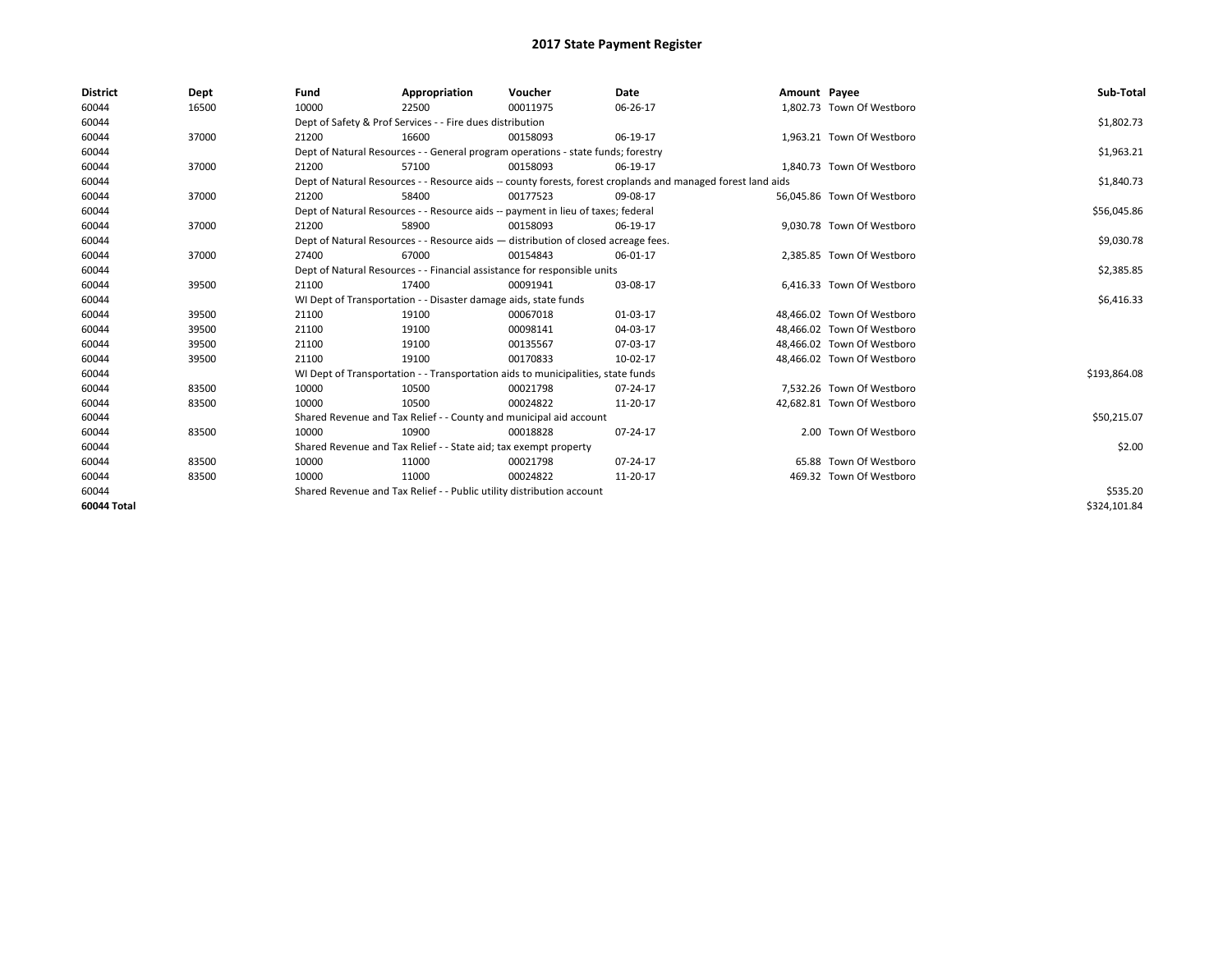| <b>District</b> | Dept  | Fund  | Appropriation                                                                    | Voucher  | Date     | Amount Payee |                              | Sub-Total    |
|-----------------|-------|-------|----------------------------------------------------------------------------------|----------|----------|--------------|------------------------------|--------------|
| 60131           | 16500 | 10000 | 22500                                                                            | 00011976 | 06-26-17 |              | 822.57 Village Of Gilman     |              |
| 60131           |       |       | Dept of Safety & Prof Services - - Fire dues distribution                        |          |          |              |                              | \$822.57     |
| 60131           | 37000 | 27400 | 67000                                                                            | 00154172 | 06-01-17 |              | 2,630.68 Village Of Gilman   |              |
| 60131           |       |       | Dept of Natural Resources - - Financial assistance for responsible units         |          |          |              |                              | \$2,630.68   |
| 60131           | 39500 | 21100 | 19100                                                                            | 00067019 | 01-03-17 |              | 5,818.78 Village Of Gilman   |              |
| 60131           | 39500 | 21100 | 19100                                                                            | 00098142 | 04-03-17 |              | 5,818.78 Village Of Gilman   |              |
| 60131           | 39500 | 21100 | 19100                                                                            | 00135568 | 07-03-17 |              | 5,818.78 Village Of Gilman   |              |
| 60131           | 39500 | 21100 | 19100                                                                            | 00170834 | 10-02-17 |              | 5,818.80 Village Of Gilman   |              |
| 60131           |       |       | WI Dept of Transportation - - Transportation aids to municipalities, state funds |          |          |              |                              | \$23,275.14  |
| 60131           | 45500 | 10000 | 23100                                                                            | 00039593 | 12-22-17 |              | 160.00 Village Of Gilman     |              |
| 60131           |       |       | Department of Justice - - Law enforcement training fund, local assistance        |          |          |              |                              | \$160.00     |
| 60131           | 83500 | 10000 | 10100                                                                            | 00021799 | 07-24-17 |              | 6,459.23 Village Of Gilman   |              |
| 60131           |       |       | Shared Revenue and Tax Relief - - Expenditure restraint program account          |          |          |              |                              | \$6,459.23   |
| 60131           | 83500 | 10000 | 10500                                                                            | 00021799 | 07-24-17 |              | 21,697.79 Village Of Gilman  |              |
| 60131           | 83500 | 10000 | 10500                                                                            | 00024823 | 11-20-17 |              | 122,954.11 Village Of Gilman |              |
| 60131           |       |       | Shared Revenue and Tax Relief - - County and municipal aid account               |          |          |              |                              | \$144,651.90 |
| 60131           | 83500 | 10000 | 10900                                                                            | 00018829 | 07-24-17 |              | 1,061.00 Village Of Gilman   |              |
| 60131           | 83500 | 10000 | 10900                                                                            | 00019978 | 07-24-17 |              | 153.00 Village Of Gilman     |              |
| 60131           |       |       | Shared Revenue and Tax Relief - - State aid; tax exempt property                 |          |          |              |                              | \$1,214.00   |
| 60131           | 83500 | 52100 | 36300                                                                            | 00016041 | 03-27-17 |              | 1,061.28 Village Of Gilman   |              |
| 60131           |       |       | Shared Revenue and Tax Relief - - Lottery and gaming credit                      |          |          |              |                              | \$1,061.28   |
| 60131 Total     |       |       |                                                                                  |          |          |              |                              | \$180,274.80 |
|                 |       |       |                                                                                  |          |          |              |                              |              |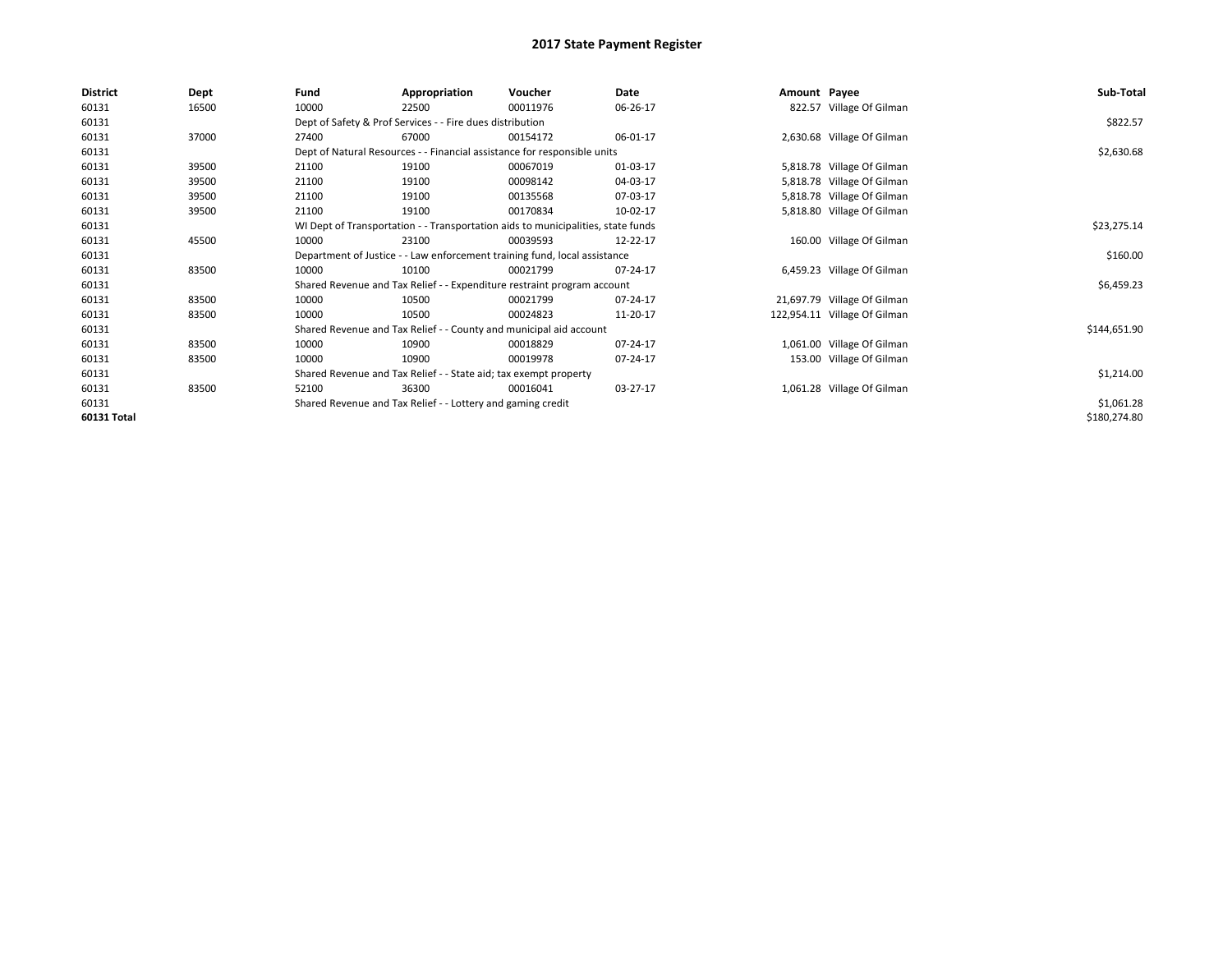| <b>District</b> | Dept  | Fund  | Appropriation                                             | Voucher                                                                          | Date                                                                                            | Amount Payee |                             | Sub-Total   |
|-----------------|-------|-------|-----------------------------------------------------------|----------------------------------------------------------------------------------|-------------------------------------------------------------------------------------------------|--------------|-----------------------------|-------------|
| 60146           | 16500 | 10000 | 22500                                                     | 00011977                                                                         | 06-26-17                                                                                        |              | 154.31 Village Of Lublin    |             |
| 60146           |       |       | Dept of Safety & Prof Services - - Fire dues distribution |                                                                                  |                                                                                                 |              |                             | \$154.31    |
| 60146           | 39500 | 21100 | 19100                                                     | 00067020                                                                         | 01-03-17                                                                                        |              | 1,948.77 Village Of Lublin  |             |
| 60146           | 39500 | 21100 | 19100                                                     | 00098143                                                                         | 04-03-17                                                                                        |              | 1,948.77 Village Of Lublin  |             |
| 60146           | 39500 | 21100 | 19100                                                     | 00135569                                                                         | 07-03-17                                                                                        |              | 1,948.77 Village Of Lublin  |             |
| 60146           | 39500 | 21100 | 19100                                                     | 00170835                                                                         | 10-02-17                                                                                        |              | 1,948.77 Village Of Lublin  |             |
| 60146           |       |       |                                                           | WI Dept of Transportation - - Transportation aids to municipalities, state funds |                                                                                                 |              |                             | \$7,795.08  |
| 60146           | 50500 | 10000 | 17400                                                     | 00047505                                                                         | 04-28-17                                                                                        |              | 4,384.00 Village Of Lublin  |             |
| 60146           |       |       |                                                           |                                                                                  | Department of Administration - - High-voltage transmission line annual impact fee distributions |              |                             | \$4,384.00  |
| 60146           | 83500 | 10000 | 10500                                                     | 00021800                                                                         | 07-24-17                                                                                        |              | 7,662.06 Village Of Lublin  |             |
| 60146           | 83500 | 10000 | 10500                                                     | 00024824                                                                         | 11-20-17                                                                                        |              | 43,418.36 Village Of Lublin |             |
| 60146           |       |       |                                                           | Shared Revenue and Tax Relief - - County and municipal aid account               |                                                                                                 |              |                             | \$51,080.42 |
| 60146 Total     |       |       |                                                           |                                                                                  |                                                                                                 |              |                             | \$63,413.81 |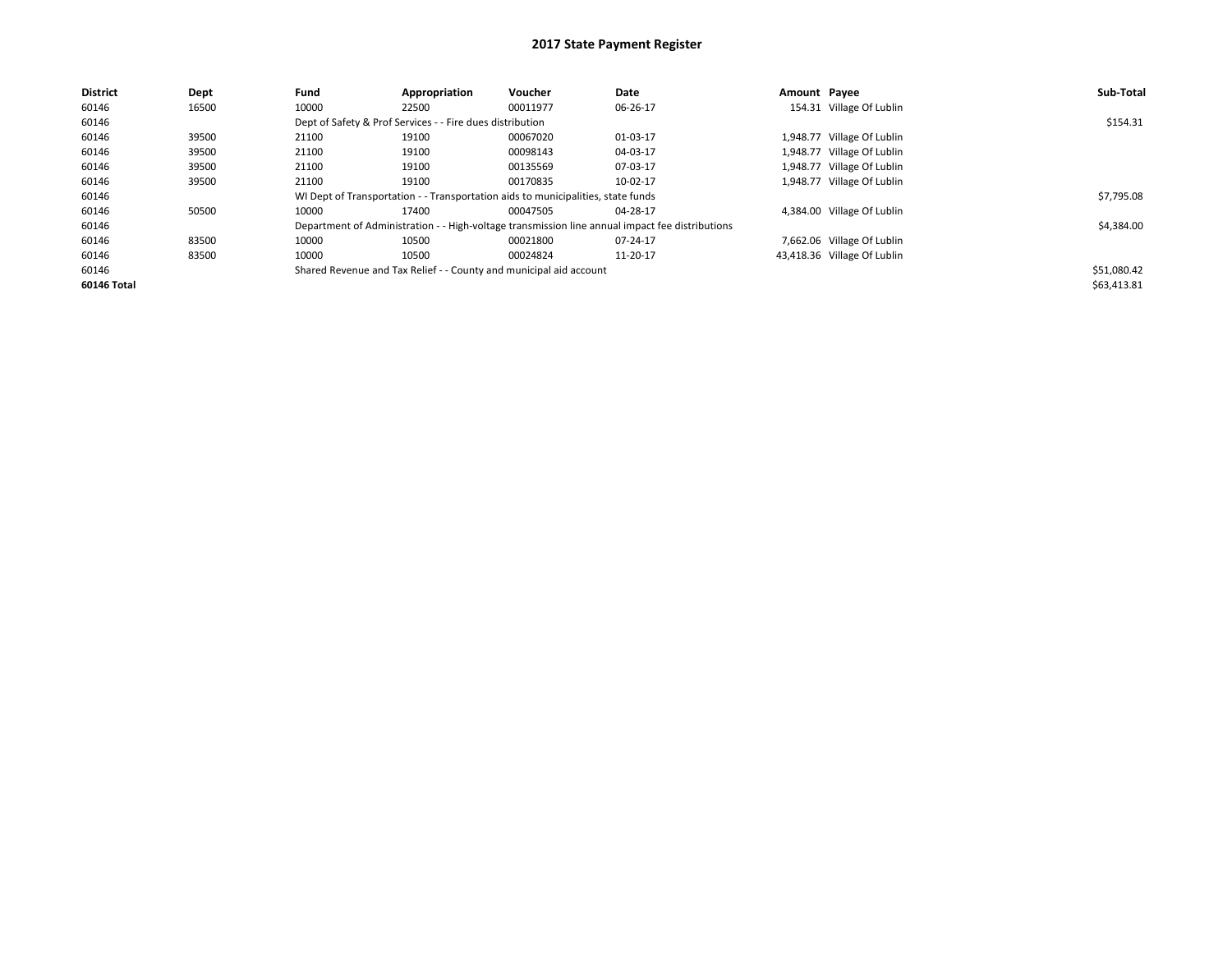| <b>District</b> | Dept  | Fund  | Appropriation                                                                    | Voucher  | Date     | Amount Payee |                                | Sub-Total    |  |  |  |
|-----------------|-------|-------|----------------------------------------------------------------------------------|----------|----------|--------------|--------------------------------|--------------|--|--|--|
| 60176           | 16500 | 10000 | 22500                                                                            | 00011978 | 06-26-17 |              | 1,576.93 Village Of Rib Lake   |              |  |  |  |
| 60176           |       |       | Dept of Safety & Prof Services - - Fire dues distribution                        |          |          |              |                                |              |  |  |  |
| 60176           | 39500 | 21100 | 18500                                                                            | 00175348 | 10-12-17 |              | 5,426.00 Village Of Rib Lake   |              |  |  |  |
| 60176           |       |       | WI Dept of Transportation - - Highway safety, local assistance, federal funds    |          |          |              |                                | \$5,426.00   |  |  |  |
| 60176           | 39500 | 21100 | 19100                                                                            | 00067021 | 01-03-17 |              | 13,245.55 Village Of Rib Lake  |              |  |  |  |
| 60176           | 39500 | 21100 | 19100                                                                            | 00098144 | 04-03-17 |              | 13,245.55 Village Of Rib Lake  |              |  |  |  |
| 60176           | 39500 | 21100 | 19100                                                                            | 00135570 | 07-03-17 |              | 13,245.55 Village Of Rib Lake  |              |  |  |  |
| 60176           | 39500 | 21100 | 19100                                                                            | 00170836 | 10-02-17 |              | 13,245.56 Village Of Rib Lake  |              |  |  |  |
| 60176           |       |       | WI Dept of Transportation - - Transportation aids to municipalities, state funds |          |          |              |                                | \$52,982.21  |  |  |  |
| 60176           | 83500 | 10000 | 10100                                                                            | 00021801 | 07-24-17 |              | 2,285.89 Village Of Rib Lake   |              |  |  |  |
| 60176           |       |       | Shared Revenue and Tax Relief - - Expenditure restraint program account          |          |          |              |                                | \$2,285.89   |  |  |  |
| 60176           | 83500 | 10000 | 10500                                                                            | 00021801 | 07-24-17 |              | 45,491.68 Village Of Rib Lake  |              |  |  |  |
| 60176           | 83500 | 10000 | 10500                                                                            | 00024825 | 11-20-17 |              | 257,786.19 Village Of Rib Lake |              |  |  |  |
| 60176           |       |       | Shared Revenue and Tax Relief - - County and municipal aid account               |          |          |              |                                | \$303,277.87 |  |  |  |
| 60176           | 83500 | 10000 | 10900                                                                            | 00018830 | 07-24-17 |              | 76.00 Village Of Rib Lake      |              |  |  |  |
| 60176           | 83500 | 10000 | 10900                                                                            | 00019979 | 07-24-17 |              | 846.00 Village Of Rib Lake     |              |  |  |  |
| 60176           |       |       | Shared Revenue and Tax Relief - - State aid; tax exempt property                 |          |          |              |                                | \$922.00     |  |  |  |
| 60176           | 83500 | 10000 | 11000                                                                            | 00024825 | 11-20-17 |              | 17.02 Village Of Rib Lake      |              |  |  |  |
| 60176           |       |       | Shared Revenue and Tax Relief - - Public utility distribution account            |          |          |              |                                | \$17.02      |  |  |  |
| 60176           | 83500 | 52100 | 36300                                                                            | 00016042 | 03-27-17 |              | 510.17 Village Of Rib Lake     |              |  |  |  |
| 60176           |       |       | Shared Revenue and Tax Relief - - Lottery and gaming credit                      |          |          |              |                                | \$510.17     |  |  |  |
| 60176 Total     |       |       |                                                                                  |          |          |              |                                | \$366,998.09 |  |  |  |
|                 |       |       |                                                                                  |          |          |              |                                |              |  |  |  |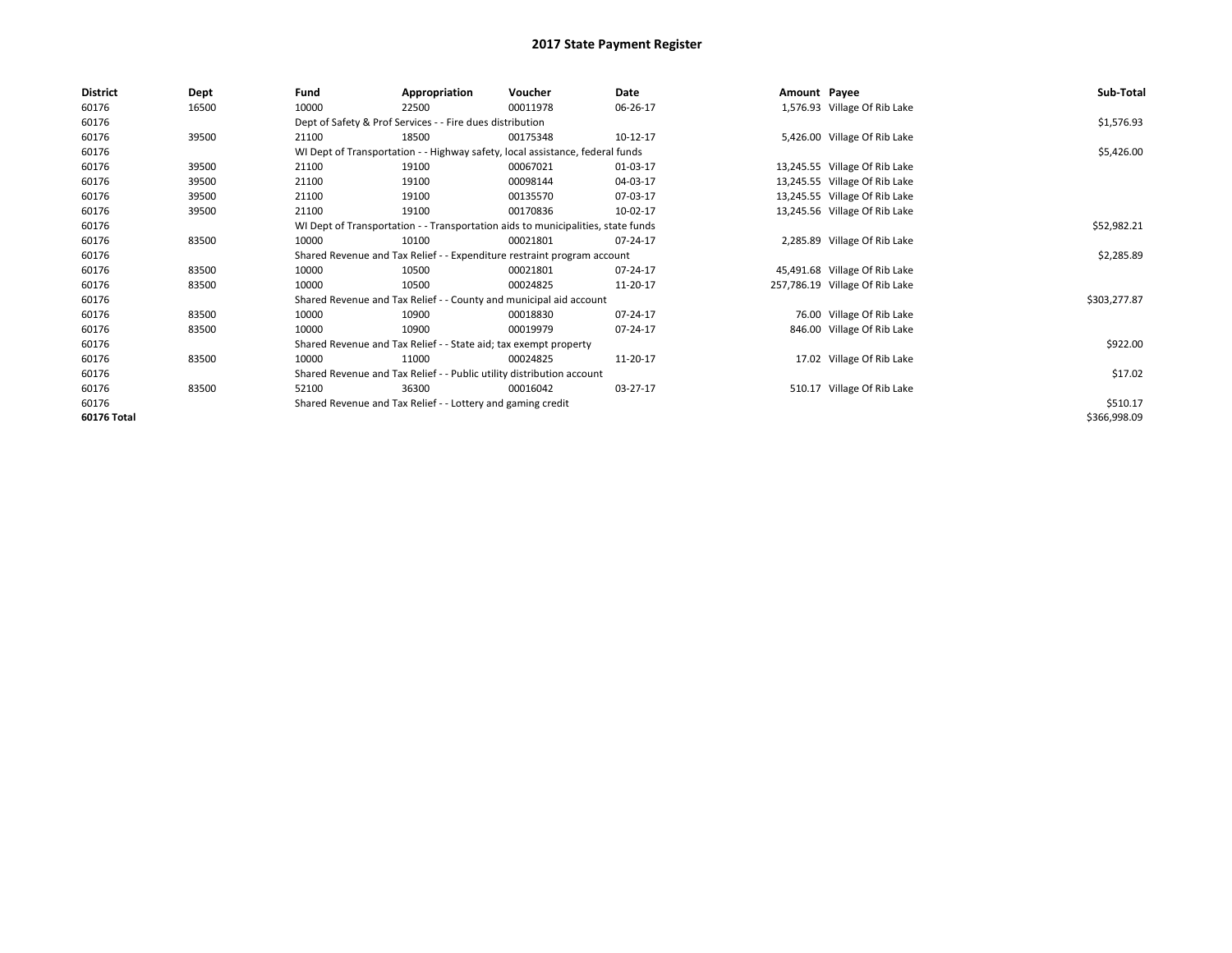| <b>District</b> | Dept  | Fund                                                                             | Appropriation                                                    | <b>Voucher</b>                                                     | Date     | Amount Payee |                                   | Sub-Total    |
|-----------------|-------|----------------------------------------------------------------------------------|------------------------------------------------------------------|--------------------------------------------------------------------|----------|--------------|-----------------------------------|--------------|
| 60181           | 16500 | 10000                                                                            | 22500                                                            | 00011979                                                           | 06-26-17 |              | 1,071.96 Village Of Stetsonville  |              |
| 60181           |       |                                                                                  | Dept of Safety & Prof Services - - Fire dues distribution        |                                                                    |          |              |                                   | \$1,071.96   |
| 60181           | 39500 | 21100                                                                            | 19100                                                            | 00067022                                                           | 01-03-17 |              | 2,809.45 Village Of Stetsonville  |              |
| 60181           | 39500 | 21100                                                                            | 19100                                                            | 00098145                                                           | 04-03-17 |              | 2,809.45 Village Of Stetsonville  |              |
| 60181           | 39500 | 21100                                                                            | 19100                                                            | 00135571                                                           | 07-03-17 |              | 2,809.45 Village Of Stetsonville  |              |
| 60181           | 39500 | 21100                                                                            | 19100                                                            | 00170837                                                           | 10-02-17 |              | 2,809.47 Village Of Stetsonville  |              |
| 60181           |       | WI Dept of Transportation - - Transportation aids to municipalities, state funds |                                                                  | \$11,237.82                                                        |          |              |                                   |              |
| 60181           | 83500 | 10000                                                                            | 10500                                                            | 00021802                                                           | 07-24-17 |              | 17,529.59 Village Of Stetsonville |              |
| 60181           | 83500 | 10000                                                                            | 10500                                                            | 00024826                                                           | 11-20-17 |              | 99,334.35 Village Of Stetsonville |              |
| 60181           |       |                                                                                  |                                                                  | Shared Revenue and Tax Relief - - County and municipal aid account |          |              |                                   | \$116,863.94 |
| 60181           | 83500 | 10000                                                                            | 10900                                                            | 00018831                                                           | 07-24-17 |              | 32.00 Village Of Stetsonville     |              |
| 60181           |       |                                                                                  | Shared Revenue and Tax Relief - - State aid; tax exempt property |                                                                    |          |              |                                   | \$32.00      |
| 60181           | 83500 | 52100                                                                            | 36300                                                            | 00016043                                                           | 03-27-17 |              | 338.75 Village Of Stetsonville    |              |
| 60181           |       |                                                                                  | Shared Revenue and Tax Relief - - Lottery and gaming credit      |                                                                    |          |              |                                   | \$338.75     |
| 60181 Total     |       |                                                                                  |                                                                  |                                                                    |          |              |                                   | \$129,544.47 |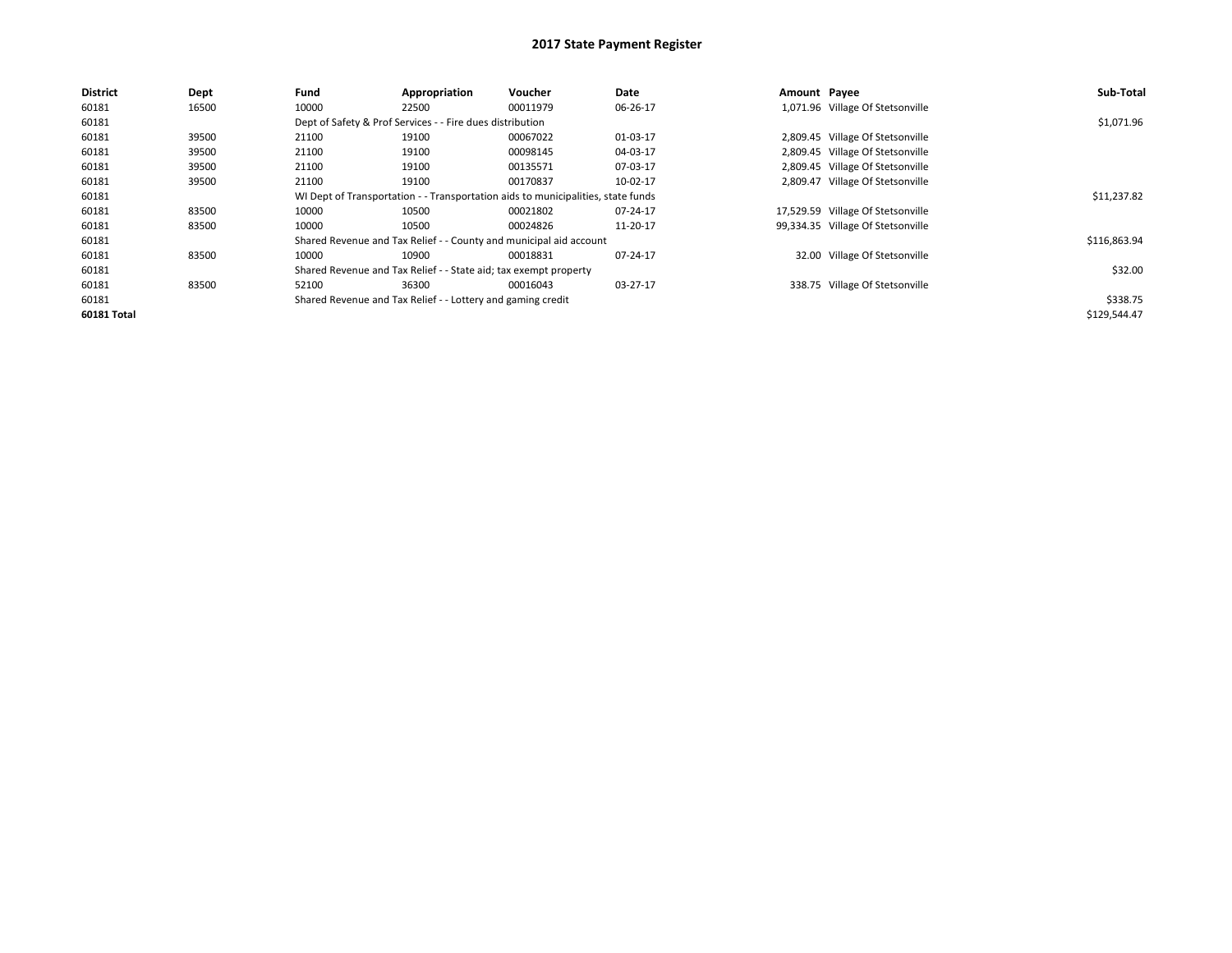| <b>District</b> | Dept  | Fund  | Appropriation                                                                              | Voucher  | Date     | Amount Payee |                           | Sub-Total    |
|-----------------|-------|-------|--------------------------------------------------------------------------------------------|----------|----------|--------------|---------------------------|--------------|
| 60251           | 16500 | 10000 | 22500                                                                                      | 00011980 | 06-26-17 |              | 12,939.68 City Of Medford |              |
| 60251           |       |       | Dept of Safety & Prof Services - - Fire dues distribution                                  |          |          |              |                           | \$12,939.68  |
| 60251           | 37000 | 10000 | 50300                                                                                      | 00126076 | 02-06-17 |              | 273.41 City Of Medford    |              |
| 60251           |       |       | Dept of Natural Resources - - Aids in lieu of taxes - general fund                         |          |          |              |                           | \$273.41     |
| 60251           | 37000 | 21200 | 57900                                                                                      | 00143319 | 04-21-17 |              | 16.47 City Of Medford     |              |
| 60251           |       |       | Dept of Natural Resources - - Aids in lieu of taxes - sum sufficient                       |          |          |              |                           | \$16.47      |
| 60251           | 37000 | 21200 | 58300                                                                                      | 00147302 | 05-16-17 |              | 1,226.16 City Of Medford  |              |
| 60251           |       |       | Dept of Natural Resources - - Recreation and resource aids, federal funds                  |          |          |              |                           | \$1,226.16   |
| 60251           | 37000 | 36300 | <b>TX100</b>                                                                               | 00172434 | 08-07-17 |              | 50,957.22 City Of Medford |              |
| 60251           | 37000 | 36300 | <b>TX100</b>                                                                               | 00190081 | 10-23-17 |              | 47,906.76 City Of Medford |              |
| 60251           |       |       | Dept of Natural Resources - - DNR-DAM SAFETY PROJECTS                                      |          |          |              |                           | \$98,863.98  |
| 60251           | 39500 | 21100 | 16200                                                                                      | 00067419 | 01-03-17 |              | 3,606.36 City Of Medford  |              |
| 60251           | 39500 | 21100 | 16200                                                                                      | 00098542 | 04-03-17 |              | 3,606.36 City Of Medford  |              |
| 60251           | 39500 | 21100 | 16200                                                                                      | 00135968 | 07-03-17 |              | 3,606.36 City Of Medford  |              |
| 60251           | 39500 | 21100 | 16200                                                                                      | 00171234 | 10-02-17 |              | 3,606.36 City Of Medford  |              |
| 60251           |       |       | WI Dept of Transportation - - Connecting highways aids, state funds                        |          |          |              |                           | \$14,425.44  |
| 60251           | 39500 | 21100 | 17700                                                                                      | 00090987 | 03-08-17 |              | 3,217.00 City Of Medford  |              |
| 60251           | 39500 | 21100 | 17700                                                                                      | 00090990 | 03-08-17 |              | 2,213.00 City Of Medford  |              |
| 60251           | 39500 | 21100 | 17700                                                                                      | 00090995 | 03-08-17 |              | 3,204.00 City Of Medford  |              |
| 60251           | 39500 | 21100 | 17700                                                                                      | 00100807 | 04-03-17 |              | 2,403.00 City Of Medford  |              |
| 60251           | 39500 | 21100 | 17700                                                                                      | 00125402 | 06-13-17 |              | 6,658.00 City Of Medford  |              |
| 60251           | 39500 | 21100 | 17700                                                                                      | 00154664 | 08-17-17 |              | 18,040.00 City Of Medford |              |
| 60251           |       |       | WI Dept of Transportation - - Tier C transit operating aids, state funds                   |          |          |              |                           | \$35,735.00  |
| 60251           | 39500 | 21100 | 18200                                                                                      | 00085951 | 02-16-17 |              | 13,927.00 City Of Medford |              |
| 60251           | 39500 | 21100 | 18200                                                                                      | 00090988 | 03-08-17 |              | 4.00 City Of Medford      |              |
| 60251           | 39500 | 21100 | 18200                                                                                      | 00174673 | 10-12-17 |              | 14,480.98 City Of Medford |              |
| 60251           | 39500 | 21100 | 18200                                                                                      | 00174678 | 10-12-17 |              | 14,570.66 City Of Medford |              |
| 60251           | 39500 | 21100 | 18200                                                                                      | 00195296 | 11-27-17 |              | 14,442.19 City Of Medford |              |
| 60251           |       |       | WI Dept of Transportation - - Transit and other transportation-related aids, federal funds |          |          |              |                           | \$57,424.83  |
| 60251           | 39500 | 21100 | 19100                                                                                      | 00067023 | 01-03-17 |              | 90,918.96 City Of Medford |              |
| 60251           | 39500 | 21100 | 19100                                                                                      | 00098146 | 04-03-17 |              | 90,918.96 City Of Medford |              |
| 60251           | 39500 | 21100 | 19100                                                                                      | 00135572 | 07-03-17 |              | 90,918.96 City Of Medford |              |
| 60251           | 39500 | 21100 | 19100                                                                                      | 00170838 | 10-02-17 |              | 90,918.96 City Of Medford |              |
| 60251           |       |       | WI Dept of Transportation - - Transportation aids to municipalities, state funds           |          |          |              |                           | \$363,675.84 |
| 60251           | 39500 | 21100 | 27800                                                                                      | 00108495 | 04-20-17 |              | 4,016.00 City Of Medford  |              |
| 60251           | 39500 | 21100 | 27800                                                                                      | 00108497 | 04-20-17 |              | 3,954.18 City Of Medford  |              |
| 60251           |       |       | WI Dept of Transportation - - Local roads improvement program, state funds                 |          |          |              |                           | \$7,970.18   |
| 60251           | 39500 | 21100 | 36500                                                                                      | 00085979 | 02-14-17 |              | 138.20 City Of Medford    |              |
| 60251           | 39500 | 21100 | 36500                                                                                      | 00143021 | 06-30-17 |              | 69.05 City Of Medford     |              |
| 60251           | 39500 | 21100 | 36500                                                                                      | 00077200 | 01-23-17 |              | 126.41 City Of Medford    |              |
| 60251           | 39500 | 21100 | 36500                                                                                      | 00094738 | 03-15-17 |              | 98.25 City Of Medford     |              |
| 60251           | 39500 | 21100 | 36500                                                                                      | 00106600 | 04-17-17 |              | 93.77 City Of Medford     |              |
| 60251           | 39500 | 21100 | 36500                                                                                      | 00117025 | 05-15-17 |              | 72.94 City Of Medford     |              |
| 60251           | 39500 | 21100 | 36500                                                                                      | 00129005 | 06-15-17 |              | 78.07 City Of Medford     |              |
| 60251           | 39500 | 21100 | 36500                                                                                      | 00156855 | 08-21-17 |              | 71.58 City Of Medford     |              |
| 60251           | 39500 | 21100 | 36500                                                                                      | 00168783 | 09-25-17 |              | 72.16 City Of Medford     |              |
| 60251           | 39500 | 21100 | 36500                                                                                      | 00180316 | 10-17-17 |              | 75.03 City Of Medford     |              |
| 60251           | 39500 | 21100 | 36500                                                                                      | 00193034 | 11-16-17 |              | 85.62 City Of Medford     |              |
| 60251           | 39500 | 21100 | 36500                                                                                      | 00202800 | 12-19-17 |              | 95.63 City Of Medford     |              |
| 60251           |       |       | WI Dept of Transportation - - Highway system management and operations, state funds        |          |          |              |                           | \$1,076.71   |
| 60251           | 45500 | 10000 | 23100                                                                                      | 00033412 | 08-18-17 |              | 1,280.00 City Of Medford  |              |
| 60251           |       |       | Department of Justice - - Law enforcement training fund, local assistance                  |          |          |              |                           | \$1,280.00   |
|                 |       |       |                                                                                            |          |          |              |                           |              |